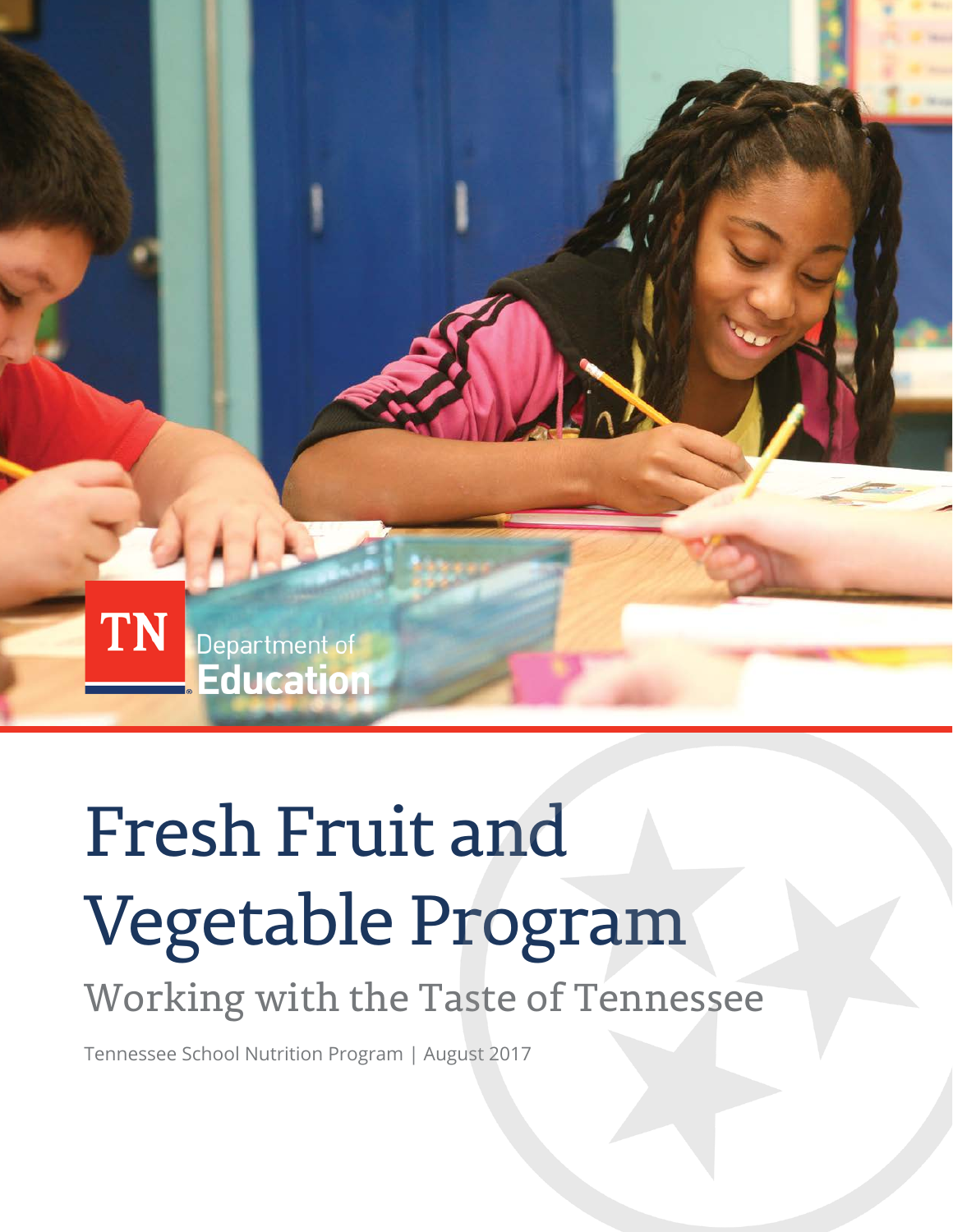# **Fresh Fruit and Vegetable Program(FFVP)Guide**

Nutrition education is a required component of the FFVP. This guide—which is intended for teachers to use to reinforce skills in math and science—was developed to combine local fruits and vegetables from the FFVP with CORE curriculum to encourage a nutrition-driven education program that feeds hungry minds.

# **August—Tomatoes**

#### *Kindergarten*

- **Fun fact:** Tomatoes are actually fruits because they have seeds, but they taste like vegetables.
- **Nutrition blurb:** Tomatoes are a source of nutrients that help you stay healthy and keep you from getting sick.
- **Math activity:** If I cut a tomato into four pieces and give two pieces to my friend, how many pieces do I have left?
	- **Answer: two pieces left**
	- o *Domain:* Operations and Algebraic Thinking
	- o *Cluster:* Understand addition as putting together and adding to, and understand subtraction as taking apart and taking from
	- o *Standard 2*
- **Science activity:** Use senses to investigate and describe the tomato before they try it. What color is it? What shape is it? What does it smell like?
	- o *Life Science*
	- o *Standard 2*: Interdependence
	- o *GLE 0007.2.1*

#### *First Grade*

- **Fun fact:** Tomatoes are actually fruits because they have seeds, but they taste like vegetables.
- **Nutrition blurb:** Tomatoes have lots of vitamins and minerals that help you grow and stay healthy and strong.
- **Math activity:** Jill has two tomatoes, John has five tomatoes, and Mary has 10 tomatoes. How many tomatoes do they have all together?
	- **Answer: 17**
	- o *Domain:* Operations and Algebraic Thinking
	- o *Cluster:* Represent and solve problems using addition and subtraction
	- o *Standard 2*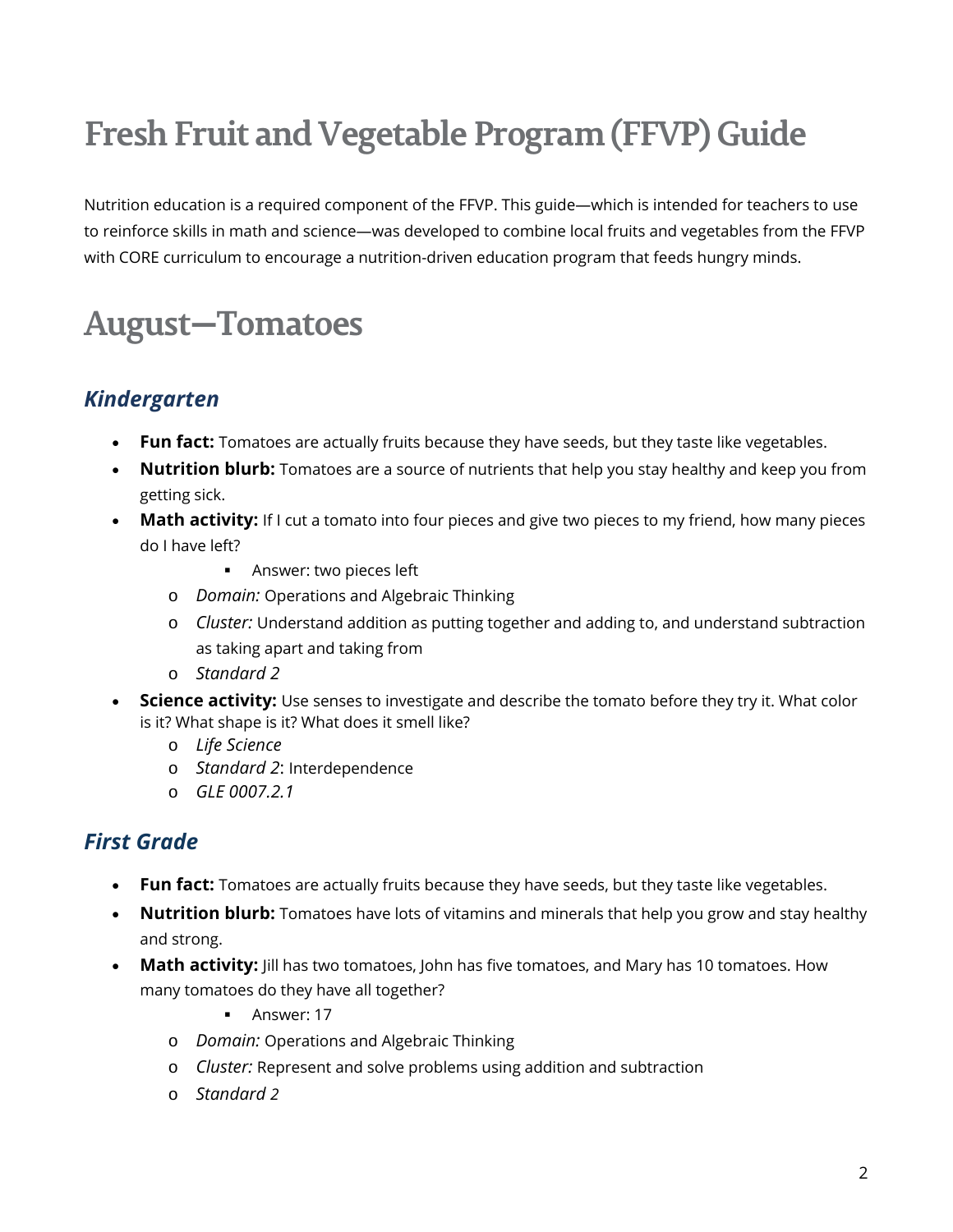- **Science activity:** Identify which parts of the tomato are solid and which parts are liquid.
	- **Skin and seeds are solids. Juice is liquid.**
	- o *Physical Science*
	- o *Standard 9:* Matter
	- o *GLE 0107.9.1*

#### *Second Grade*

- **Fun fact:** Did you know that the largest tomato ever grown weighed 7 lbs., 12 oz.? That is bigger than some newborn babies!
- **Nutrition blurb:** Tomatoes have lots of vitamin A and vitamin C, which help keep your eyes and body healthy.
- **Math activity:** Jimmy has seven tomatoes, Sarah has 12 tomatoes, and Mary has x tomatoes. Together, they have 45 tomatoes. How many tomatoes does Mary have?
	- **Answer: 26 tomatoes**
	- o *Domain:* Operations and Algebraic Thinking
	- o *Cluster:* Represent and solve problems using addition and subtraction
	- o *Standard 1*
- **Science activity:** Name the different parts that make up a tomato plant and what it needs to survive.
	- **Stem, leaves, seeds, skin**
	- **IF It needs water, air, and sunlight to survive**
	- o *Life Science*
	- o *Standard 1:* Cells
	- o *GLE 0207.1.1*

#### *Third Grade*

- **Fun fact:** Did you know that tomatoes are 95 percent water? That is more than a watermelon, which is 92 percent water.
- **Nutrition blurb:** Tomatoes are the richest source of a nutrient called lycopene, which can help fight diseases like cancer.
- **Math activity:** Claire has 12 tomatoes that weigh 5 lbs. each. What is the total weight of her tomatoes?
	- **Answer: 60 lbs.**
	- o *Domain:* Operations and Algebraic Thinking
	- o *Cluster:* Represent and solve problems involving multiplication and division
	- o *Standard 3*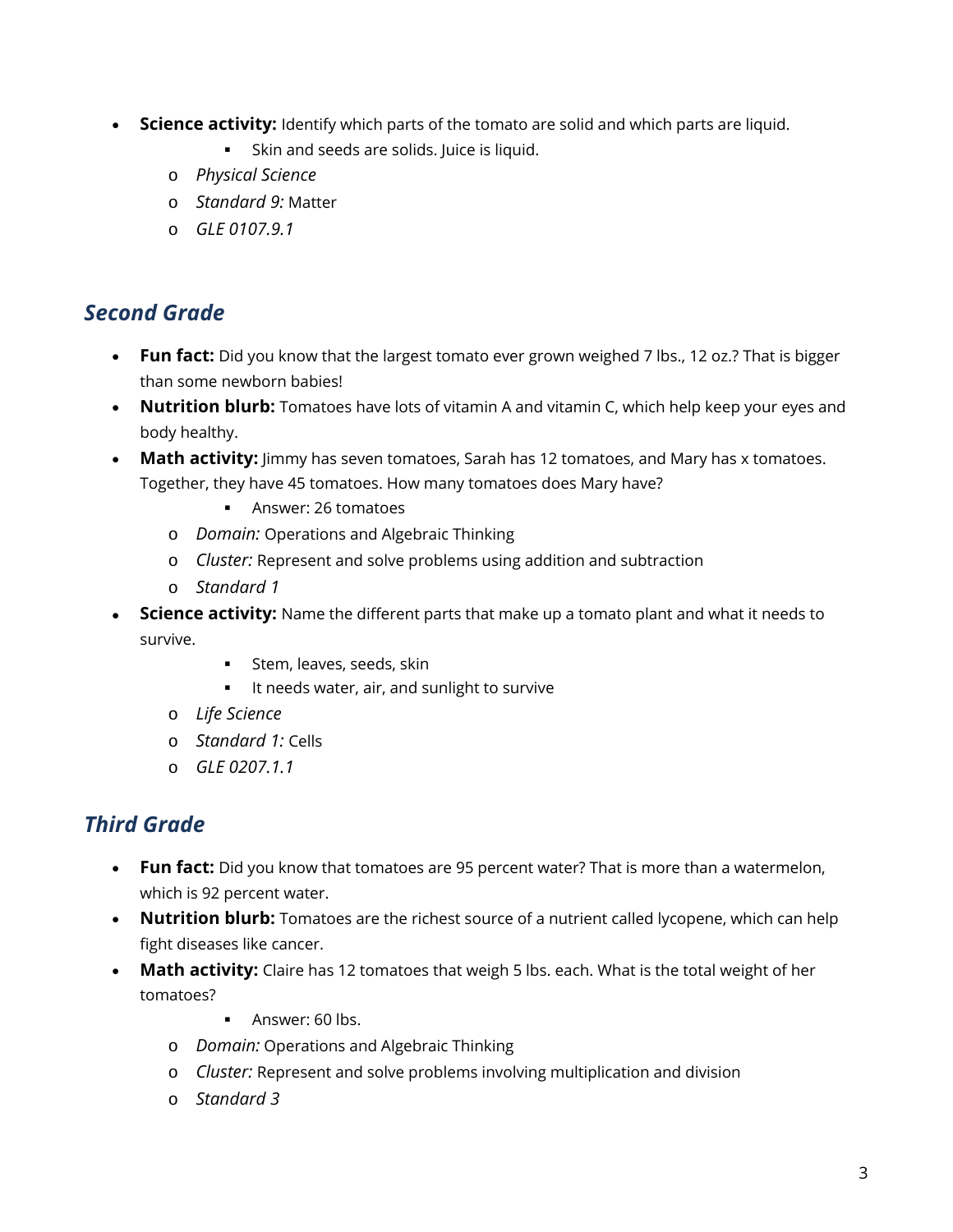- **Science activity:** Use a magnifier to identify the different parts of the tomato plant. Do you see any seeds? Do you see different colors?
	- o *Life Science*
	- o *Standard 1:* Cells
	- o *GLE 0307.1.1*

#### *Fourth Grade*

- **Fun fact:** Did you know that tomatoes were thought to be poisonous until 1820 when a man named Robert Gibbon Johnson decided to prove they were safe to eat by eating a whole basket in front of a crowd?
- **Nutrition blurb:** Tomatoes are the richest source of a nutrient called lycopene, which can help fight diseases like cancer.
- **Math activity:** Lauren has 7/10 of a tomato. Write this number as a decimal.
	- Answer: 0.70
	- o *Domain:* Number and Operations-Fractions
	- o *Cluster:* Understand decimal notation for fractions and compare decimal fractions
	- o *Standard 6*
- **Science activity:** Discuss the different things that a tomato plant needs to survive and what could happen if a big pumpkin plant was planted right next to the little tomato plant.
	- Answer: Tomatoes need light energy to grow and survive, along with water and soil.
	- Answer: If a pumpkin plant was planted next to the tomato, it could take over all of the nutrients that the tomato plant needs and cause competition.
	- o *Life Science*
	- o *Standard 2:* Interdependence/Standard 3: Flow of Matter and Energy
	- o *GLE 0407.2.1/GLE 0407.3.1*

- **Fun fact:** Tomatoes were first grown by the Aztec people of Mexico and the Inca people of Peru as early as the year 700.
- **Nutrition blurb:** Tomatoes are the richest source of a nutrient called lycopene, which can help fight diseases like cancer. This nutrient is also found in pink grapefruit and watermelon.
- **Math activity:** Gary started with 450 tomatoes. He bought 27. His friend Paula gave him four baskets with 36 tomatoes in each basket. Then Gary sold 12 baskets with 45 tomatoes in each basket to his neighbor. Write this problem as an equation and determine how many tomatoes Gary has left:
	- **Answer: 450+27+(4x36)-(12x45) = 81 tomatoes left.**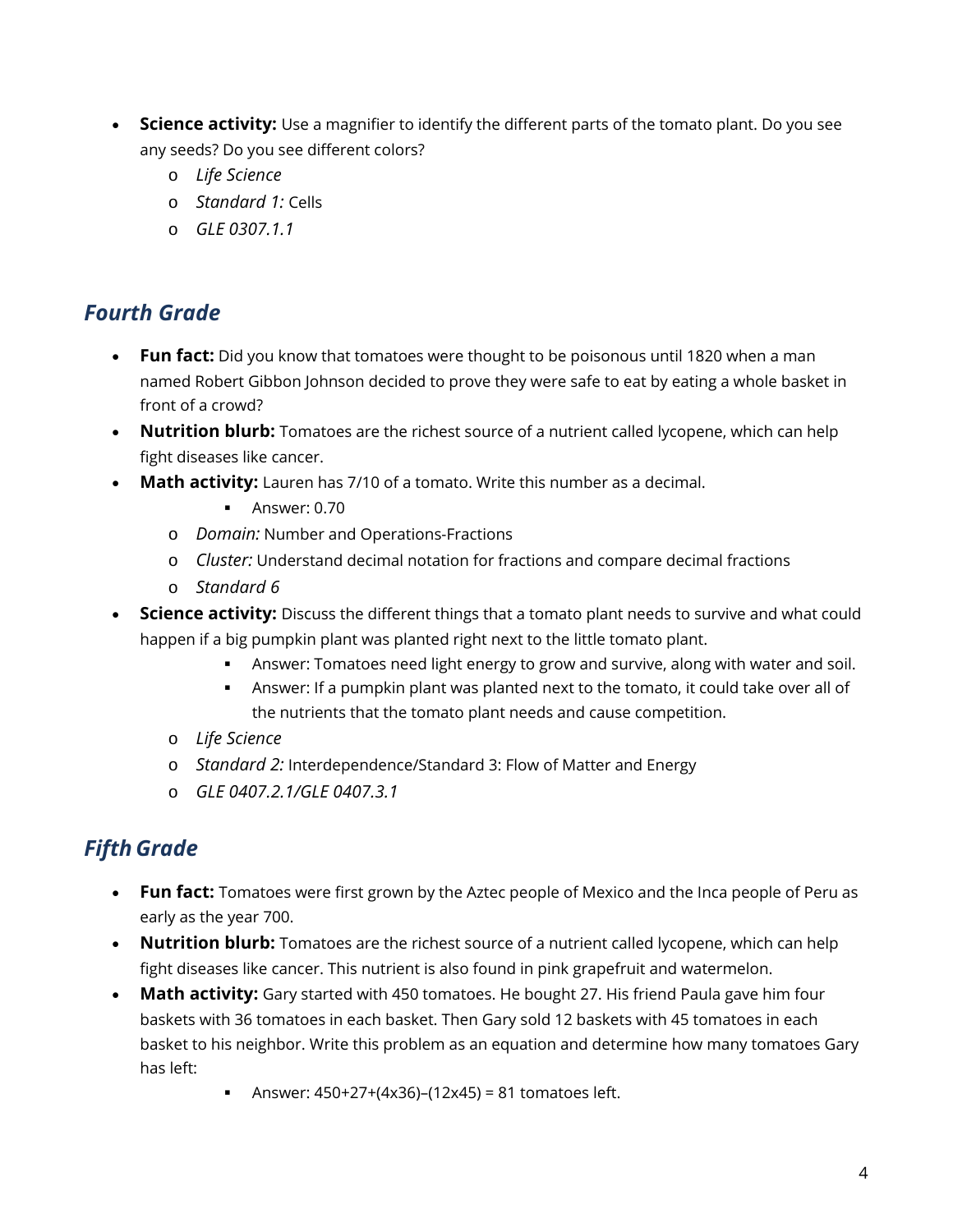- o *Domain:* Operations and Algebraic Thinking
- o *Cluster:* Write and interpret numerical expressions
- o *Standard 2*
- **Science activity:** Discuss what makes a tomato cell different from an animal cell.
	- Answer: discuss cell wall, mitochondria, cytoplasm.
	- o *Life Science*
	- o *Standard 1:* Cells
	- o *GLE 0507.1.1*

#### *SixthGrade*

- **Fun fact:** Tomatoes were first grown by the Aztec people of Mexico and the Inca people of Peru as early as the year 700.
- **Nutrition blurb:** Tomatoes are the richest source of a nutrient called lycopene, which can help fight diseases like cancer. This nutrient is also found in pink grapefruit and watermelon.
- Math activity: Each jar of marinara sauce uses seven tomatoes for every four onions. How many onions are used per one tomato?
	- **Answer: 4/7 of an onion**
	- o *Domain:* Ratios and Proportional Relationships
	- o *Cluster:* Understand ratio concepts and use ratio reasoning to solve problems
	- o *Standard 2*
- **Science activity:** Identify the role of a tomato—consumer, producer, or decomposer—and explain the method used by tomatoes to obtain nutrition and energy.
	- Answer: producer and consumer, and photosynthesis
	- o *Life Science*
	- o *Standard 2:* Interdependence
	- o *GLE 0607.2.1*

**PA announcement K-3:** Tomatoes have a lot of vitamins and minerals to help keep you healthy and strong.

**PA announcement K–6:** Oranges aren't the only food with a lot of vitamin C; tomatoes are a great source too!

Photo link: [https://www.pexels.com/photo/fresh-appetizer-delicious-basil-96616/](https://email.vanderbilt.edu/owa/redir.aspx?C=kqr5BWbk-z6wLSQ2PCv4aXJwQd9fW4vrsDYRVmMcR_akk_AZQXzUCA..&URL=https%3a%2f%2fwww.pexels.com%2fphoto%2ffresh-appetizer-delicious-basil-96616%2f)

# **September—Melons/Watermelons**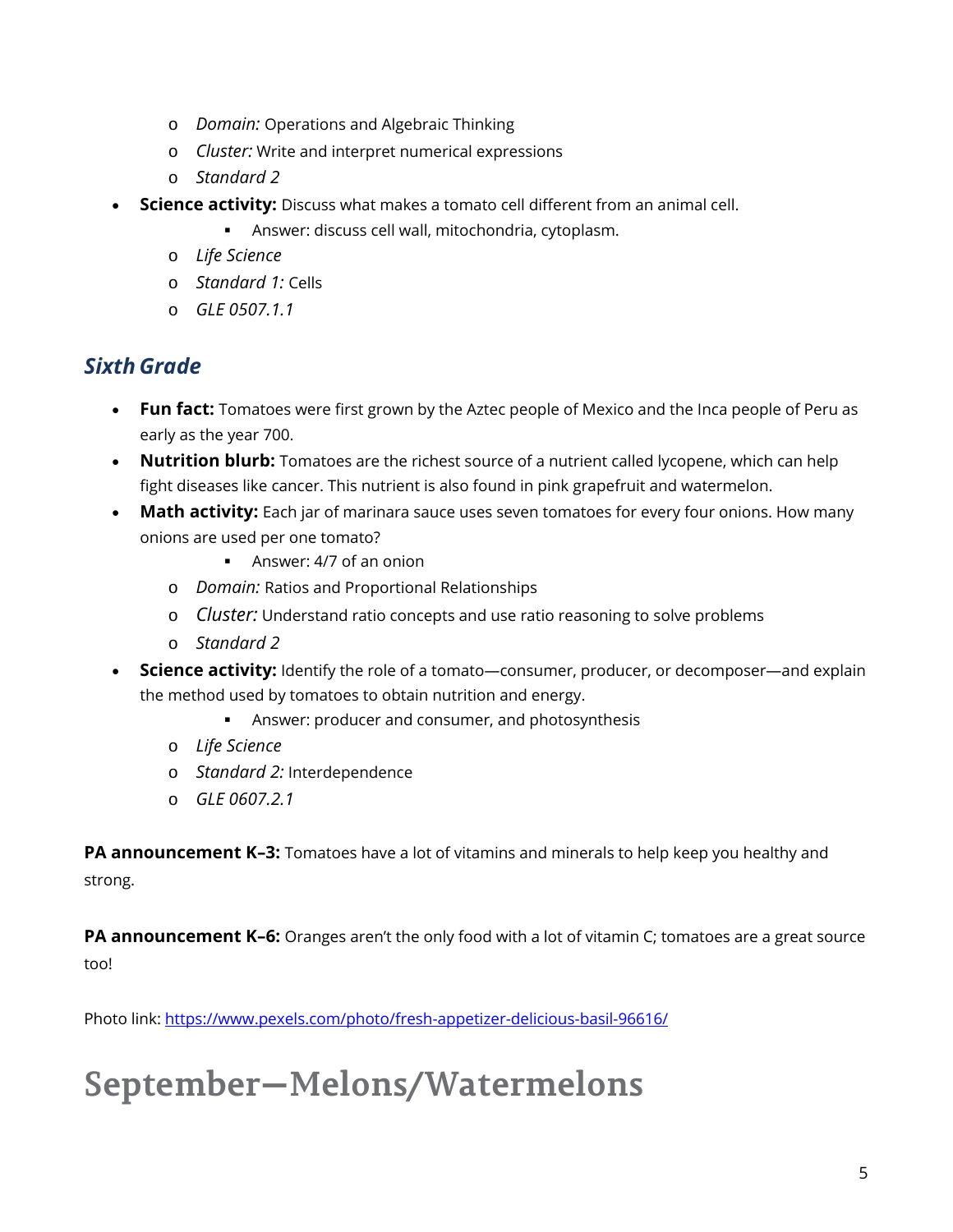#### *Kindergarten*

- **Fun fact:** The first watermelon harvest occurred 5,000 years ago in Egypt.
- **Nutrition blurb:** Watermelons are filled with water so they can help keep you hydrated.
- **Math activity:** If John has five watermelons and he eats two, how many does he have left?
	- **Answer: three**
	- o *Domain:* Operations and Algebraic Thinking
	- o *Cluster:* Understand addition as putting together and adding to, and understand subtraction as taking apart and taking from.
	- o *Standard 5*
- **Science activity:** Use senses to investigate and describe the watermelon before they try it. What color is it? What shape is it? What does it smell like? What does it taste like?
	- o *Life Science*
	- o *Standard 2:* Interdependence
	- o *GLE 0007.2.1*

#### *First Grade*

- **Fun fact:** The first watermelon harvest occurred 5,000 years ago in Egypt.
- **Nutrition blurb:** Watermelons are filled with water so they can help keep you hydrated.
- **Math activity:** If John has 20 watermelons and he sells eight of them, how many does he have left?
	- **Answer: 12**
	- o *Domain:* Operations and Algebraic Thinking
	- o *Cluster:* Represent and solve problems involving addition and subtraction
	- o *Standard 1*
- **Science activity:** Identify which parts of the watermelon are solid and which parts are liquid.
	- Answer: The rind, seeds, and flesh are solid. The juice is liquid.
	- o *Physical Science*
	- o *Standard 9:* Matter
	- o *GLE 0107.9.1*

#### *Second Grade*

- **Fun fact:** The first watermelon harvest occurred 5,000 years ago in Egypt.
- **Nutrition blurb:** Watermelons are high in vitamins A and C. These vitamins can help keep your eyes healthy and keep you from getting sick.
- **Math activity:** Watermelons are 92 percent water and six percent sugar. What percent of a watermelon is not water?
	- **Answer: eight percent**
	- o If 92 percent is water, and six percent is sugar, what percent is left?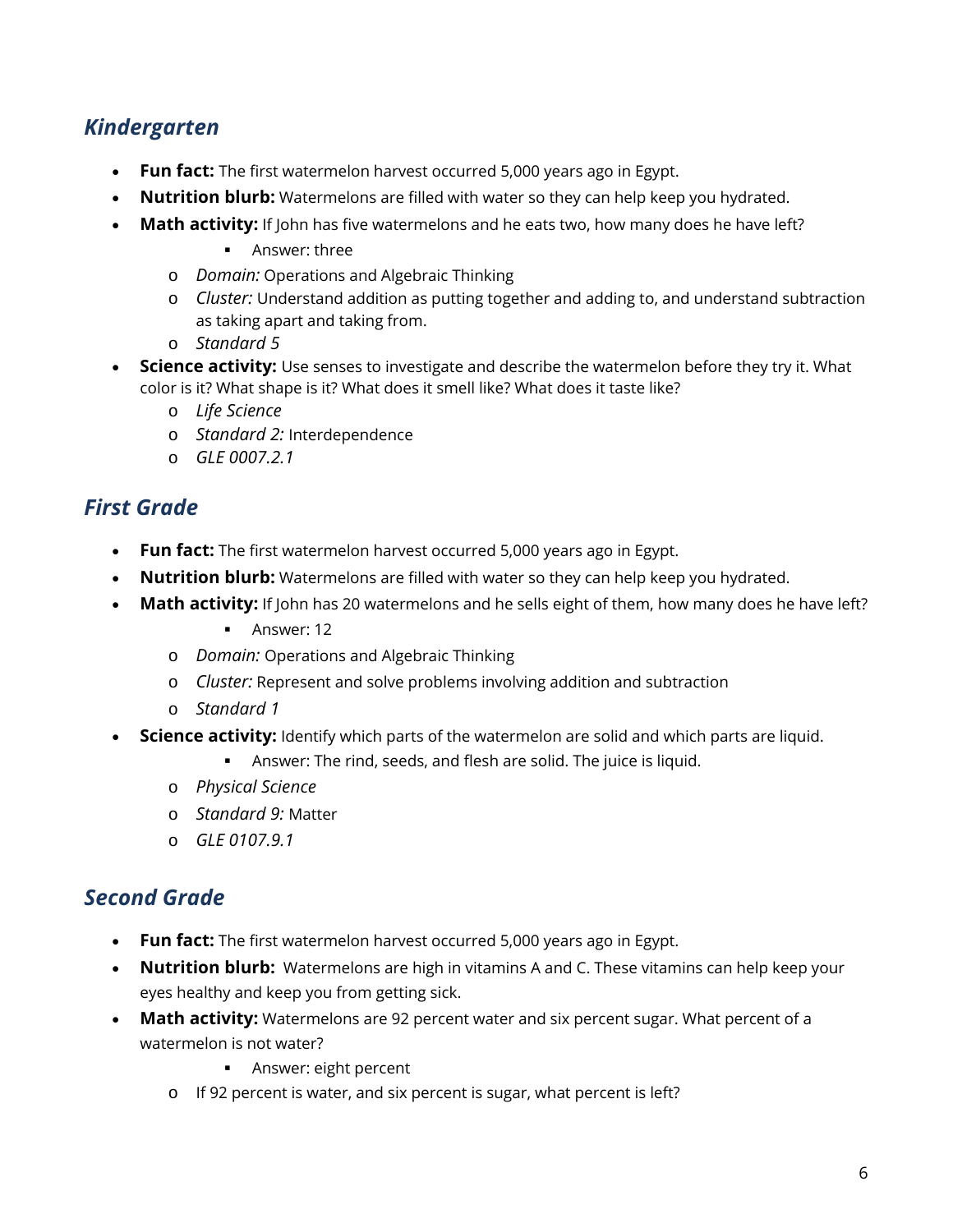- **Answer: two percent**
- o *Domain:* Operations and Algebraic Thinking
- o *Cluster:* Represent and solve problems involving addition and subtraction
- o *Standard 1*
- **Science activity:** How does a watermelon grow? On a tree, bush, vine? What things does it need to grow?
	- **Answer: grows on a vine; needs air, soil, water**
	- o *Life Science*
	- o *Standard 1:* Cells
	- o *GLE 0207.1.1*

#### *Third Grade*

- **Fun fact:** The first watermelon harvest occurred 5,000 years ago in Egypt.
- **Nutrition blurb:** watermelons are high in vitamins A and C. These vitamins can help keep your eyes healthy and keep you from getting sick.
- **Math activity:** John has five different baskets with eight watermelons in each basket. How many total watermelons does he have?
	- **Answer: 40**
	- o Suzie brings John two more baskets with eight watermelons in each basket. How many total watermelons does John have now?
		- **Answer: 56**
	- o *Domain:* Operations and Algebraic Thinking
	- o *Cluster:* Represent and solve problems involving multiplication and division
	- o *Standard 1*
	- **Science activity:** Use a magnifier to identify the different parts of the watermelon plant. Can you see any seeds? Do you see any different colors?
		- o *Life Science*
		- o *Standard 1:* Cells
		- o *GLE 0307.1.1*

#### *Fourth Grade*

- **Fun fact:** The first watermelon harvest occurred 5,000 years ago in Egypt.
- **Nutrition blurb:** Watermelons have lots of vitamins and minerals, including vitamin C, vitamin A, potassium, magnesium, and vitamins B1, B5, and B6. These vitamins and minerals can keep you from getting sick, help you build strong muscles, and have energy.
- **Math activity 1:** If the harvest occurred 5,000 years ago, and the year is 2017, what year did the first harvest occur in?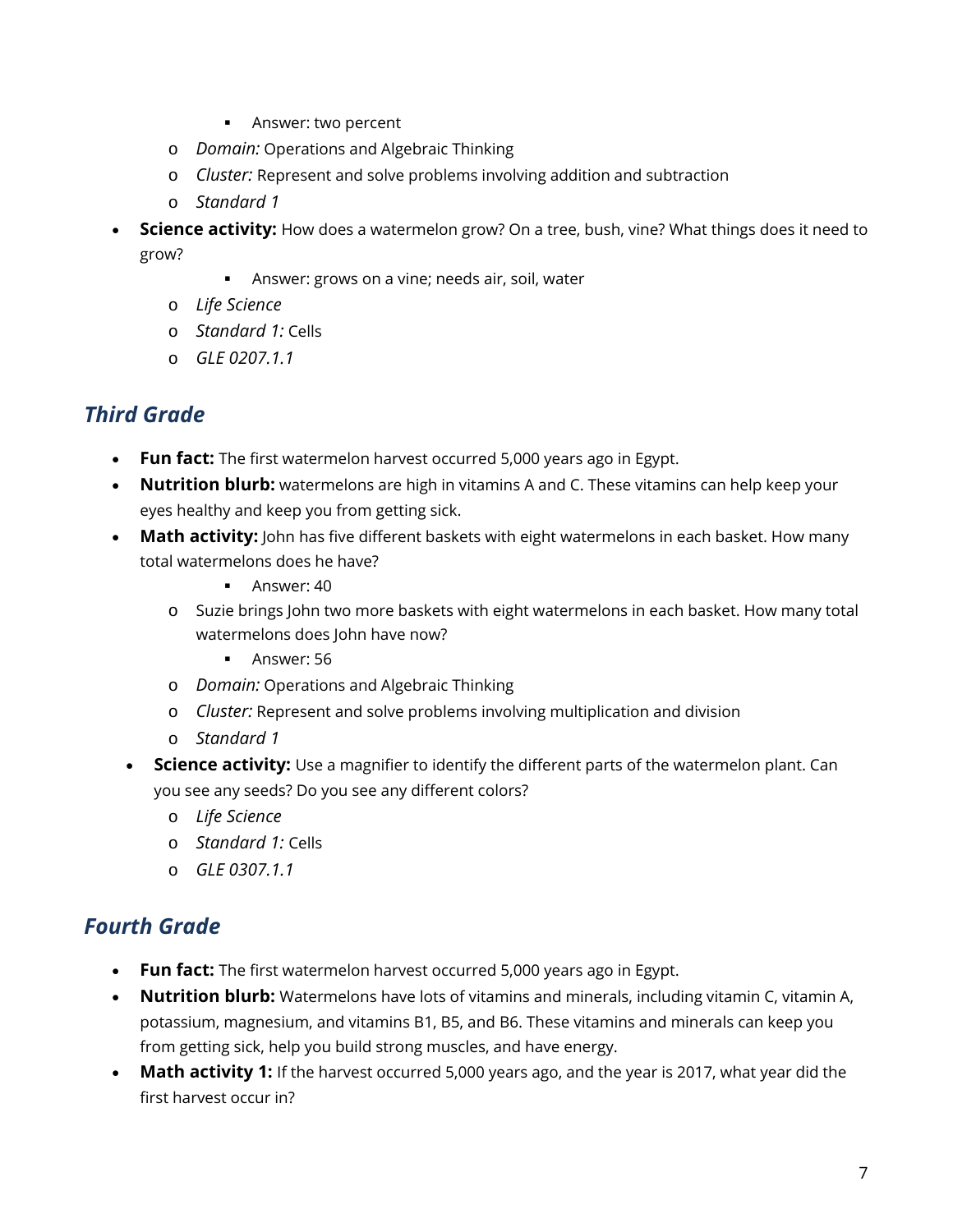- **Answer: -2983 years**
- **Math activity 2:** Water requirement: 6–8 cups per day. 1 cup of water = 1/2 lb. If each pound of watermelon has .92 lbs. water, then how much watermelon would you have to eat to drink the equivalent of 6 cups of water?
	- Answer: 3.26 lbs. of watermelon
	- o *Domain:* Operations and Algebraic Thinking/Number and Operations-Fractions
	- o *Cluster:* Use the four operations with whole numbers to solve problems/Understand decimal notation for fractions, and compare decimal fractions
	- o *Standard 1/7*
- **Science activity:** Watermelon seeds grow best when the soil is 95 degrees Fahrenheit. How could a sudden weather change affect the seeds?
	- Answer: The seeds would not survive if there was a frost or snow storm in the summer.
	- o *Life Science*
	- o *Standard 5:* Biodiversity and Change
	- o *GLE 0407.5.2*

- **Fun fact:** The first watermelon harvest occurred 5,000 years ago in Egypt.
- **Nutrition Blurb:** Watermelons have lots of vitamins and minerals, including vitamin C, vitamin A, potassium, magnesium, and vitamins B1, B5, and B6. These vitamins and minerals can keep you from getting sick and help you build strong muscles and have energy.
- **Math activity 1:** If the harvest occurred 5,000 years ago, and the year is 2017, what year did the first harvest occur in?
	- **Answer: -2983 years**
- **Math activity 2:** Water requirement: 6–8 cups per day. 1 cup of water = 1/2 lb. If each pound of watermelon has .92 lbs. water, then how much watermelon would you have to eat to drink the equivalent of 6 cups of water?
	- Answer: 3.26 lbs. of watermelon
	- o *Domain:* Numbers and Operations in Base Ten
	- o *Cluster:* Perform operations with multi-digit whole numbers and with decimals to hundredths
	- o *Standard 7*
- **Science activity:** What does a watermelon eat to grow? How does it get food? Describe the process by which a watermelon obtains food.
	- **Answer: by photosynthesis**
	- o *Life Science*
	- o *Standard 3:* Flow of Matter and Energy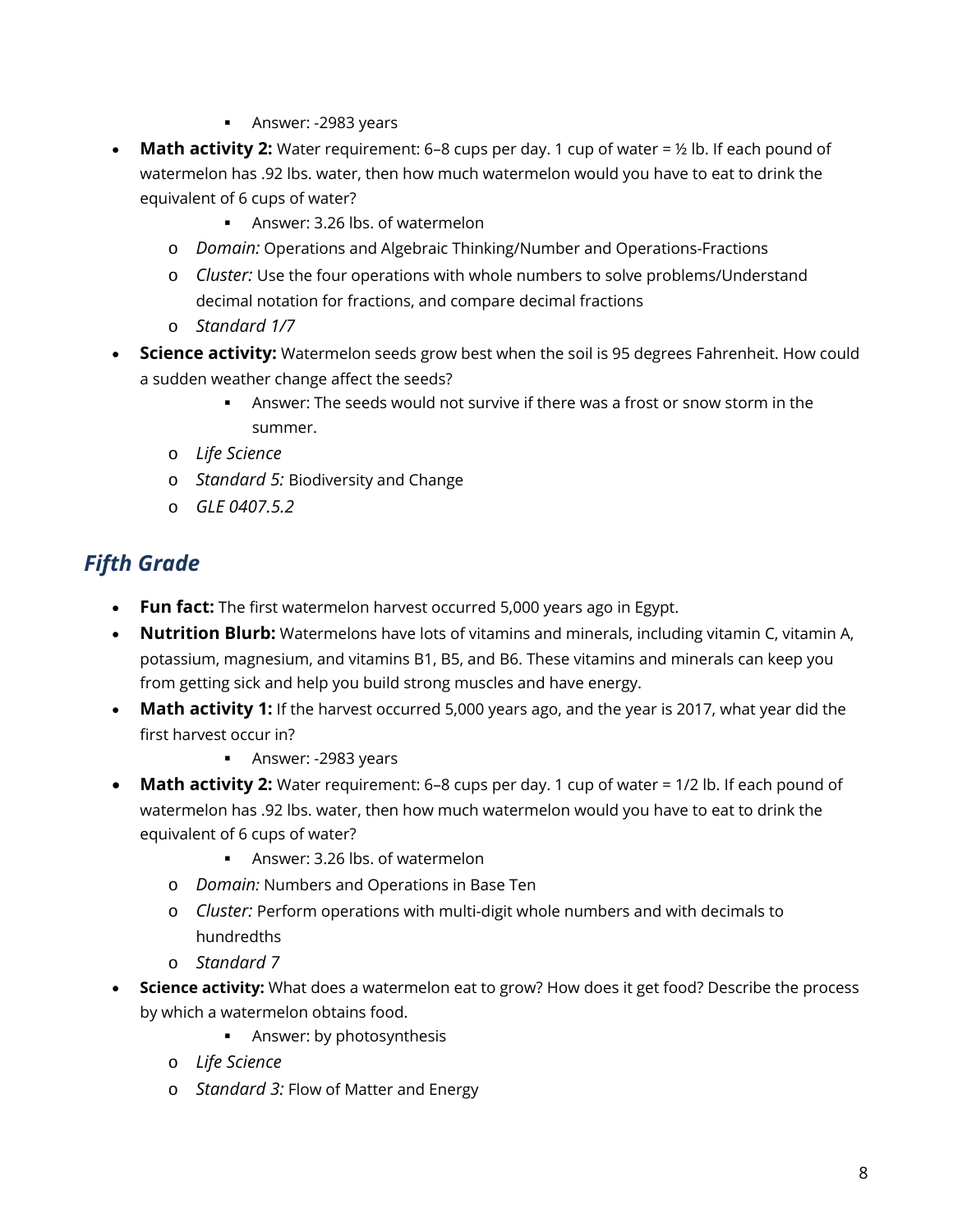o *GLE 0507.3.1*

#### *Sixth Grade*

- **Fun fact:** The first watermelon harvest occurred 5,000 years ago in Egypt.
- **Nutrition blurb:** Watermelons have lots of vitamins and minerals, including vitamin C, vitamin A, potassium, magnesium, and vitamins B1, B5, and B6. These vitamins and minerals can keep you from getting sick and help you build strong muscles and have energy!
- **Math activity 1:** If the harvest occurred 5,000 years ago, and the year is 2017, what year did the first harvest occur in?
	- **Answer: -2983 years**
- **Math activity 2:**
	- o Water requirement: 6–8 cups per day. 1 cup of water = 1/2 lb. If each pound of watermelon has .92 lbs. water, then how much watermelon would you have to eat to drink the equivalent of 6 cups of water?
		- Answer: 3.26 lbs. of watermelon
	- o *Domain:* The Number System
	- o *Cluster:* Compute fluently with multi-digit numbers and find common factors and multiples
	- o *Standard 3*
- **Science activity:** Compare and contrast the different methods used by watermelons and humans to obtain energy.
	- Answer: photosynthesis vs. eating/metabolism.
	- o *Life Science*
	- o *Standard 2:* Interdependence
	- o *GLE0607.2.1*

**PA announcement K-3:** Watermelons are fruits and actually do have a lot of water in them.

**PA announcement K–6:** Eating watermelon can help keep you hydrated in the summer, and it is packed with vitamins.

**Photo Link:** [https://www.pexels.com/photo/sliced-watermelon-128598/](https://email.vanderbilt.edu/owa/redir.aspx?C=FLLM6hSkmIr-kCKg0O4R-F4gJzKyjdsvn1-6cg1BRxSkk_AZQXzUCA..&URL=https%3a%2f%2fwww.pexels.com%2fphoto%2fsliced-watermelon-128598%2f)

# **October—Bell Peppers**

#### *Kindergarten*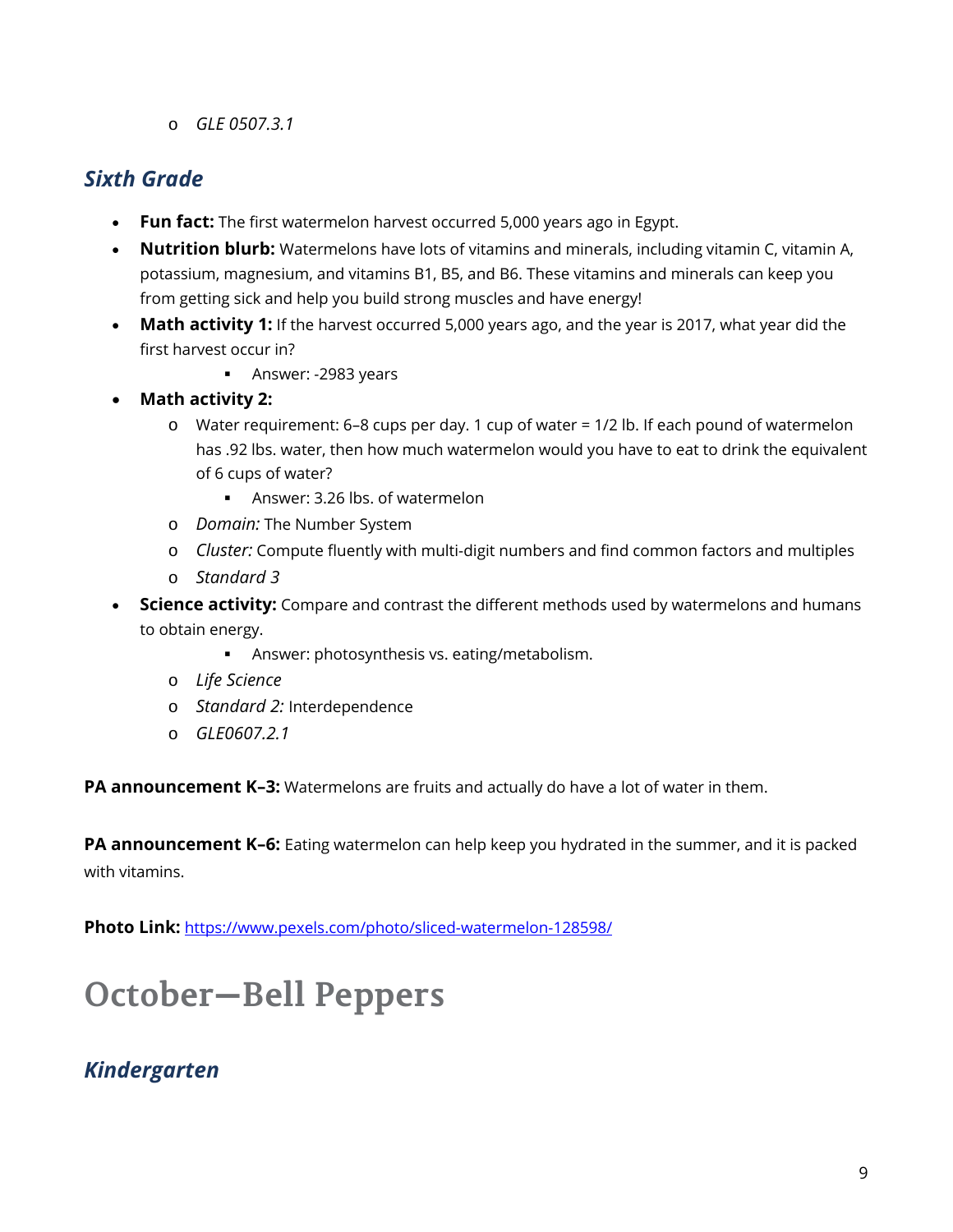- **Fun fact:** Did you know that bell peppers come in five different colors? Green, yellow, red, orange, and purple.
- **Nutrition blurb:** Bell peppers have vitamins that help keep you from getting sick.
- **Math activity:** If April has one red bell pepper, one green bell pepper, and two yellow bell peppers, how many bell peppers does she have?
	- **Answer: four**
	- o What two colors is she missing?
		- **Answer: orange and purple**
	- o If she buys one orange bell pepper at the store, how many does she have now?
		- **Answer: five**
	- o *Domain:* Operations and Algebraic Thinking
	- o *Cluster:* Understand addition as putting together and adding to, and understand subtraction as taking apart and taking from.
	- o *Standard 5*
- **Science activity:** Use senses to investigate and describe the bell pepper before they try it. What color is it? What does it smell like? What does it taste like?
	- o *Life Science*
	- o *Standard 2:* Interdependence
	- o *GLE 0007.2.1*

#### *First Grade*

- **Fun fact:** Did you know that bell peppers come in five different colors? Green, yellow, red, orange, and purple.
- **Nutrition blurb:** Bell peppers have vitamins that help keep you from getting sick.
- Math activity: If April has five red bell peppers, two green bell peppers, and 10 yellow bell peppers, how many bell peppers does she have?
	- **Answer: 17**
	- o If she buys three orange bell peppers at the store, how many does she have now?
		- **Answer: 20**
	- o *Domain:* Operations and Algebraic Thinking
	- o *Cluster:* Represent and solve problems involving addition and subtraction
	- o *Standard 1*
- **Science activity:** Use magnifiers to observe the bell pepper's different parts and record observations. Do you see any seeds? Do you see any different colors in the flesh?
	- o *Life Science*
	- o *Standard 1:* Cells
	- o *GLE 0107.1.2*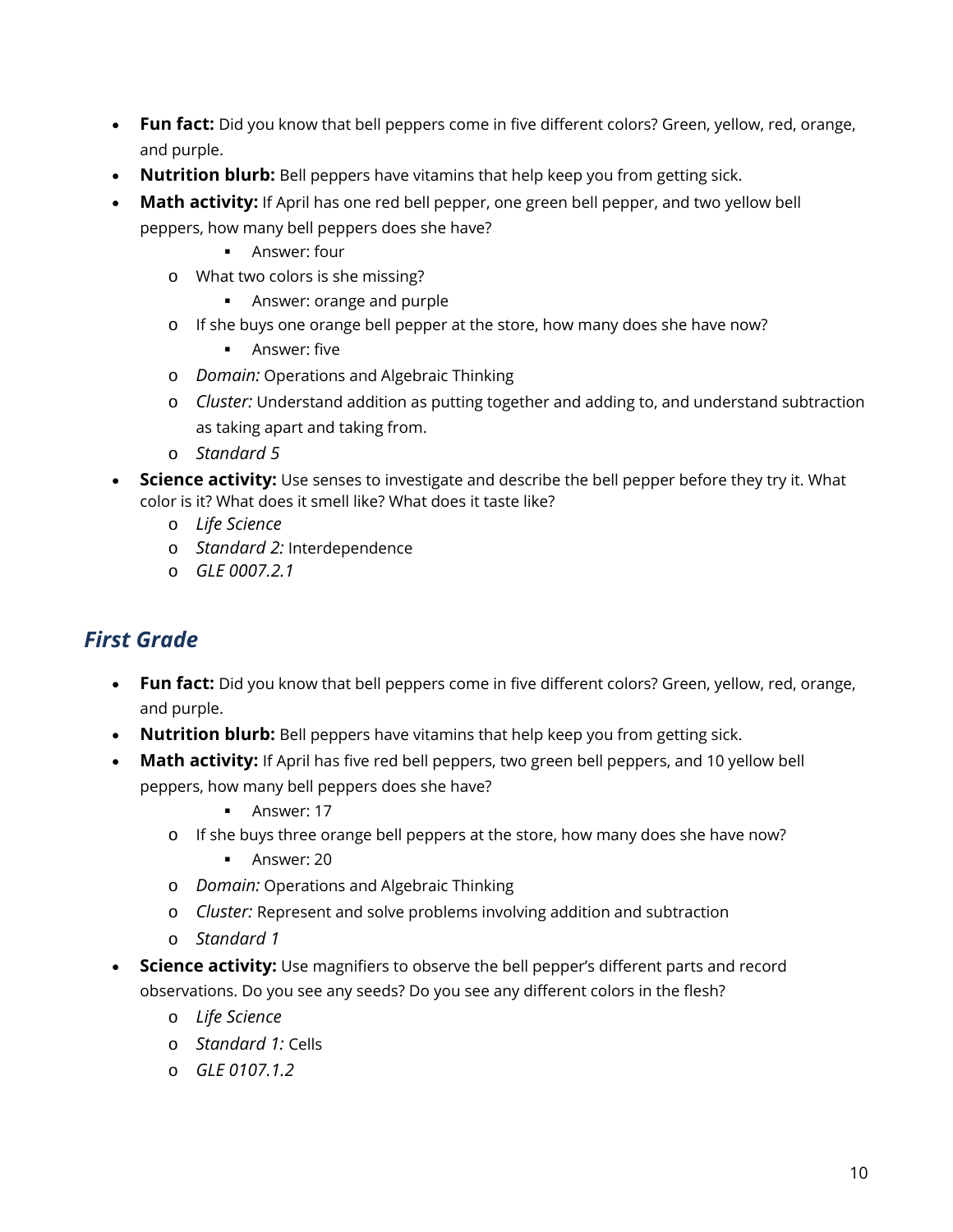#### *Second Grade*

- **Fun fact:** Did you know that bell peppers originated in Central America and South America? They were introduced to Europe in the 1500s.
- **Nutrition blurb:** One bell pepper gives you more vitamin C than you need in a day. Eating these peppers can keep you from getting sick.
- Math activity: If one pepper provides 2 grams of fiber, how many peppers would you need to eat to reach the goal of 24 grams of fiber per day?
	- **Answer: 12**
	- o *Domain:* Operations and Algebraic Thinking
	- o *Cluster:* Represent and solve problems involving addition and subtraction
	- o *Standard 1*
- **Science activity:** How does a bell pepper grow? On a tree, bush, vine? What things does it need to grow?
	- Answer: grows on a vine; needs air, soil, water
	- o *Life Science*
	- o *Standard 1:* Cells
	- o *GLE 0207.1.1*

#### *Third Grade*

- **Fun fact:** Did you know that bell peppers originated in Central America and South America? They were introduced to Europe in the 1500s.
- **Nutrition blurb:** One bell pepper provides 190 percent of your daily requirement of vitamin C. Eating these peppers can help keep you from getting sick.
- **Math activity 1:** If peppers came to Europe in the year 1500 and the year is 2017, how many years ago were peppers introduced to Europe?
	- **Answer: 517 years ago**
- **Math activity 2:** If one pepper provides almost 200 percent of your daily vitamin C requirement, what fraction of a pepper would you need to eat to reach 100 percent of your daily requirement?
	- Answer: 1/2
	- o *Domain:* Numbers and Operations-Fractions
	- o *Cluster:* Develop understanding of fractions and numbers
	- o *Standard 1*
- **Science activity:** Use a magnifier to identify the different parts of the bell pepper plant.
	- **Look at the stem, seeds, rind, and flesh.**
	- o *Life Science*
	- o *Standard 1:* Cells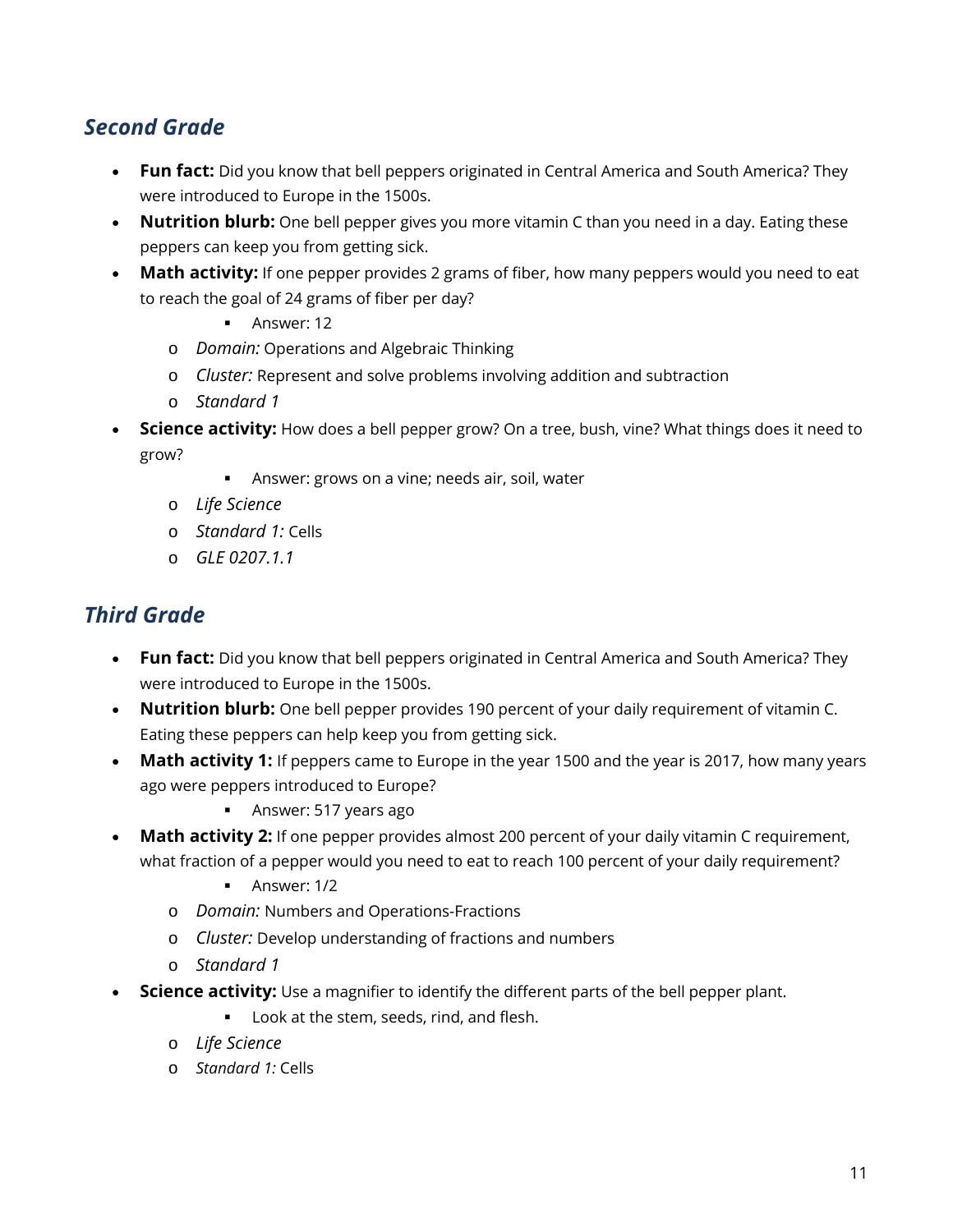o *GLE 0307.1.1*

#### *Fourth Grade*

- **Fun fact:** Did you know that bell peppers originated in Central America and South America? They were introduced to Europe in the 1500s.
- **Nutrition blurb:** One bell pepper provides 190 percent of your daily requirement of vitamin C. Eating these peppers can help keep you from getting sick.
- **Math activity:** Judy has 7/8 of a bell pepper in her lunch, and Jill has 3/4 of a bell pepper in her lunch. How much of a bell pepper do they have if they add their bell peppers together?
	- Answer: 13/8 bell peppers (1 and 5/8)
	- o *Domain:* Number and Operations-Fractions
	- o *Cluster:* Build fractions from unit fractions by applying and extending previous understandings of operations on whole numbers
	- o *Standard 3a*
- **Science activity:** Bell pepper seeds grow best when the temperature is above 70 degrees Fahrenheit. How could a sudden weather change affect the seeds?
	- Answer: The seeds would not survive if there was a frost or snow storm in the summer.
	- o *Life Science*
	- o *Standard 5:* Biodiversity and Change
	- o *GLE 0407.5.2*

- **Fun fact:** Did you know that bell peppers originated in Central America and South America? They were introduced to Europe in the 1500s.
- **Nutrition blurb:** One bell pepper provides 190 percent of your daily requirement of vitamin C. Eating these peppers can help keep you from getting sick.
- **Math activity:** Judy has 7/8 of a bell pepper in her lunch, and Jill has 3/4 of a bell pepper in her lunch. How much of a bell pepper do they have if they add their bell peppers together?
	- Answer: 13/8 bell peppers (1 and 5/8)
	- o *Domain:* Numbers and Operations-Fractions
	- o *Cluster:* Apply and extend previous understandings of multiplication and division to multiply and divide fractions
	- o *Standard 1*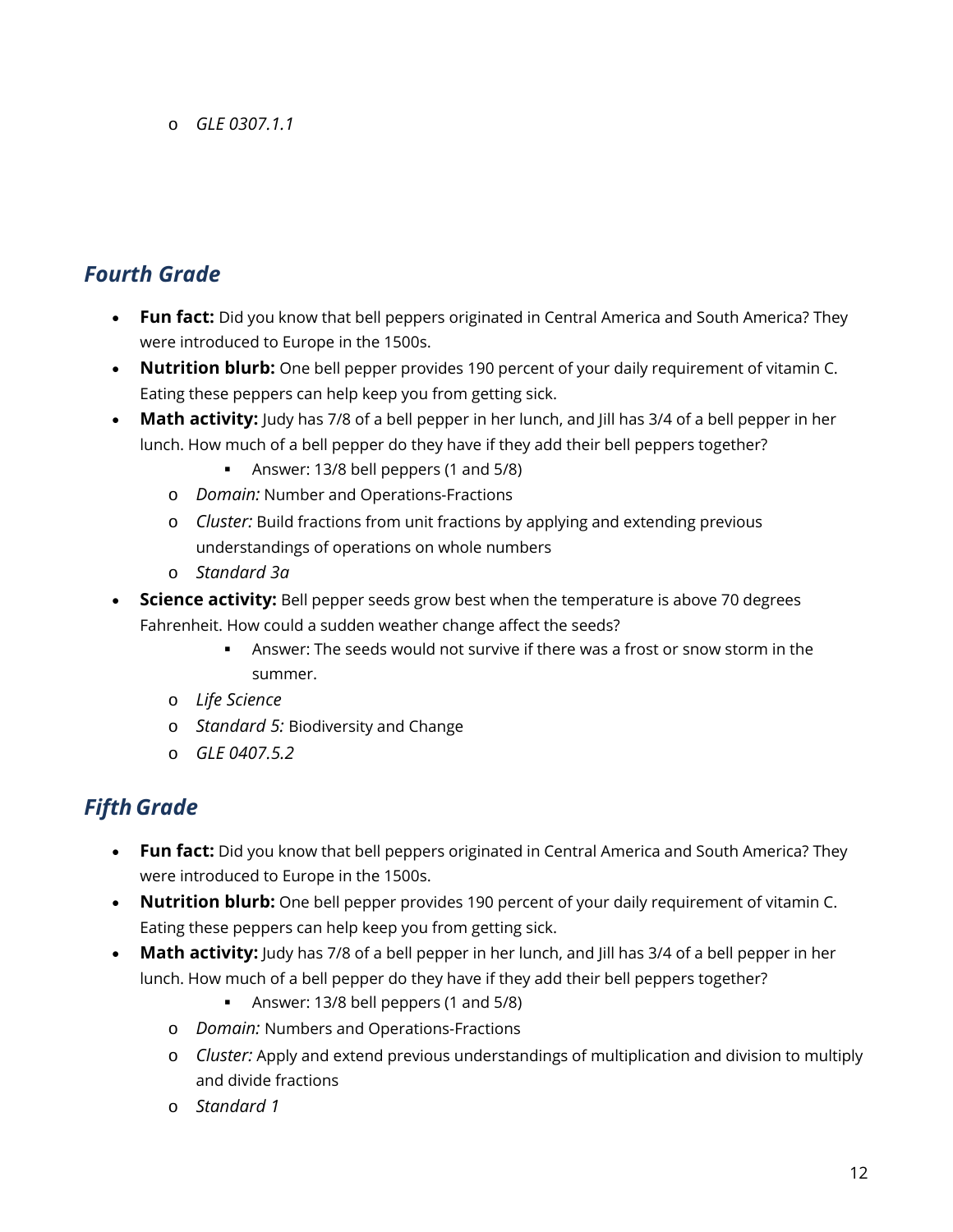- **Science activity:** What does a bell pepper eat to grow? How does it get food? Describe the process by which a bell pepper obtains food.
	- **Answer: by photosynthesis**
	- o *Life Science*
	- o *Standard 3:* Flow of Matter and Energy
	- o *GLE 0507.3.1*

#### *Sixth Grade*

- **Fun fact:** Did you know that bell peppers originated in Central America and South America? They were introduced to Europe in the 1500s.
- **Nutrition blurb:** One bell pepper provides 190 percent of your daily requirement of vitamin C. Eating these peppers can help keep you from getting sick.
- **Math activity:** How many cups of bell peppers will each person get if three people share 1/4 cup of bell peppers equally?
	- **Answer: 1/12 cup**
	- o *Domain:* The Number System
	- o *Cluster:* Apply and extend previous understanding of multiplication and division to divide fractions by fractions
	- o *Standard 1*
- **Science activity:** Compare and contrast the difference methods used by bell peppers and humans to obtain energy.
	- Answer: photosynthesis vs. eating/metabolism.
	- o *Life Science*
	- o *Standard 2:* Interdependence
	- o *GLE0607.2.1*

**PA announcement K–3:** Bell peppers are vegetables that come in five different colors and have lots of healthy vitamins in them.

PA announcement K-6: Did you know bell peppers are not spicy like hot peppers? Bell peppers taste sweet and have enough vitamin C to last you the whole day.

**Photo Link:** [https://www.pexels.com/photo/food-healthy-vegetables-peppers-7017/](https://email.vanderbilt.edu/owa/redir.aspx?C=nr9YeFB2n1iXTmKlTWGyjfwA-eq5R-ZYkIGiMiwPtpOkk_AZQXzUCA..&URL=https%3a%2f%2fwww.pexels.com%2fphoto%2ffood-healthy-vegetables-peppers-7017%2f)

### **November—Sweet Potatoes**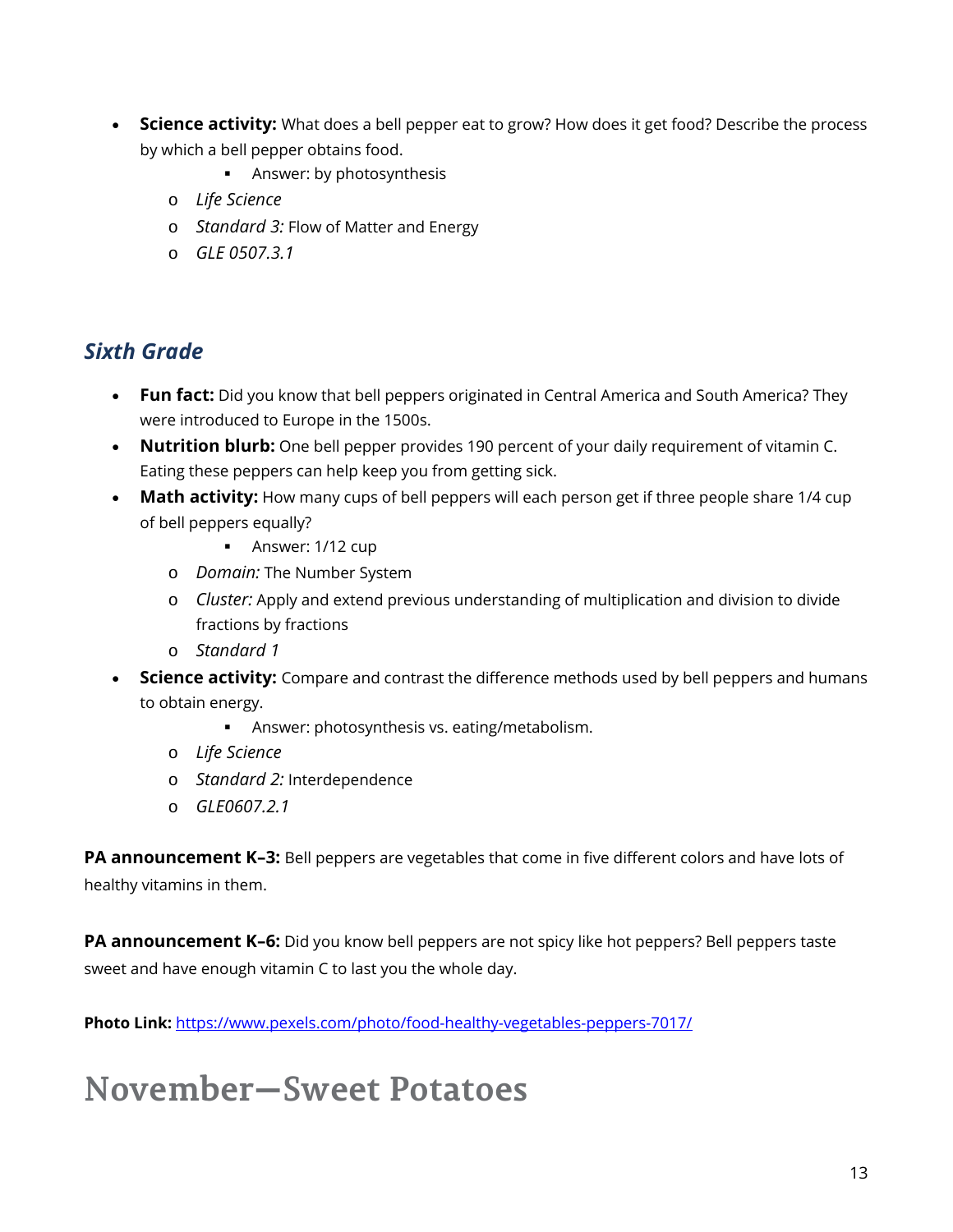#### *Kindergarten*

- **Fun fact:** Sweet potatoes are root vegetables, meaning they are grown under the ground.
- **Nutrition blurb:** Sweet potatoes contain a vitamin that helps you see.
- **Math activity:** Sweet potatoes are grown in California, North Carolina, South Carolina, Louisiana, Mississippi, Alabama, Texas, and Georgia. How many states are sweet potatoes grown in?
	- Answer: eight
	- o *Domain:* Counting and Cardinality
	- o *Cluster:* Know number names and the count sequence.
	- o *Standard 3*
- **Science activity:** Have students observe sweet potatoes in solid and sliced form. Allow students to hold an entire sweet potato and to smell it. Then, allow students to try a cut up sweet potato and report their findings after tasting and smelling.
	- o *Kindergarten:* Embedded Inquiry
	- o *GLE 0007.Inq.1:* Observe the world of familiar objects using the senses and tools.

#### *First Grade*

- **Fun fact:** Sweet potatoes are root vegetables, meaning they are grown under the ground. They grow in hot climates and take 150 frost-free days to develop.
- **Nutrition blurb:** Sweet potatoes contain a vitamin that helps you see.
- Math activity: Jan bought 10 sweet potatoes, but used four to cook dinner. How many sweet potatoes does Jan have left?
	- **Answer: six**
	- o *Domain:* Operations and Algebraic Thinking
	- o *Cluster:* Understand and apply properties of operations and the relationship between addition and subtraction.
	- o *Standard 4*
- **Science activity:** Have students observe sweet potatoes in solid and sliced form. Allow students to hold an entire sweet potato and to smell it. Then, allow students to try a cut up sweet potato and report their findings after tasting and smelling.
	- o *Grade 1:* Embedded Inquiry
	- o *GLE 0107.Inq.1:* Observe the world of familiar objects using the senses and tools.

#### *SecondGrade*

- **Fun fact:** Sweet potatoes are root vegetables, meaning they are grown under the ground. They grow in hot climates and take 150 frost-free days to develop.
- **Nutrition blurb:** Sweet potatoes contain vitamin A. This vitamin helps you see.
- **Math activity:** Sweet potatoes are the state vegetable of North Carolina. If 40 percent of America's sweet potatoes come from North Carolina, what percent of sweet potatoes come from other states?
	- **Answer: 60 percent**
	- o *Domain:* Operations and Algebraic Thinking
	- o *Cluster:* Represent and solve problems involving addition and subtraction.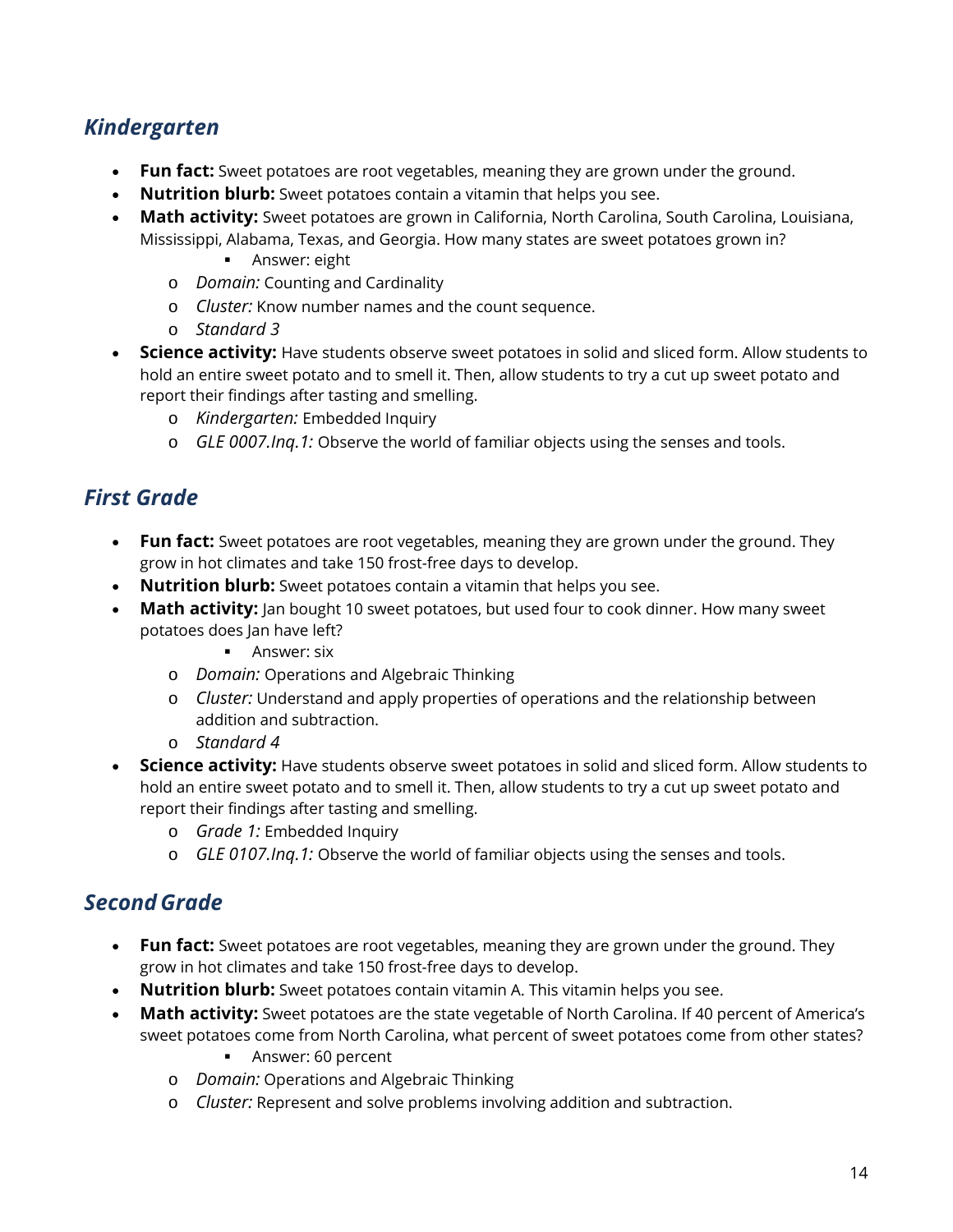- o *Standard 1*
- **Science activity:** Have students observe sweet potatoes in solid and sliced form. Allow students to hold an entire sweet potato and to smell it. Then, allow students to try a cut up sweet potato and report their findings after tasting and smelling. Have the students discuss their favorite way to eat sweet potatoes and talk about how their taste, smell, and texture are different.
	- o *Grade 2:* Embedded Inquiry
	- o *GLE 0207.Inq.1:* Observe the world of familiar objects using the senses and tools.

#### *ThirdGrade*

- **Fun fact:** Sweet potatoes are root vegetables, meaning they are grown under the ground. They grow in hot climates and take 150 frost-free days to develop.
- **Nutrition blurb:** Sweet potatoes contain Vitamin A. This vitamin helps you see.
- **Math activity:** Margaret is baking a sweet potato casserole. For each sweet potato she puts in the casserole, the baking time requires an extra 15 minutes. If the recipe calls for six sweet potatoes, how long in hours and minutes does the casserole need to bake for?
	- Answer: one hour and 30 minutes
	- o *Domain:* Measurement and Data
	- o *Cluster:* Solve problems involving measurement and estimation of intervals of time, liquid volumes, and masses of objects.
	- o *Standard 1*
- **Science activity:** Sweet potatoes are root plants. Roots absorb water and nutrients from the soil and anchor the plant in the ground. Ask the class what they know about roots and the life cycle of sweet potatoes. Discuss other root vegetables the class may know of, such as carrots, potatoes, and beets.
	- o *Life Science*
	- o *Standard 4:* Heredity
	- o *GLE 0307.4.1:* Identify the different life stages through which plants and animals pass.

#### *Fourth Grade*

- **Fun fact:** Sweet potatoes are root vegetables, meaning they are grown under the ground. They grow in hot climates and take 150 frost-free days to develop.
- **Nutrition blurb:** Sweet potatoes contain Vitamin A. This vitamin helps you see.
- **Math activity:** A half cup of cooked sweet potato contains 2 grams of protein. How many grams of protein are in 3/4 cup of cooked sweet potatoes?
	- **Answer: 3 grams**
	- o *Domain:* Number and Operations—Fractions
	- o *Cluster:* Extend understanding of fraction equivalence and ordering.
	- o *Standard 2*
- **Science activity:** Despite being grown under the ground, sweet potatoes still require light and energy to grow and survive. Discuss why a sweet potato would still need light and energy and how the potato obtains these nutrients while underground.
	- **Answer: photosynthesis.**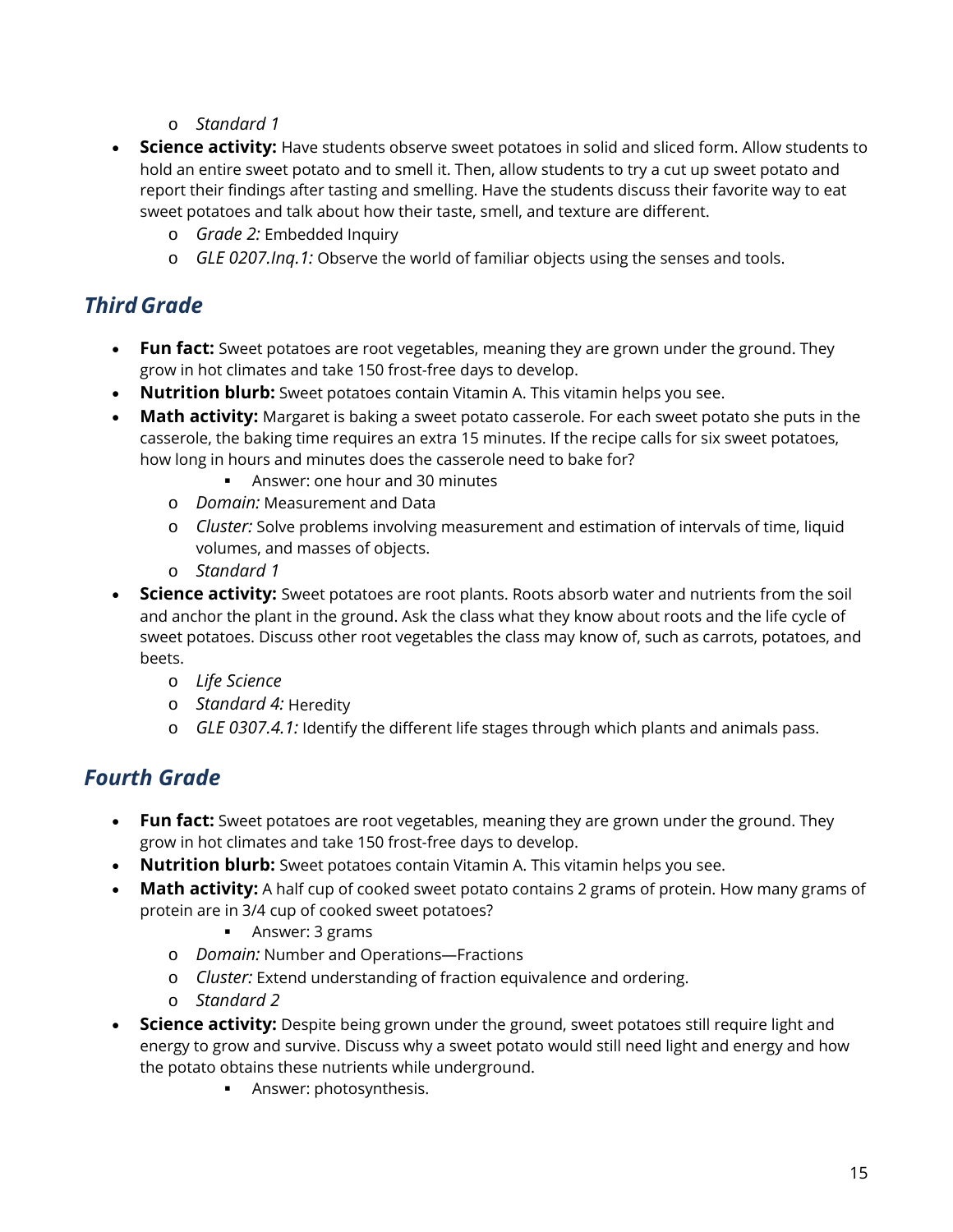- o *Life Science*
- o *Standard 3:* Flow of Matter and Energy
- o *GLE 0407.3.1:* Demonstrate that plants require light energy to grow and survive.

#### **Fifth Grade**

- **Fun fact:** Sweet potatoes are root vegetables, meaning they are grown under the ground. They grow in hot climates and take 150 frost-free days to develop.
- **Nutrition blurb:** Sweet potatoes contain Vitamin A. This vitamin helps you see.
- **Math activity:** A good sweet potato should be firm, dark, dry, smooth, and without blemishes. Jack bought two boxes of 80 sweet potatoes. In box A, 13 have blemishes and need to be thrown away. In box B, seven have blemishes and need to be thrown away. What is the fraction of blemished to unblemished sweet potatoes?
	- Answer: 20/160 or 1/8
	- o *Domain:* Number and Operations—Fractions
	- o *Cluster:* Apply and extend previous understandings of multiplication and division to multiply and divide fractions.
	- o *Standard 3*
- **Science activity:** Discuss the life cycle of root plants. Compare and contrast photosynthesis in root plants and plants that are above ground.
	- o *Life Science*
	- o *Standard 3:* Flow of Matter and Energy
	- o *GLE 0507.3.1:* Demonstrate how all living things rely on the process of photosynthesis to obtain energy.

#### *Sixth Grade*

- **Fun fact:** Sweet potatoes are root vegetables, meaning they are grown under the ground. They grow in hot climates and take 150 frost-free days to develop.
- **Nutrition blurb:** Sweet potatoes contain Vitamin A. This vitamin helps you see.
- **Math activity:** We paid \$167 for 175 sweet potatoes. How much did we pay per sweet potato? Round to two decimal places.
	- Answer: \$0.95
	- o *Domain:* Ratios and Proportional Relationships
	- o *Cluster:* Understand ratio concepts and use ratio reasoning to solve problems.
	- o *Standard 2*
- **Science activity:** Sweet potatoes are very susceptible to damage at harvest. Due to the risk of damage, hand-harvest is preferred over mechanical harvesting. Discuss the harvesting process of sweet potatoes. Compare and contrast benefits of using machinery compared to hand-harvesting. Also discuss unintended consequences of machine harvesting on a sweet potato crop.
	- o *Grade 6:* Embedded Technology & Engineering
	- o *GLE 0607.T/E.3:* Compare the intended benefits with the unintended consequences of a new technology.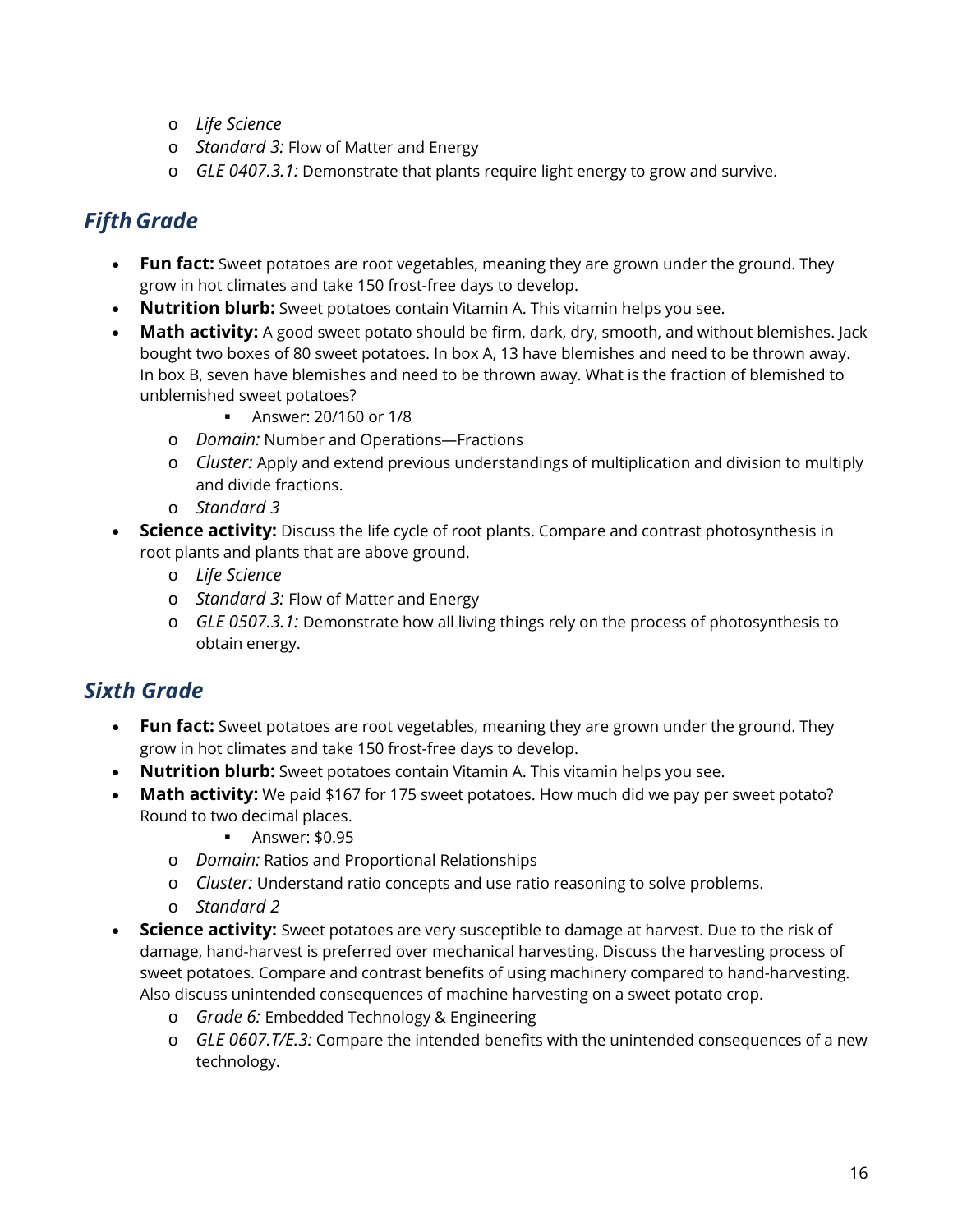**PA Announcement K–3:** Sweet potatoes are orange vegetables grown in the ground. Eating sweet potatoes helps us have healthy eyes, a healthy brain, and helps keep us from getting sick.

**PA Announcement K–6:** One serving of sweet potato has more than two times the daily value of vitamin A each person needs. Vitamin A fights infection, keeps skin healthy, and maintains good vision.

**Photo Link:** [https://www.pexels.com/photo/potatoes-cutting-board-wooden-cooking-89247/](https://email.vanderbilt.edu/owa/redir.aspx?C=zrpjpyK4Q2SLxK44zbmKGeLrU5AUkMuPIv77bHxzl52kk_AZQXzUCA..&URL=https%3a%2f%2fwww.pexels.com%2fphoto%2fpotatoes-cutting-board-wooden-cooking-89247%2f)

# **December—Apples**

#### *Kindergarten*

- **Fun fact:** Apples contain air, which makes them float.
- **Nutrition blurb:** The peel of an apple is full of lots of nutrients that keep us healthy.
- Math activity: Abby has four apples in her basket, and Jenny has six apples in her basket. How many total apples do they have together?
	- **Answer: 10**
	- o *Domain:* Operations and Algebraic Thinking
	- o *Cluster:* Understand addition as putting together and adding to, and understand subtraction as taking apart and taking from.
	- o *Standard 4*
- **Science activity:** Apples grow on trees. What three things does an apple tree need to grow?
	- **Answer: water, food, air**
	- o *Life Science*
	- o *Standard 3:* Flow of Matter and Energy
	- o *GLE 0007.3.1*: Recognize that living things require water, food, and air.

#### *First Grade*

- **Fun fact:** 25 percent of an apple's volume is air, which is why they float and make bobbing for apples so fun.
- **Nutrition blurb:** The peel of an apple is full of lots of nutrients that keep us healthy.
- Math activity: Apples come in red, green, and yellow. Susie has three red apples, two green apples, and five yellow apples. How many total apples does Susie have?
	- Answer: 10 apples
	- o *Domain:* Operations and Algebraic Thinking
	- o *Cluster:* Represent and solve problems involving addition and subtraction.
	- o *Standard 2*
- **Science activity:** At the grocery store, Mary bought an apple and a bottle of apple juice. Which one of these is a liquid and which one is a solid?
	- Answer: The apple is a solid. Apple juice is a liquid.
	- o *Physical Science*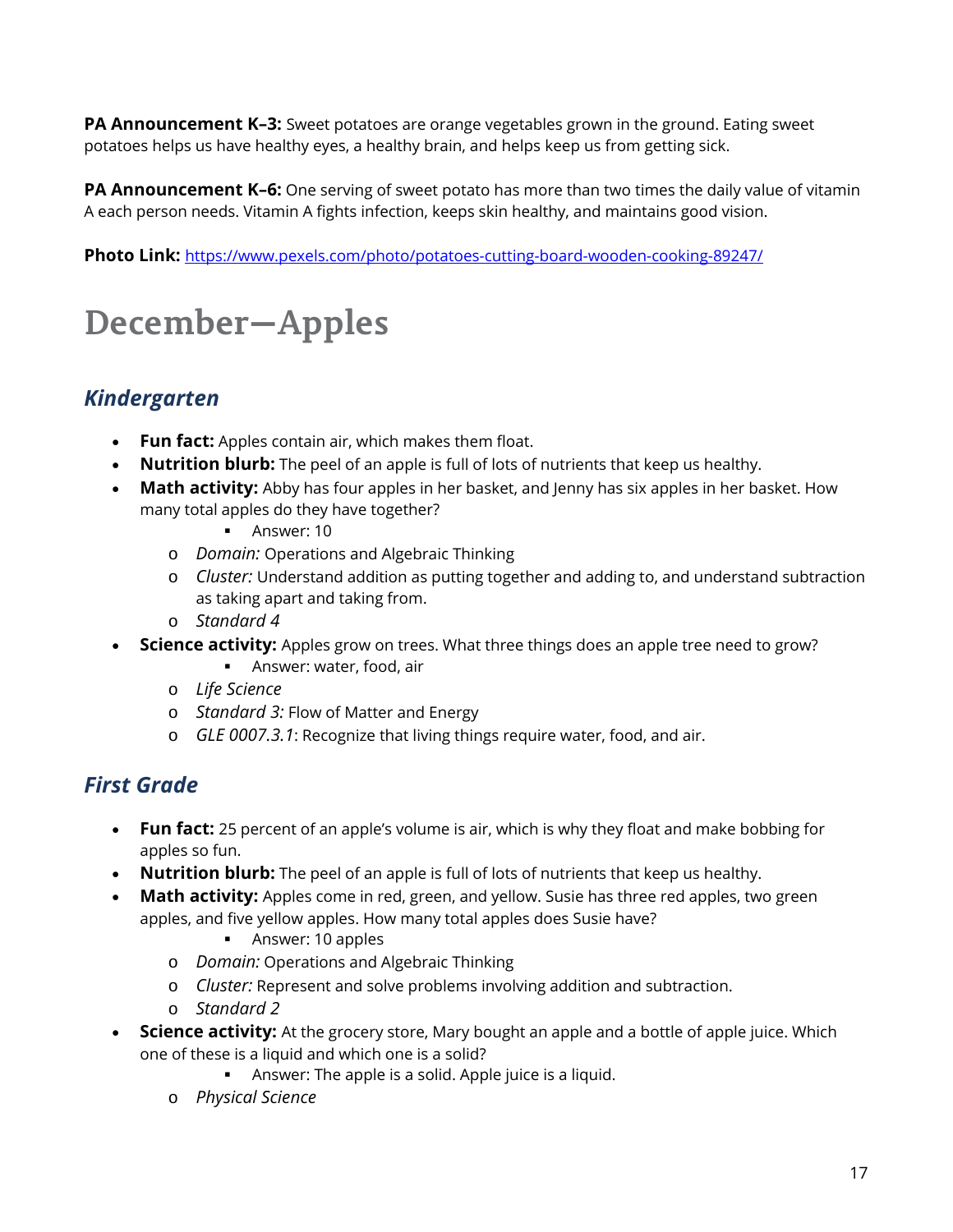- o *Standard 9:* Matter
- o *GLE 0107.9.2:* Distinguish between the properties of solids and liquids.

#### *SecondGrade*

- **Fun fact:** 25 percent of an apple's volume is air, which is why they float and make bobbing for apples so fun.
- **Nutrition blurb:** Apples are full of vitamin C, potassium, and other nutrients that keep you healthy. It is important to eat the peel because that is where most of the nutrients and fiber are found.
- **Math activity:** One of George Washington's favorite hobbies was pruning his apple tree. Every time George went to prune his apple tree, he would pick five apples. If George pruned his tree seven times in one week, how many apples did he pick?
	- **Answer: 35**
	- o *Domain:* Number and Operations in Base Ten
	- o *Cluster:* Understand place value.
	- o *Standard 2*
- **Science activity:** Apples can handle temperatures as low as -40 degrees Fahrenheit. In what season are these temperatures occurring?
	- **Answer: winter**
	- o *Earth and Space Science*
	- o *Standard 8:* The Atmosphere
	- o *GLE 0207.8.1:* Associate temperature patterns with seasonal changes.

#### *ThirdGrade*

- **Fun fact:** 25 percent of an apple's volume is air, which is why they float and make bobbing for apples so fun.
- **Nutrition blurb:** Apples are full of vitamin C, potassium, and other nutrients that keep you healthy. It is important to eat the peel, because that is where most of the nutrients and fiber are found.
- **Math activity:** Todd has three baskets of golden delicious apples. If each basket has seven apples inside, how many total apples does Todd have?
	- **Answer: 21**
	- o *Domain:* Operations and Algebraic Thinking
	- o *Cluster:* Represent and solve problems involving multiplication and division.
	- o *Standard 1*
- **Science activity:** Mrs. Tyler's class has a worm that lived in soil in their classroom. One of her students ate an apple for lunch. Mrs. Tyler saved the apple core to use for food for their worm. This is an example of composting and recycling. Discuss with the class the benefits of recycling. Give ideas of ways students can recycle on their own.
	- o *Earth and Space Science*
	- o *Standard 7:* The Earth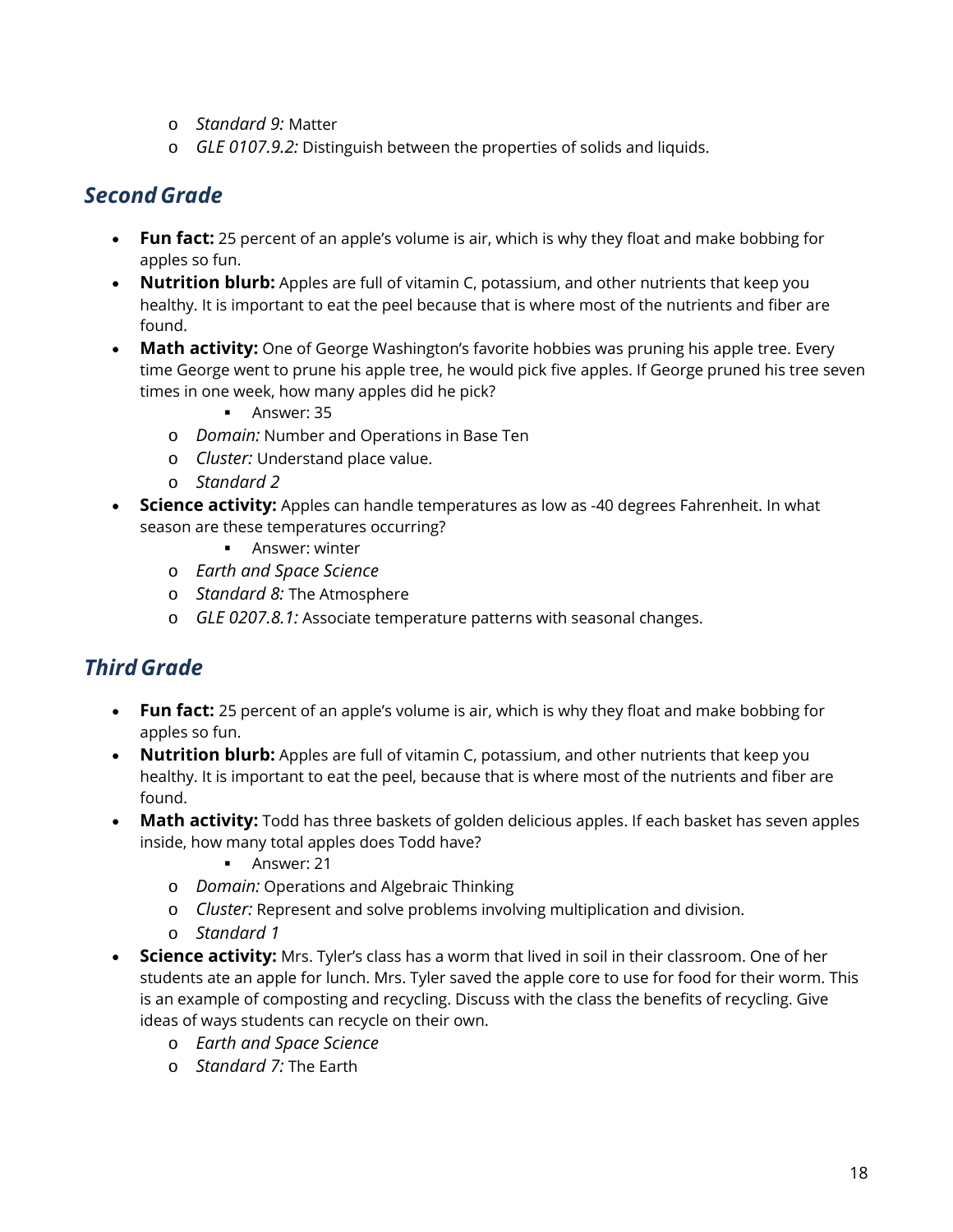o *GLE 0307.7.4:* Design a simple investigation to demonstrate how earth materials can be conserved or recycled

#### *Fourth Grade*

- **Fun fact:** 25 percent of an apple's volume is air, which is why they float and make bobbing for apples so fun.
- **Nutrition blurb:** Apples are full of vitamin C, potassium, and other nutrients that keep you healthy. It is important to eat the peel, because that is where most of the nutrients and fiber are found.
- **Math activity:** A peck of apples weighs 10.5 lbs. How many pounds do 5 pecks weigh?
	- Answer: 52.5 lbs.
	- o *Domain:* Numbers and Operations—Fractions
	- o *Cluster:* Understand decimal notation for fractions, and compare decimal fractions.
	- o *Standard 5*
- **Science activity:** Draw two to three different apples on the board. Draw each one with a different size bite taken out. Ask the class how much of the apple they think has been eaten. After getting three to four different answers, explain how everyone may interpret the same picture in different ways.
	- o *Grade 4:* Embedded Inquiry
	- o *GLE 0407.Inq.5:* Recognize that people may interpret the same results in different ways.

- **Fun fact:** 25 percent of an apple's volume is air, which is why they float and make bobbing for apples so fun.
- **Nutrition blurb:** Apples are full of vitamin C, potassium, and other nutrients that keep you healthy. It is important to eat the peel, because that is where most of the nutrients and fiber are found.
- **Math activity:** If Suzie has 1/4 of an apple and Lucy has 6/8 of an apple, how many apples do they have together?
	- **Answer: one apple**
	- o *Domain:* Number and Operations—Fractions
	- o *Cluster:* Use equivalent fractions as a strategy to add and subtract fractions.
	- o *Standard 1*
- **Science activity:** Draw two to three different apples on the board. Draw each one with a different size bite taken out. Ask the class how much of the apple they think has been eaten. After getting three to four different answers, explain how everyone may interpret the same picture in different ways.
	- o *Grade 5:* Embedded Inquiry
	- o *GLE 0507.Inq.5:* Recognize that people may interpret the same results in different ways.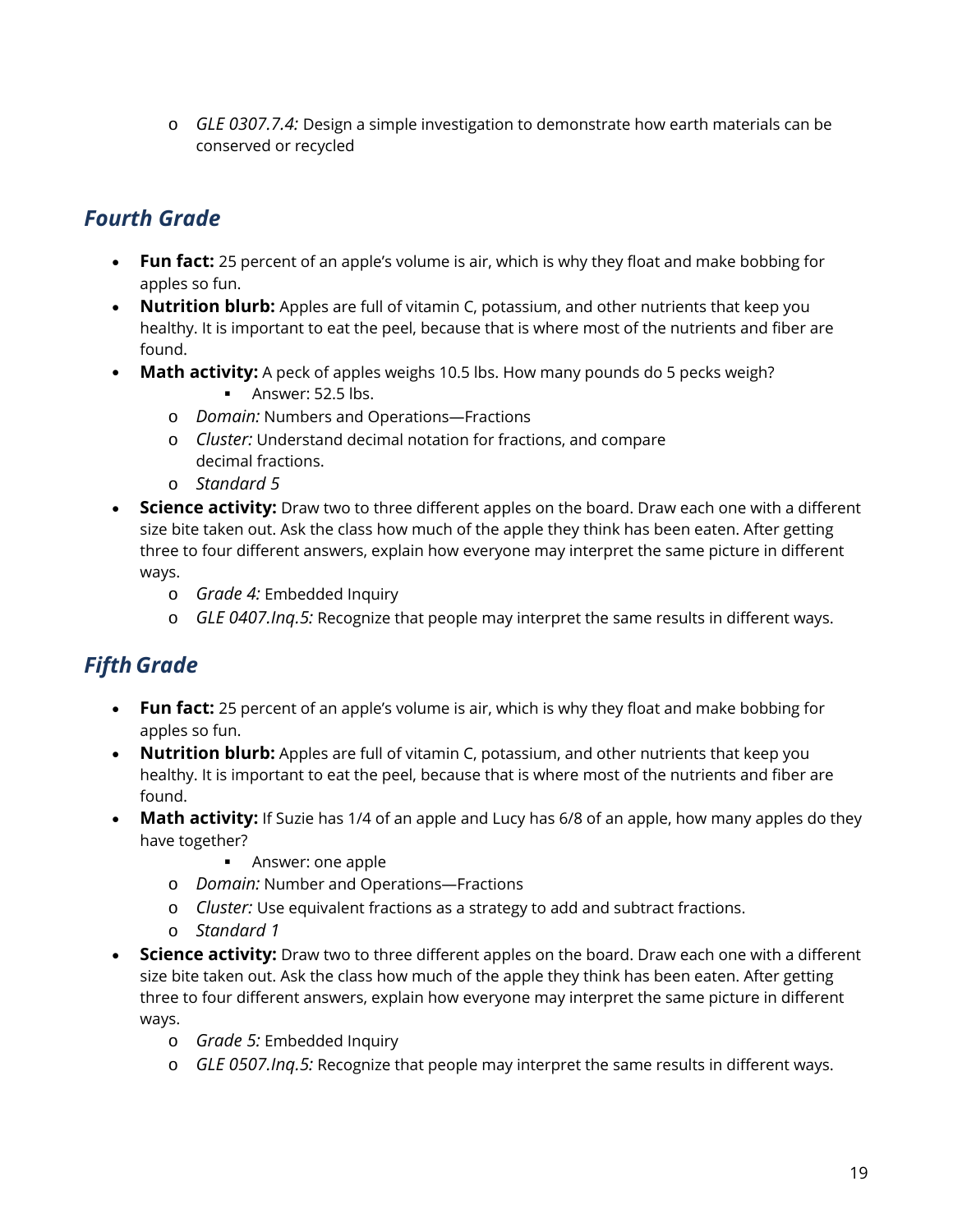#### *SixthGrade*

- **Fun fact:** 25 percent of an apple's volume is air, which is why they float and make bobbing for apples so fun.
- **Nutrition blurb:** Apples are full of vitamin C, potassium, and other nutrients that keep you healthy. It is important to eat the peel, because that is where most of the nutrients and fiber are found.
- **Math activity:** A peck of apples weighs 10.5 lbs. and costs \$20. If Andy buys 2 pecks of apples, how much is he paying per pound of apples?
	- Answer: \$1.05
	- o *Domain:* Ratios and Proportional Relationships
	- o *Cluster:* Understand ratio concepts and use ratio reasoning to solve problems.
	- o *Standard 2*
- **Science activity:** Apples are grown commercially in 36 states. Despite the large quantities of apples grown each year, most apples are still picked by hand. Discuss the pros and cons of picking apples by hand as compared to using machinery to speed up the process.
	- o *Grade 6:* Embedded Technology & Engineering
	- o *GLE 0607.T/E.3:* Compare the intended benefits with the unintended consequences of a new technology.

**PA Announcement K–3:** Apples are a perfect and healthy snack. They provide us with quick energy, nutrients, and fiber to leave us feeling full.

**PA Announcement K–6:** Apples are a perfect and healthy snack. They provide us with quick energy, nutrients, and fiber to leave us feeling full. Eat 2 1/2 to 5 cups of fruit per day to stay healthy!

**Photo Link:** [https://www.pexels.com/photo/red-apples-fruit-juicy-39028/](https://email.vanderbilt.edu/owa/redir.aspx?C=NiylcbG61hTZr-4dq-c9rPjRvh21Nh396P-iB1NT1YWkk_AZQXzUCA..&URL=https%3a%2f%2fwww.pexels.com%2fphoto%2fred-apples-fruit-juicy-39028%2f)

# **January—Hydro Lettuce**

#### *Kindergarten*

- **Fun fact:** The largest lettuce head weighed 25 lbs.
- **Nutrition blurb:** Lettuce is made up of a lot of water, so it can help you stay hydrated.
- **Math activity:** If the largest carrot weighed 14 lbs., and the largest lettuce head weighed 25 lbs., which vegetable was bigger?
	- Answer: the head of lettuce
	- o *Domain:* Counting and Cardinality
	- o *Cluster:* Compare Numbers
	- o *Standard 7*
- **Science activity:** Where does lettuce come from? What do you put in the ground to make it grow?
	- **Answer: Lettuce grows in the ground from seeds.**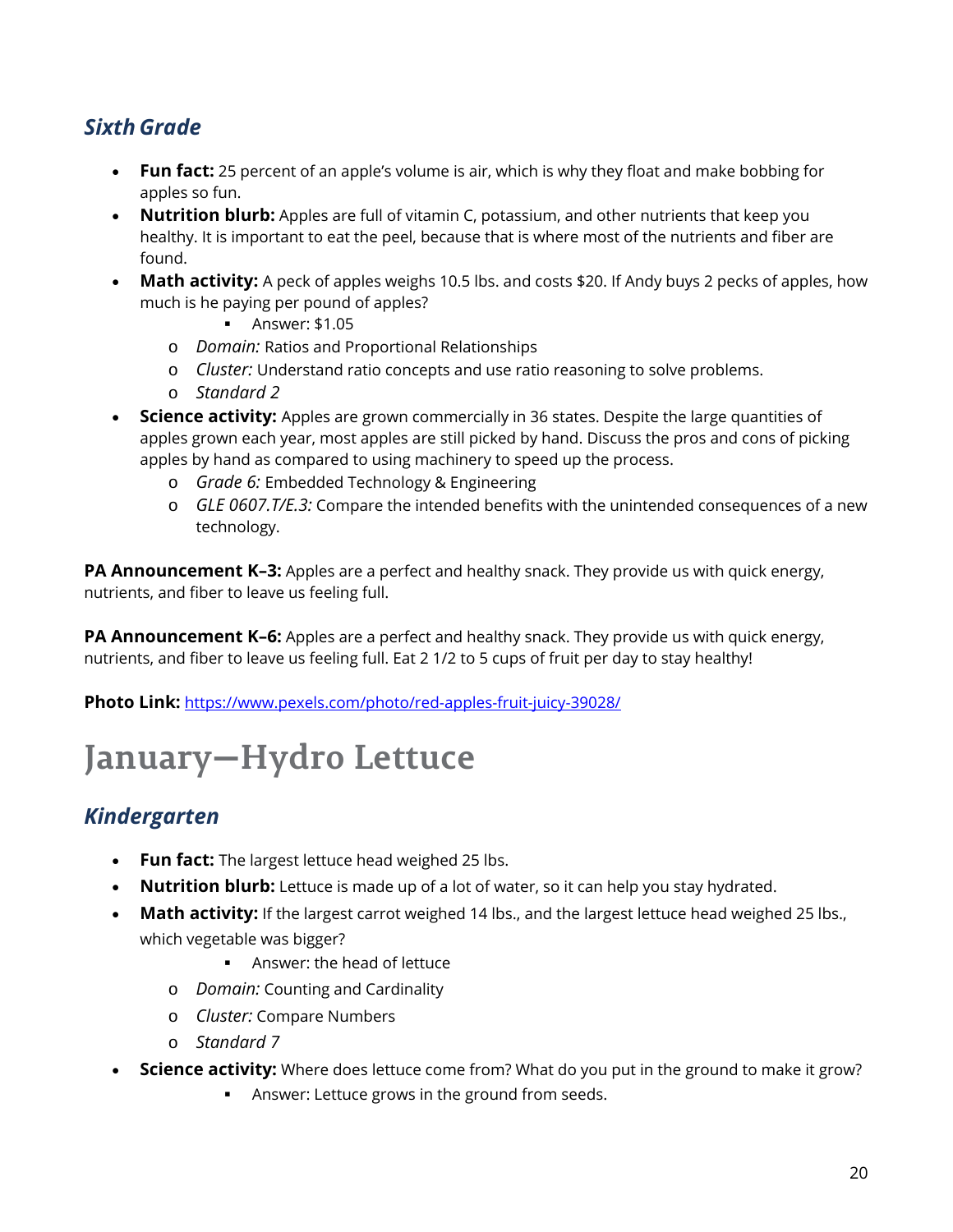- o *Kindergarten:* Embedded Inquiry
- o *GLE 0007.Inq.2:* Ask questions, make logical predictions, plan investigations, and represent data.

#### *First Grade*

- **Fun fact:** Lettuce is a member of the sunflower family.
- **Nutrition blurb:** Lettuce is 96 percent water, so it can help you stay hydrated.
- **Math activity:** Larissa ate 2 cups of lettuce; Betsy ate 3 cups more than Larissa. How many cups of lettuce did Betsy eat?
	- **Answer: Betsy ate 5 cups of lettuce.**
	- o *Domain:* Numbers and Operations in Base Ten
	- o *Cluster:* Use place value understanding and properties of operations to add and subtract.
	- o *Standard 5*
- **Science activity:** Where is lettuce grown? How does it start?
	- Answer: Lettuce grows in the ground from seeds.
	- o *Embedded Inquiry*
	- o *GLE 0007.Inq.2:* Ask questions, make logical predictions, plan investigations, and represent data.

#### *Second Grade*

- **Fun fact:** Christopher Columbus introduced lettuce to North America, and it has grown here ever since.
- **Nutrition blurb:** Lettuce is a good source of vitamin A, which helps your eyes stay healthy.
- **Math activity:** 2 cups of lettuce has 1 gram of fiber; one apple has around 3 grams of fiber. How many more grams of fiber does one apple have than 2 cups of lettuce?
	- **Answer: Apples have 2 grams more.**
	- o *Domain:* Operations and Algebraic Thinking
	- o *Cluster:* Represent and solve problems involving addition and subtraction.
	- o *Standard 1*
- **Science activity:** Lettuce can grow in temperatures between 45–75 degrees Fahrenheit. What time of year would this be?
	- Answer: It depends on where you live, but for Tennessee, this would be nearly year round.
	- o *Earth and Space Science*
	- o *Standard 8:* The atmosphere
	- o *GLE 0207.8.1:* Associate temperature patterns with seasonal changes.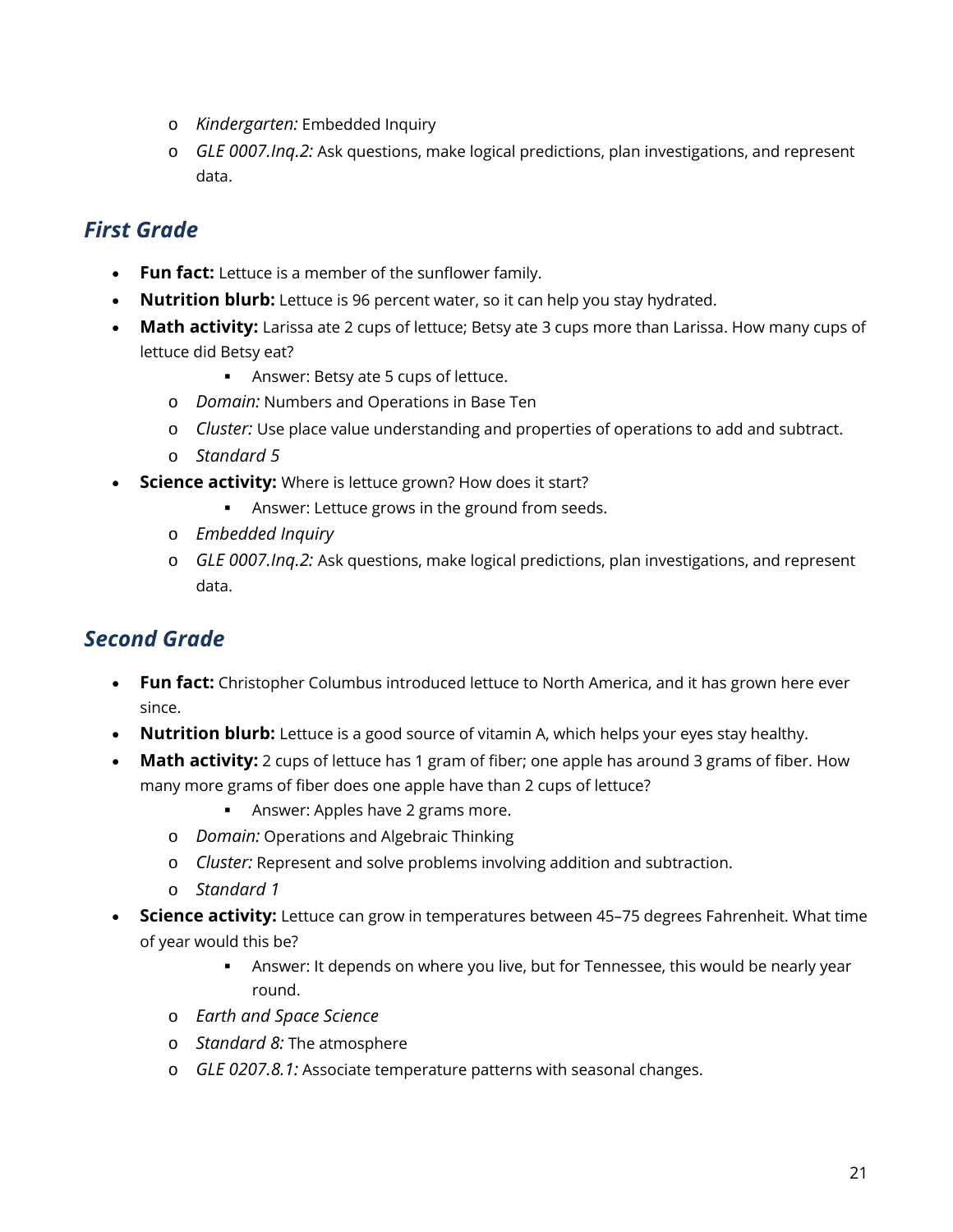#### *Third Grade*

- **Fun fact:** Christopher Columbus introduced lettuce to North America, and it has grown here ever since.
- **Nutrition blurb:** Lettuce is a good source of vitamin A, which helps your eyes stay healthy.
- **Math activity:** If lettuce travels 200 miles from Kentucky to Tennessee in 10 hours, how many miles did it go each hour?
	- Answer: 20 miles/hour
	- o *Domain:* Operations and Algebraic Thinking
	- o *Cluster:* Represent and solve problems involving multiplication and division.
	- o *Standard 1*
- **Science activity:** The parts of lettuce you eat are the leaves. Leaves are the part of the plant that convert sunlight and carbon dioxide into energy.
	- o *Life Science*
	- o *Standard 1:* Cells
	- o *GLE 0307.1.1:* Use magnifiers to make observations of specific plant and animal body parts and describe their functions.

#### *Fourth Grade*

- **Fun fact:** There are five main types of lettuce: romaine, butterhead, loose-leaf, crisphead, and celtuce.
- **Nutrition blurb:** Lettuce is 96 percent water, so it can help you stay hydrated.
- **Math activity:** If you cut a head of lettuce and give Rosco 1/4 of the head, Jennifer 1/8 of the head, and Henry 1/2 of the head, how much is left for you?
	- **Answer: 1/8**
	- o *Domain:* Number and Operations in Base Ten
	- o *Cluster:* Build fractions from unit fractions by applying and extending previous understandings of operations on whole numbers.
	- o *Standard 3*
- **Science activity:** The parts of lettuce you eat are the leaves. The leaf margin is the edge of the leaf. The leaf is usually flat and grows from the stem of the plant. It captures sunlight and carbon dioxide to make food for the plant to use to grow; this is called photosynthesis.
	- o *Life Science*
	- o *Standard 3:* Flow of matter and energy
	- o *GLE 0407.3.1:* Demonstrate that plants require light energy to grow and survive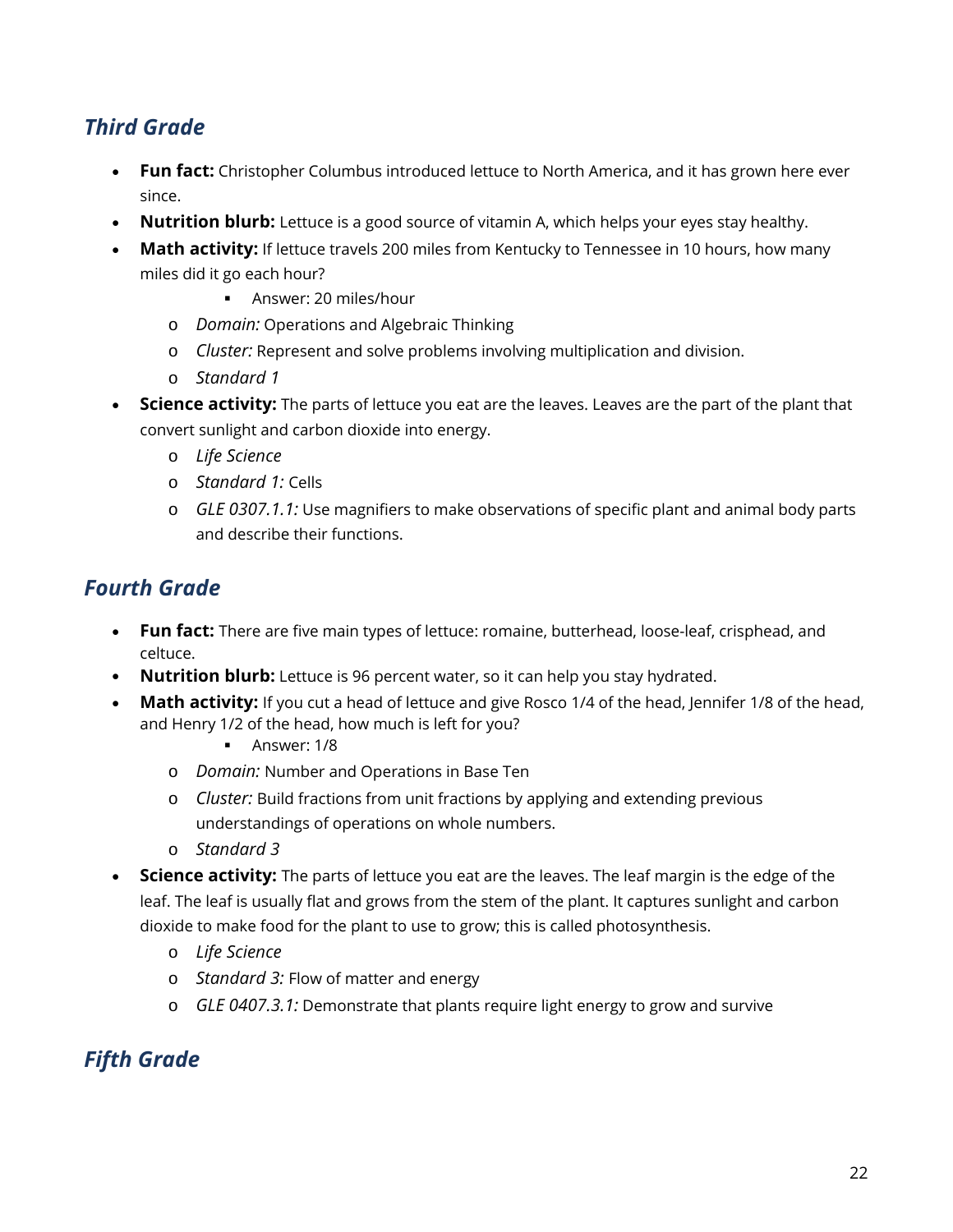- **Fun fact:** In the United States, lettuce is the second most popular fresh vegetable. Americans eat about 30 lbs. of lettuce every year. That's about five times more than what we ate in the early 1900s.
- **Nutrition blurb:** 2 cups of lettuce provides 1 gram of fiber and 1 gram of protein.
- **Math activity:** If we currently eat on average 30 lbs. of lettuce each year, how many pounds is that each month?
	- **Answer: 2.5**
	- o *Domain:* Numbers and Operations in Base Ten
	- o *Cluster:* Perform operations with multi-digit whole numbers and with decimals to hundredths.
	- o *Standard 7*
- **Science activity:** The parts of lettuce you eat are the leaves. The leaf margin is the edge of the leaf. The leaf is usually flat and grows form the stem of the plant. It captures sunlight and carbon dioxide to make food for the plant to use to grow; this is called photosynthesis.
	- o *Life Science*
	- o *Standard 3:* flow of matter and energy
	- o *GLE 0507.3.1P:* Demonstrate how all living things rely on the process of photosynthesis to obtain energy.

#### *Sixth Grade*

- **Fun fact:** Iceberg lettuce got its name from the fact that California growers started shipping it covered with heaps of crushed ice in the 1920s. It had previously been called crisphead lettuce.
- **Nutrition blurb:** 2 cups of lettuce provides 1 gram of fiber and 1 gram of protein.
- **Math activity:** If a head of lettuce costs \$2.25, how many whole heads of lettuce could you buy with \$8?
	- **Answer: three**
	- o What percentage or fraction of a head of lettuce could be bought if you only had \$1.50?
		- Answer: 66 percent or 2/3
	- o *Domain:* Ratios and proportional relationships
	- o *Cluster:* Understand ratio concepts and use ratio reasoning to solve problems.
	- o *Standard 3*
- **Science activity:** California and Arizona are the largest producers of lettuce—what biome(s) does California consist of? What biome(s) does Arizona consist of?
	- **Answer: desert, tundra, etc.**
	- o *Life Science*
	- o *Standard 2:* Interdependence
	- o *GLE 0607.2.4:* Analyze the environments and the interdependence among organisms found in the world's major biomes.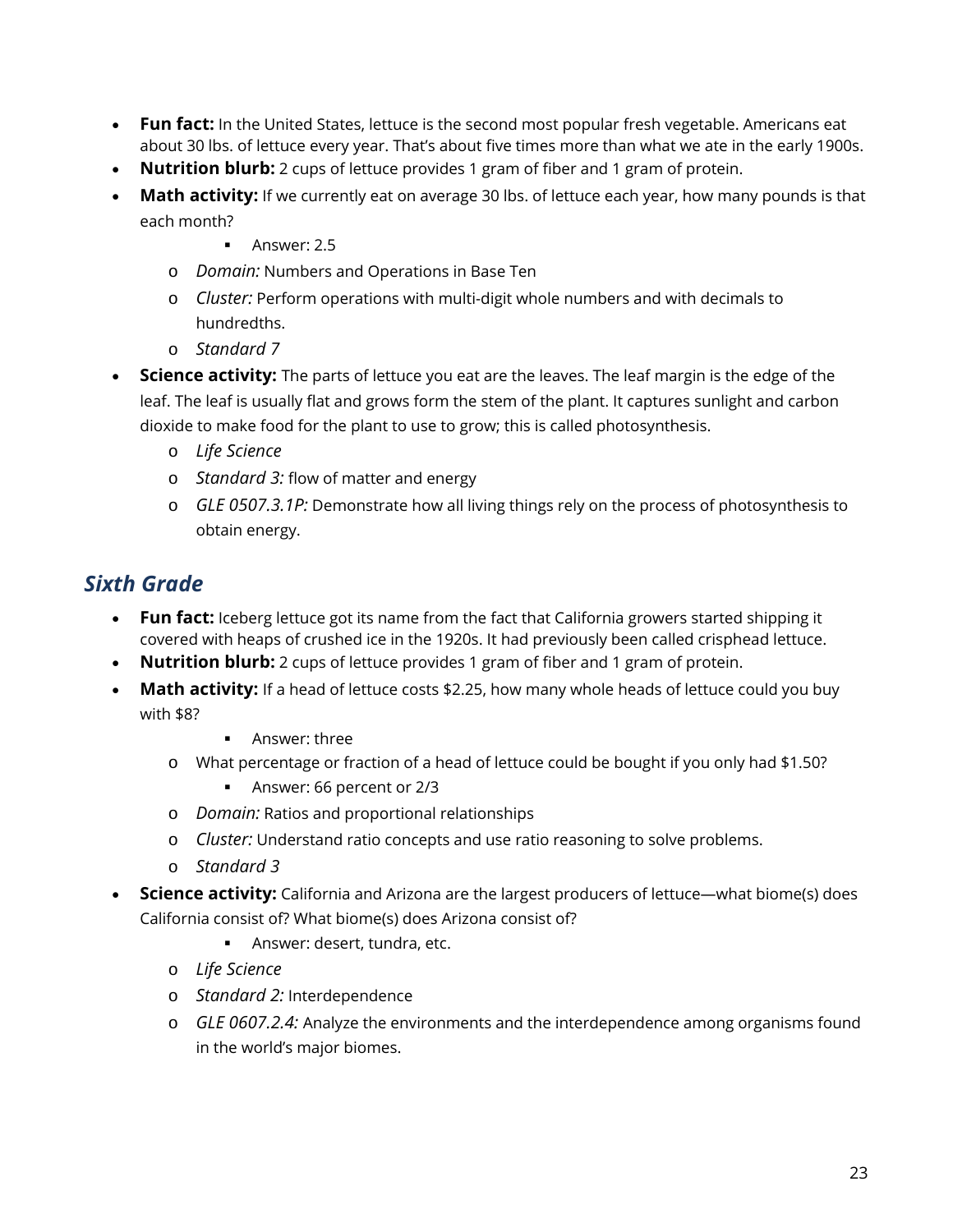**PA Announcement K–3:** Lettuce is made up of mostly water, so it can help you stay hydrated in the hot summer months.

**PA Announcement K–6:** 1 cup of lettuce can give you 50 percent of your daily needs of vitamin A, a vitamin that helps strengthen your vision.

**Photo Link:** [https://www.pexels.com/photo/food-salad-field-fresh-89267/](https://email.vanderbilt.edu/owa/redir.aspx?C=QWmIMlDUDADFHV-CifzYxzZAw4EhVNiRnb4Wfg6qlrKkk_AZQXzUCA..&URL=https%3a%2f%2fwww.pexels.com%2fphoto%2ffood-salad-field-fresh-89267%2f)

# **February—Mushrooms**

#### *Kindergarten*

- **Fun fact:** There are more than 10,000 different types of mushrooms.
- **Nutrition blurb:** Try something new! Eating mushrooms can help our bones grow.
- **Math activity:** Raw mushrooms are good for seven to 10 days before they need to be thrown out. Your parents bought mushrooms at the grocery store on February 1. It is now February 12; is it time to throw them out?
	- **Answer: Yes; it has been more than 10 days.**
	- o *Domain:* Counting and Competency
	- o *Cluster:* Know number names and the count sequence.
	- o *Standard 1*
- **Science activity:** Use your senses to discover the mushroom. What does it look like? What does it smell like? What does it feel like? Finally, taste the mushroom. What does it taste like?
	- o *Kindergarten:* Embedded Enquiry
	- o *GLE 0007.Inq.1:* Observe the world of familiar objects using the senses and tools.

#### *First Grade*

- **Fun fact:** There are more than 10,000 different types of mushrooms.
- **Nutrition blurb:** Try something new! Eating mushrooms can help our bones grow because they contain vitamins.
- **Math activity:** Raw mushrooms are good for seven to 10 days before they need to be thrown out. Your parents bought mushrooms at the grocery store on February 6. It is now February 15; is it time to throw them out?
	- Answer: No, it is not time to throw them out, because it has been only nine days.
	- o *Domain:* Operations and Algebraic Thinking
	- o *Cluster:* Add and subtract within 20.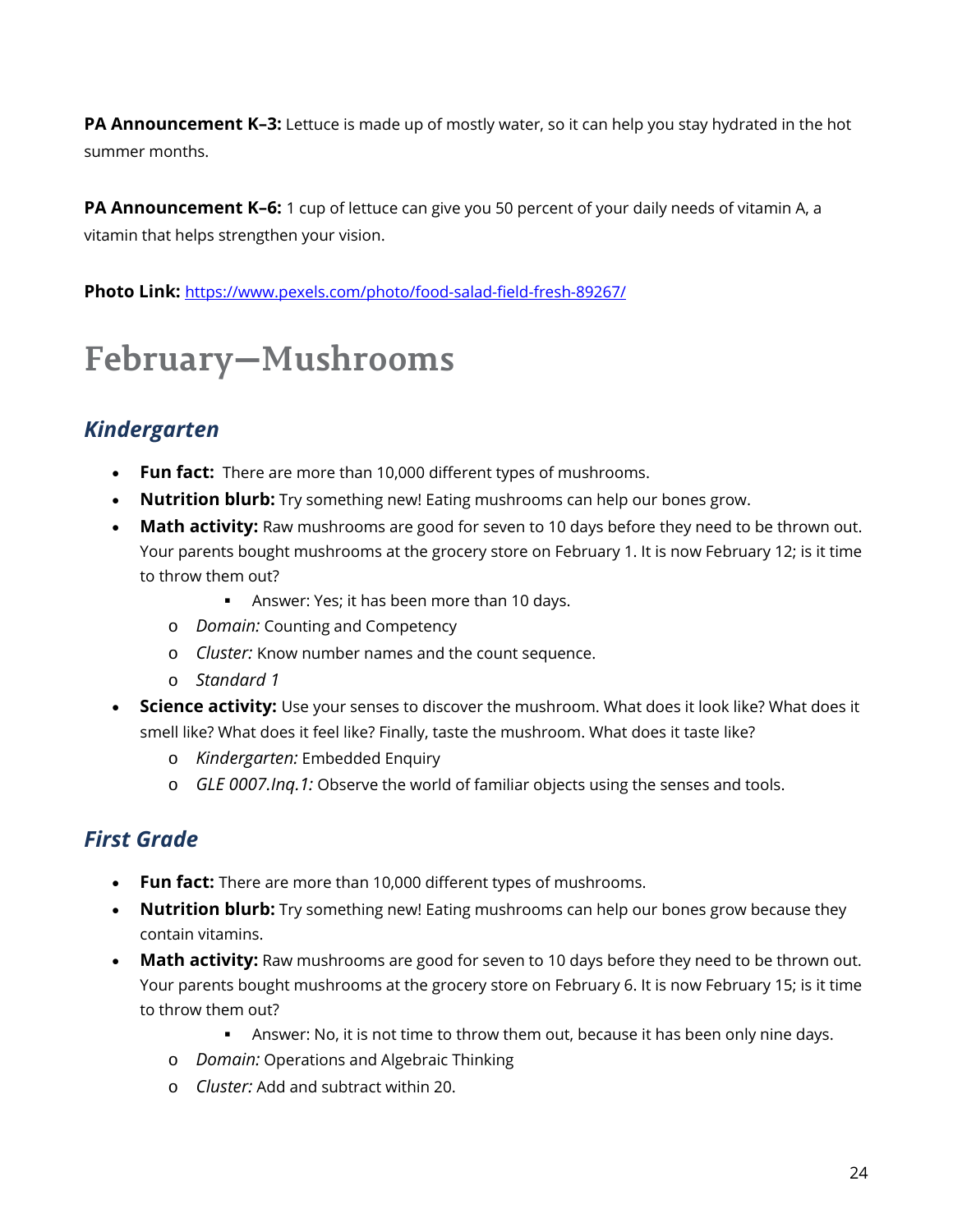- o *Standard 6*
- **Science activity:** Look at all of the mushrooms around you that your classmates have. Classify them by differences in shape, color, and texture. Do some look bumpier than others? Are some darker brown? Are the insides of some more white than others?
	- o *Physical Science*
	- o *Standard:* Matter
	- o *GLE 0107.9.1:* Classify objects according to their physical properties.

#### *Second Grade*

- **Fun fact:** Most plants require sunlight to make energy for themselves using photosynthesis. Mushrooms do not require sunlight or water; they are a fungus. They actually grow best in the dark.
- **Nutrition blurb:** The mushroom is a very nutritious food. One portabella mushroom contains more potassium than a banana.
- **Math activity:** Raw mushrooms are good for seven to 10 days before they need to be thrown out. In order to make them last longer, mushrooms should be frozen in plastic freezer bags. If we have a box with 50 mushrooms, and we are cooking 15 mushrooms today, how many should be frozen for later?
	- Answer: 35 mushrooms
	- o *Domain:* Operations and Algebraic Thinking
	- o *Cluster:* Represent and solve problems involving addition and subtraction
	- o *Standard 1*
- **Science activity:** Mushrooms grow best in the winter and in the dark. What is a normal temperature for the winter? Do you think the temperature would drop even more at night once the sun goes down?
	- Answer: In Tennessee, below 40 degrees Fahrenheit, and yes.
	- o *Earth and Space Science*
	- o *Standard 8:* The Atmosphere
	- o *GLE 0207.8.1:* Associate temperature patterns with seasonal changes.

#### *Third Grade*

- **Fun fact:** Most plants require sunlight to make energy for themselves using photosynthesis. Mushrooms do not require sunlight or water; they are a fungus. They actually grow best in the dark.
- **Nutrition blurb:** The mushroom is a very nutritious food. One portabella mushroom contains more potassium than a banana.
- Math activity: Raw mushrooms are good for seven to 10 days before they need to be thrown out. In order to make them last longer, mushrooms should be frozen in plastic freezer bags, which hold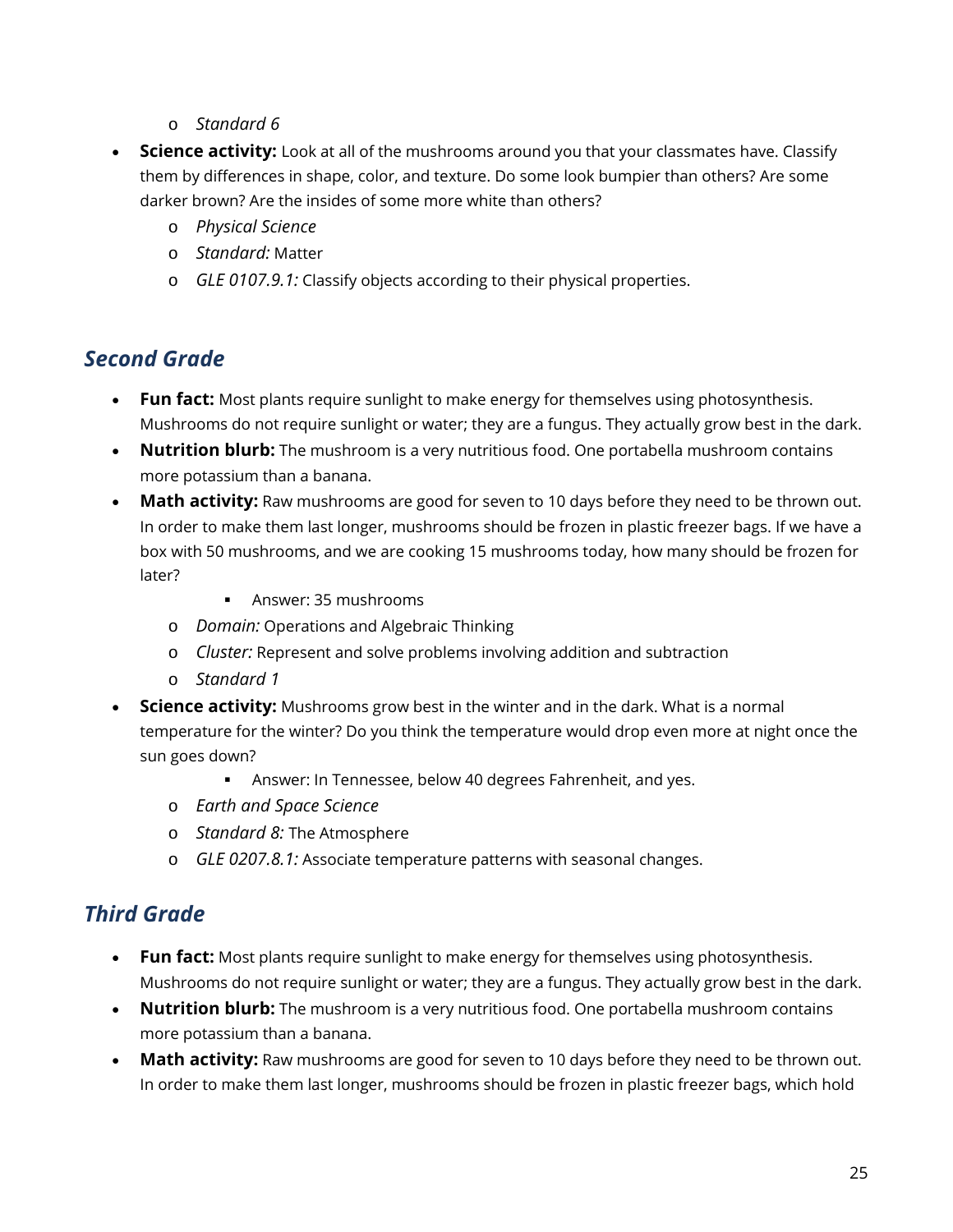10 mushrooms each. If we have a box of 50 mushrooms, how many plastic freezer bags will we need?

- **Answer: five**
- o *Domain:* Operations and Algebraic Thinking
- o *Cluster:* Multiply and divide within 100.
- o *Standard 7*
- **Science activity:** Do you see that the inside of the mushroom looks spongy? What shape is the mushroom? Use your magnifier to look closely at the mushroom and examine its different parts.
	- **Answer: cap/head, stem, etc.**
	- o *Life Science*
	- o *Standard 1:* Cells
	- o *GLE 0307.1.1:* Use magnifiers to make observations of specific plant and animal body parts and describe their functions.

#### *Fourth Grade*

- **Fun fact:** Most plants require sunlight to make energy for themselves using photosynthesis. Mushrooms do not require sunlight or water; they are a fungus. They actually grow best in the dark.
- **Nutrition blurb:** The mushroom is a very nutritious food. Different species can be a good source of vitamin B, along with minerals such as copper and potassium. One portabella mushroom contains more potassium than a banana.
- **Math activity:** After being sown in the ground, mushrooms are harvested by hand after a 33-day growing cycle. How many weeks is the mushroom growing cycle?
	- Answer: four weeks. Remainder: five days.
	- o *Domain:* Operations and Algebraic Thinking
	- o *Cluster:* Use the four operations with whole numbers to solve problems.
	- o *Standard 3*
- **Science activity:** Mushrooms are very unique. They are made of cells, like all living things, but their number of cells does not increase as they grow. The cells fill with water and expand. Discuss with your classmates how this may differ from other plants and animals that produce more cells as they grow.
	- o *Life Science*
	- o *Standard 1:* Cells
	- o *GLE 0407.1.1:* Recognize that cells are the building blocks of all living things.

#### *Fifth Grade*

**Fun fact:** Most plants require sunlight to make energy for themselves using photosynthesis. Mushrooms do not require sunlight or water; they are a fungus. They actually grow best in the dark.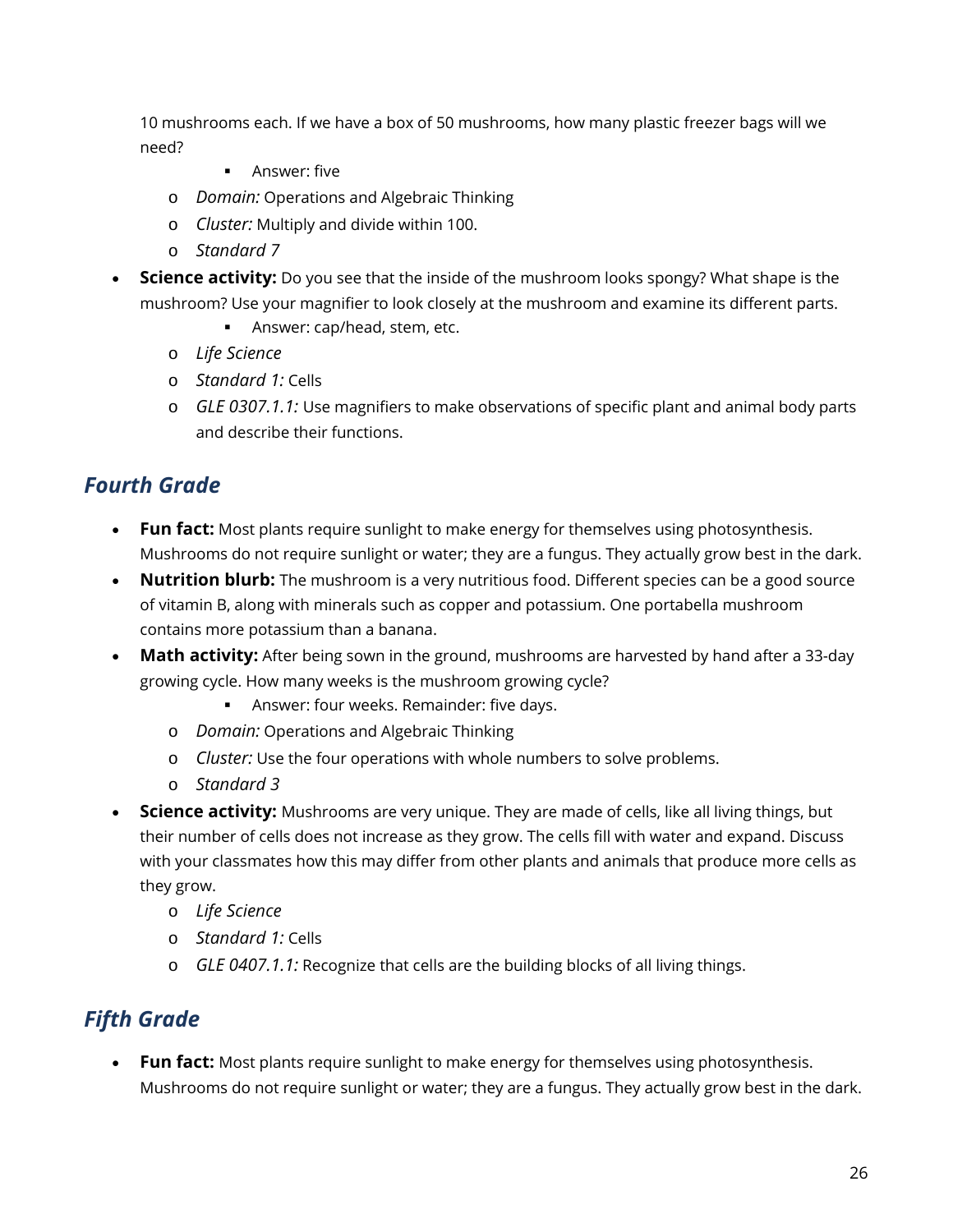- **Nutrition blurb:** The mushroom is a very nutritious food. Different species can be a good source of vitamin B, along with essential minerals such as copper and potassium. One portabella mushroom contains more potassium than a banana.
- **Math activity:** The casserole dish your mother is making for dinner requires 3 <sup>1</sup>/<sub>2</sub> cups of portabella mushrooms. She is making three dishes of this casserole to give two of them to family friends. How many total mushrooms will she need?
	- Answer: 10 1/2 cups
	- o *Domain:* Number and Operations—Fractions
	- o *Cluster:* Apply and extend previous understandings of multiplication and division to multiply and divide fractions.
	- o *Standard 6*
- **Science activity:** Mushrooms are very unique. They are made of cells, like all living things, but their number of cells does not increase as they grow. The cells fill with water and expand. Discuss with your classmates how this may differ from other plants and animals that produce more cells as they grow.
	- o *Life Science*
	- o *Standard 1:* Cells
	- o *GLE 0507.1.1:* Distinguish between the basic structures and functions of plant and animal cells.

#### *Sixth Grade*

- **Fun fact:** Most plants require sunlight to make energy for themselves using photosynthesis. Mushrooms do not require sunlight or water; they are a fungus. They actually grow best in the dark.
- **Nutrition blurb:** The mushroom is a very nutritious food. Different species can be a good source of vitamin B, along with essential minerals such as copper and potassium. One portabella mushroom contains more potassium than a banana.
- Math activity: You and your best friend go to the store in February to buy mushrooms. For every three white mushrooms you buy, your friend buys one portabella mushroom. What is the ratio of white to portabella mushrooms?
	- Answer: 3:1
	- o *Domain:* Ratios and Proportional Relationships
	- o *Cluster:* Understand ratio concepts and use ratio reasoning to solve problems.
	- o *Standard 1*
- **Science activity:** Take your mushroom in your hand before you eat it. Toss it lightly in the air and catch it in your hand. Putting the mushroom in motion gives it kinetic energy. Now set the mushroom on your desk. The mushroom now has potential energy because of its height from the ground. It has the potential to fall and exert energy.
	- o *Physical Science*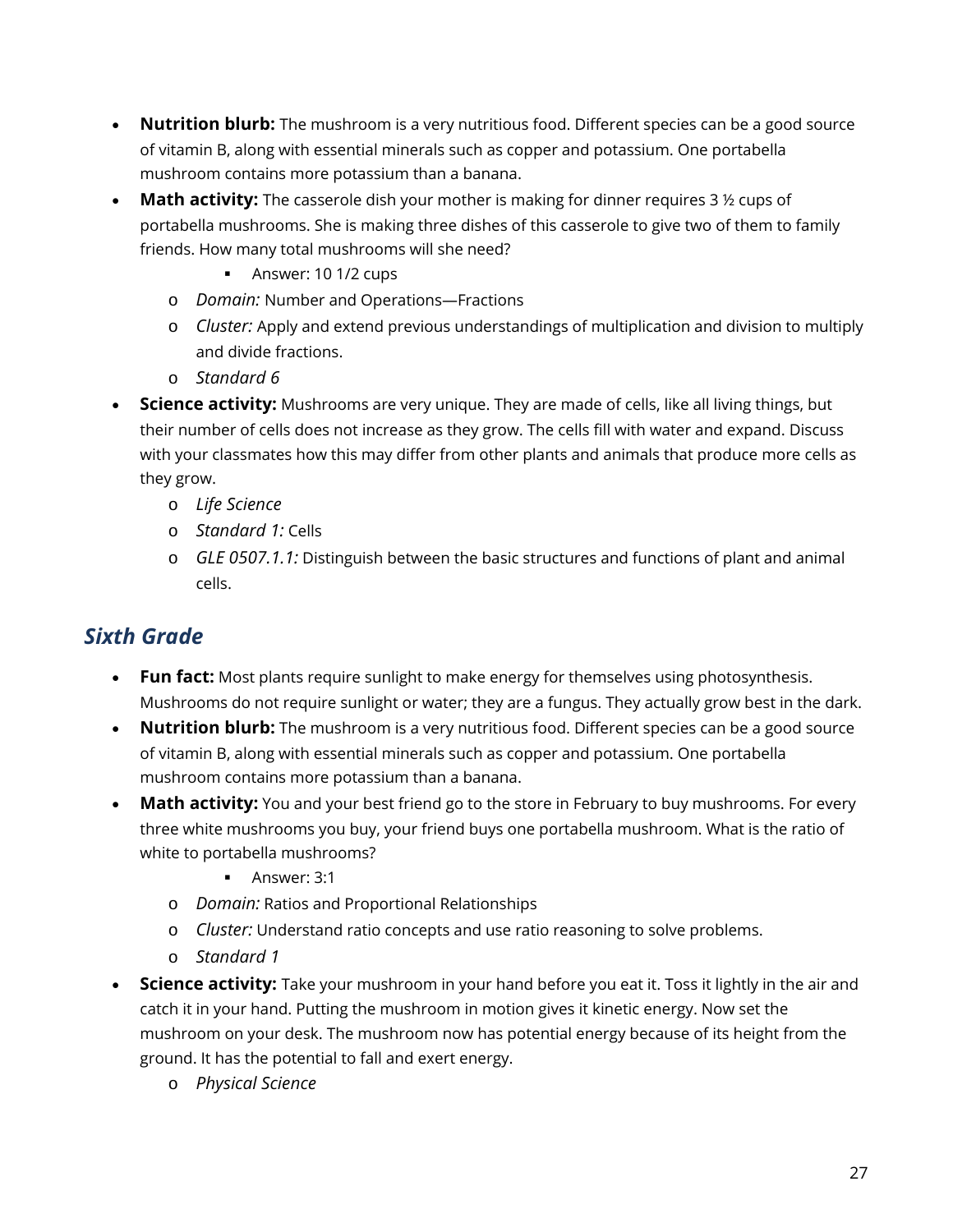- o *Standard 10:* Energy
- o *GLE 0607.10.1:* Compare and contrast the three forms of potential energy, compare potential and kinetic energy.

**PA Announcement K–3:** One serving of mushrooms has more than the recommended daily serving of vitamin D, which can help our bones and teeth grow strong.

**PA Announcement K-6:** One serving of mushrooms has more than the recommended daily serving of vitamin D, which can help our bones and teeth grow strong. They are also naturally low in calories, fat, and sodium, so if you like mushrooms, it's okay to eat them in large amounts.

**Photo Link:** [https://www.pexels.com/photo/mushroom-on-brown-wooden-plate-129465/](https://email.vanderbilt.edu/owa/redir.aspx?C=cFh9g4xF6TVI0wZBUKtuMNrkjbW0qFP_ZcoEuNTXxVWkk_AZQXzUCA..&URL=https%3a%2f%2fwww.pexels.com%2fphoto%2fmushroom-on-brown-wooden-plate-129465%2f)

# **March—Carrots**

#### *Kindergarten*

- **Fun fact:** The first carrots eaten were purple carrots.
- **Nutrition blurb:** Carrots are good for your eyes because they have vitamin A, which helps support your sight.
- Math activity: The longest carrot was 20 ft.; is that taller or shorter than you?
	- **Answer: taller**
	- o *Domain:* Counting and Cardinality
	- o *Cluster:* Compare Numbers
	- o *Standard 7*
- **Science activity:** How are carrots grown?
	- Answer: Carrots grow from seeds. They grow underground but have stems and leaves that come up out of the ground as they get bigger.
	- o *Kindergarten:* Embedded Inquiry
	- o *GLE 0007.Inq.2:* Ask questions, make logical predictions, plan investigations, and represent data.

#### *First Grade*

- **Fun fact:** The first carrots eaten were purple carrots. Orange carrots were not common until the 1700s.
- **Nutrition blurb:** Just one medium carrot (not a baby carrot) counts as one serving of vegetables.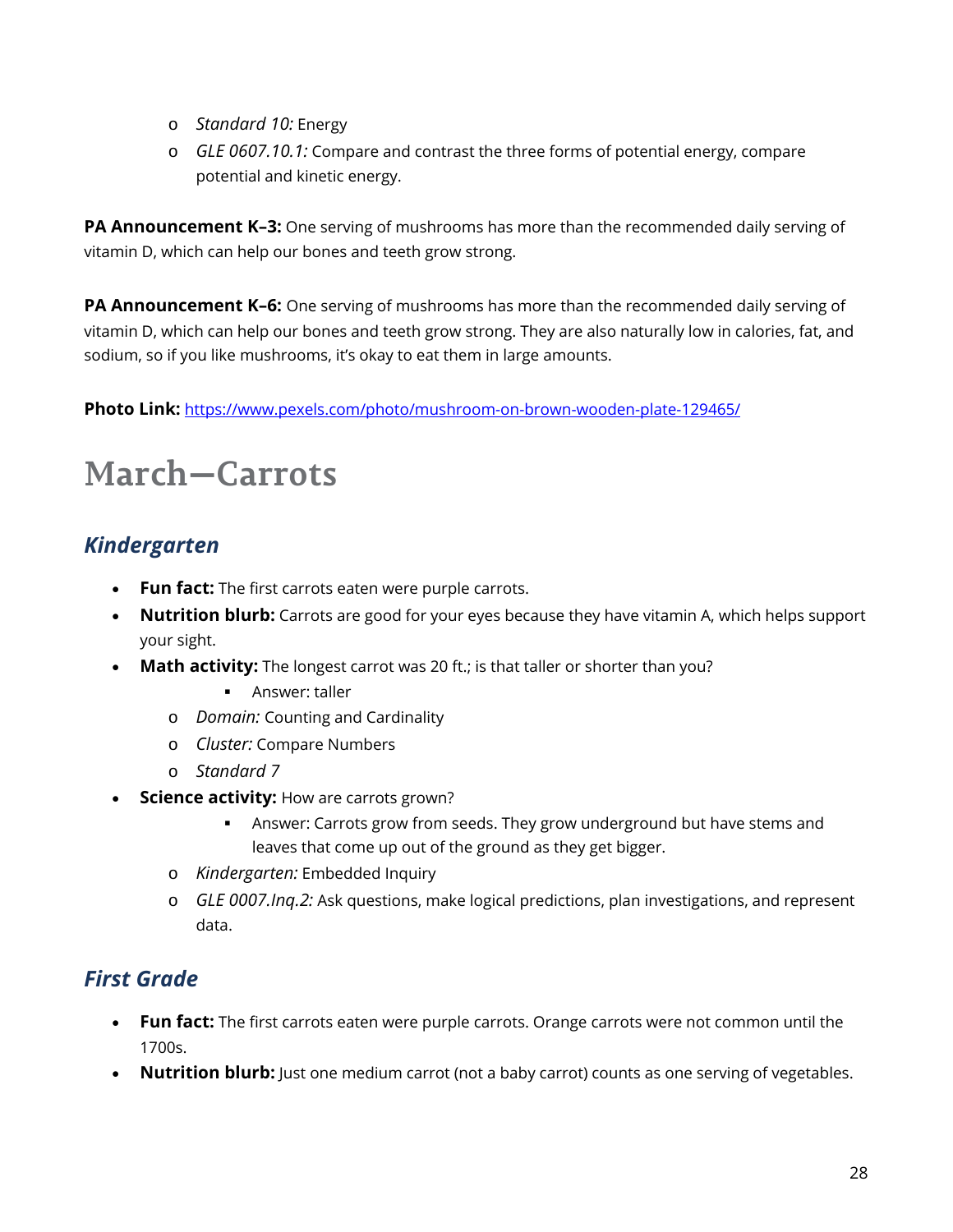- **Math activity:** Larissa ate 2 cups of lettuce; Betsy ate 3 cups more than Larissa. How many cups of lettuce did Betsy eat?
	- **Answer: Betsy ate 5 cups of lettuce**
	- o *Domain:* Numbers and Operations in Base Ten
	- o *Cluster:* Use place value understanding and properties of operations to add and subtract.
	- o *Standard 5*
- **Science activity:** How are carrots grown?
	- Answer: Carrots grow from seeds. They grow underground but have stems and leaves that come up out of the ground as they get bigger.
	- o *Embedded Inquiry*
	- o *GLE 0007.Inq.2:* Ask questions, make logical predictions, plan investigations, and represent data.

#### *Second Grade*

- **Fun fact:** Baby carrots are longer carrots that have been peeled, trimmed to 1 ½–2 in. in length, and packaged.
- **Nutrition blurb:** Just one medium carrot (not a baby carrot) counts as one serving of vegetables.
- **Math activity:** If a carrot was 8 in. long and trimmed to be 2 in. for a baby carrot, how much of the carrot was trimmed off?
	- **Answer: 6 in.**
	- o *Domain:* Operations and Algebraic Thinking
	- o *Cluster:* Represent and solve problems involving addition and subtraction.
	- o *Standard 1*
- **Science activity:** Carrot seeds cannot grow at temperatures above 95 degrees Fahrenheit. During what season is it 95 degrees Fahrenheit in Tennessee?
	- Answer: summer
	- o *Earth and Space Science*
	- o *Standard 8:* the Atmosphere
	- o *GLE 0207.8.1:* Associate temperature patterns with seasonal changes.

#### *Third Grade*

- **Fun fact:** Baby carrots were once longer carrots that have been peeled, trimmed to 1 1/2–2 in. in length, and packaged.
- **Nutrition blurb:** Carrots have potassium, which helps your muscles work properly.
- **Math activity:** Farmer Jenna in California grew eight times more carrots than farmer Trent in Tennessee. Farmer Trent grew 2 lbs. of carrots this year. How many pounds of carrots did Farmer Jenna grow?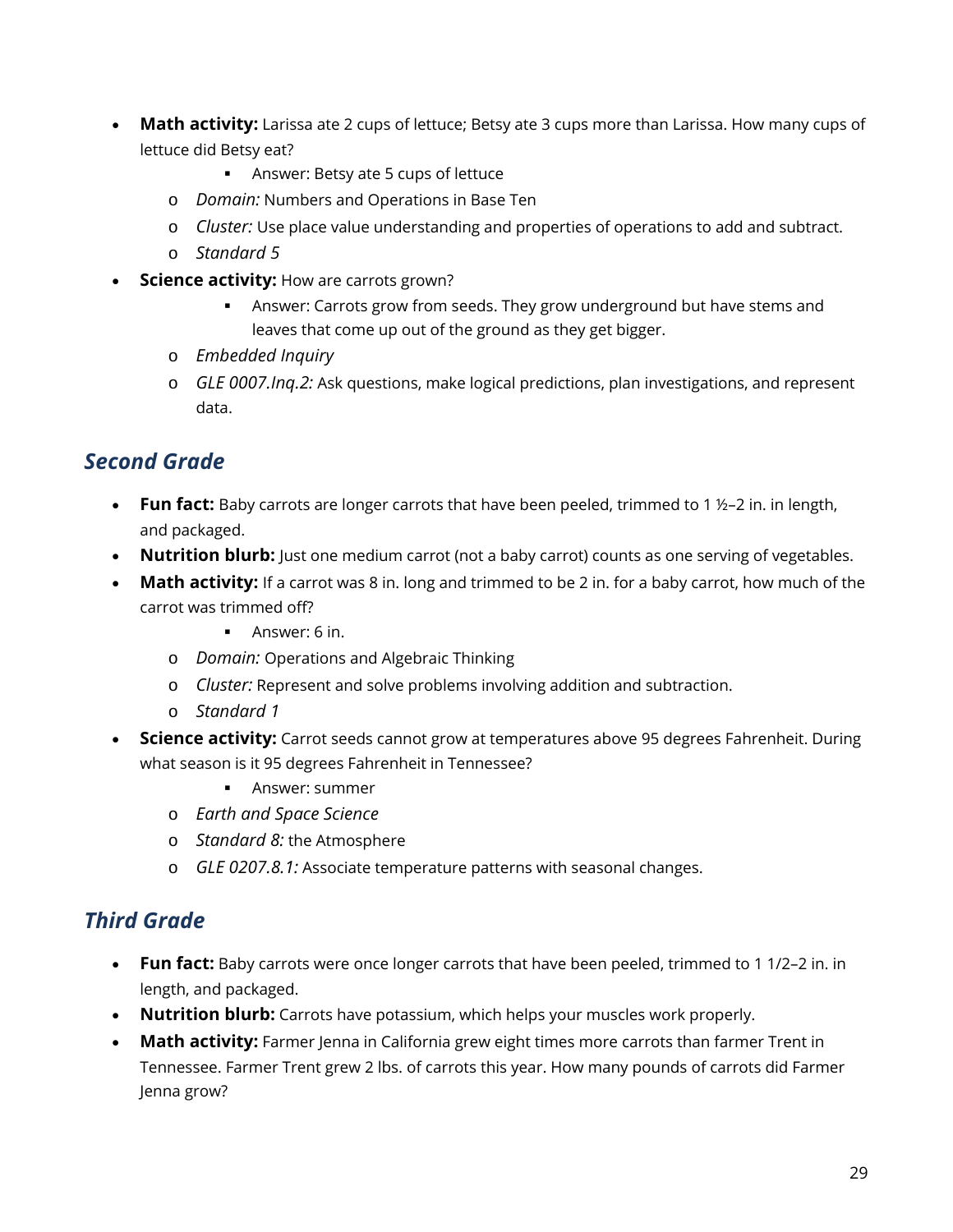- **Answer: 16 lbs.**
- o *Domain:* Operations and Algebraic Thinking
- o *Cluster:* Represent and solve problems involving multiplication and division.
- o *Standard 1*
- **Science activity:** The part of the carrot you eat is the root. The root functions to absorb nutrients and moisture, anchor the plant in the soil, support the stem, and store food.
	- o *Life Science*
	- o *Standard 1:* Cells
	- o *GLE 0307.1.1:* Use magnifiers to make observations of specific plant and animal body parts and describe their functions.

#### *Fourth Grade*

- **Fun fact:** Carrots are not just orange; some varieties produce white, yellow, purple, and even black carrots. In fact, the first carrots were purple, and orange carrots were not common until the 1700s.
- **Nutrition blurb:** Carrots are rich in vitamin A and can supply more than the recommended daily value in just one serving. Vitamin A promotes healthy teeth, skin, and helps our vision.
- **Math activity:** Carrots are always in season. You can buy them fresh, frozen, or canned. Sarah has just bought a bag of 100 carrots. She wishes to freeze 60 of them. In other words, she will freeze 60/100 carrots. Rewrite this fraction as a decimal.
	- **Answer: 0.6**
	- o *Domain:* Number and Operations—Fractions
	- o *Cluster:* Understand decimal notation for fractions, and compare decimal fractions.
	- o *Standard 6*
- **Science activity:** Growing carrots in your garden can be easy, but watch out for insects that attack carrots, such as garden beetles and grasshoppers. How can these pests disturb the carrots' ecosystem?
	- Answer: Predation; the pests might eat the carrots' leaves, and the carrot cannot perform photosynthesis as well.
	- o *Life Science*
	- o *Standard 2:* Interdependence *GLE 0407.2.1:* Analyze the effects of changes in the environment on the stability of an ecosystem.

- **Fun fact:** Carrots are not just orange; some varieties produce white, yellow, purple, and even black carrots. In fact, the first carrots were purple, and orange carrots were not common until the 1700s when the Dutch farmers grew them to match the orange Dutch flag.
- **Nutrition blurb:** Carrots are rich in vitamin A and can supply more than the recommended daily value in just one serving. Vitamin A promotes healthy teeth, skin, and helps our vision.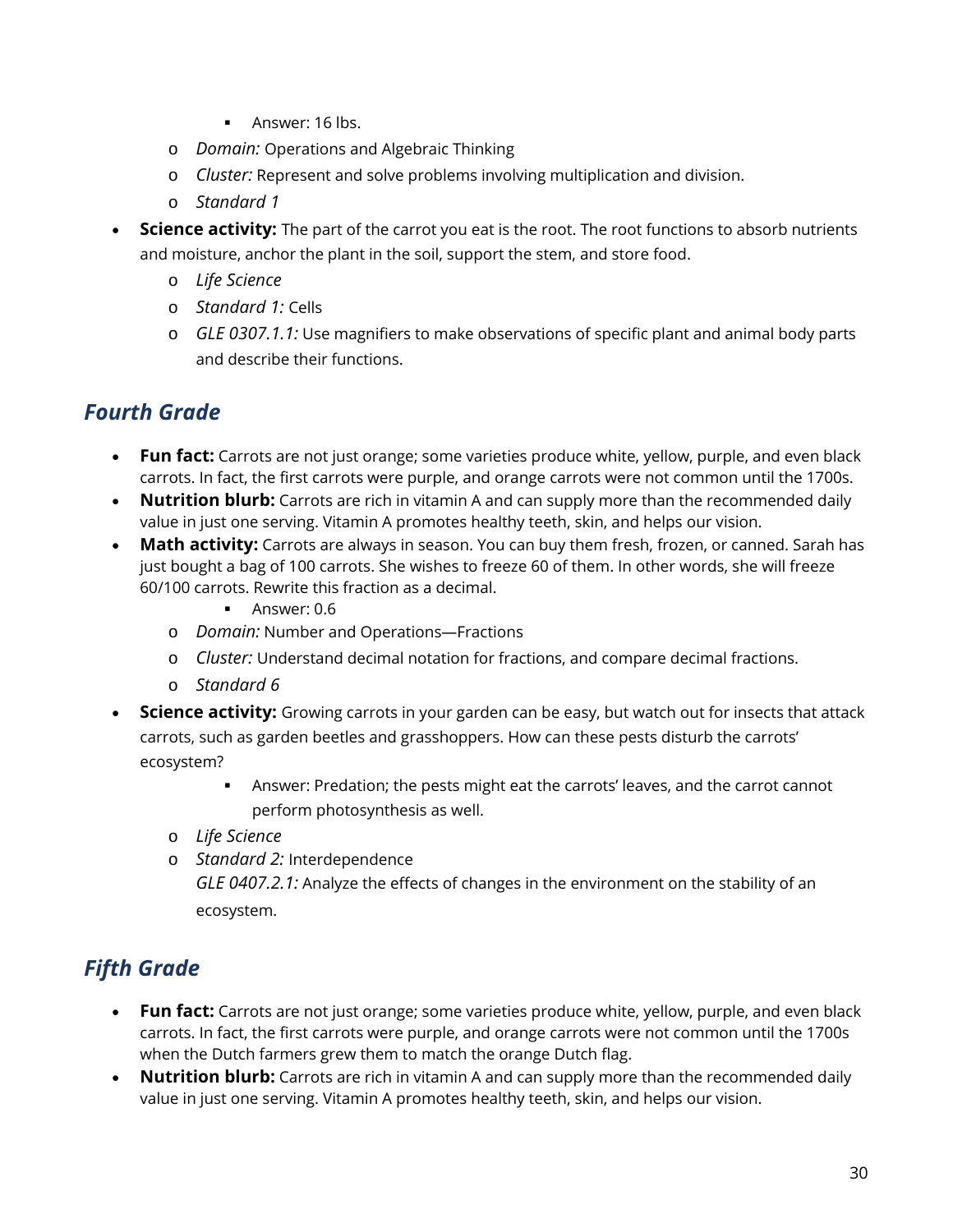- **Math activity:** How many pounds of carrots will each person get if three people split a 1/2 lb. bag of carrots equally?
	- $\blacksquare$  Answer: 1/6 lb.
	- o *Domain:* Numbers and Operations—Fractions
	- o *Cluster:* Apply and extend previous understandings of multiplication and division to multiply and divide fractions.
	- o *Standard 7c*
- **Science activity:** Photosynthesis is the process by which the green part of a plant uses sunlight to make its own food from carbon dioxide and water. Carrots produce food with photosynthesis using their green leafy tops. Do you know what the two byproducts of photosynthesis are?
	- **Answer: oxygen and glucose (sugar)**
	- o *Life Science*
	- o *Standard 3:* Flow of Matter and Energy
	- o *GLE 0507.3.1:* Demonstrate how all living things rely on the process of photosynthesis to obtain energy.

#### *Sixth Grade*

- **Fun fact:** Carrots are not just orange; some varieties produce white, yellow, purple, and even black carrots. In fact, the first carrots were purple, and orange carrots were not common until the 1700s when the Dutch farmers grew them to match the orange Dutch flag.
- **Nutrition blurb:** Carrots are rich in vitamin A and can supply more than the recommended daily value in just one serving. Vitamin A promotes healthy teeth, skin, and helps our vision.
- Math activity: Half-cup serving of carrots provides about 220 percent of the daily value of vitamin A. If Rachel ate 1/4 cup of carrots, what percentage of the daily value of vitamin A would she be getting?
	- **Answer: 110 percent**
	- o *Domain:* The Number System
	- o *Cluster:* Apply and extend previous understandings of multiplication and division to divide fractions by fractions.
	- o *Standard 1*
- **Science activity:** Take your carrot in your hand before you eat it. Toss it lightly in the air and catch it in your hand. Putting the carrot in motion gives it kinetic energy. Now set the carrot on your desk. The carrot now has potential energy because of its height from the ground. It has the potential to fall and exert energy.
	- o *Physical Science*
	- o *Standard 10:* Energy
	- o *GLE 0607.10.1:* Compare and contrast the three forms of potential energy, compare potential and kinetic energy.

**PA Announcement K–3:** Carrots are one of the best sources of vitamin A. Vitamin A is good for your bones, teeth, vision, and your skin.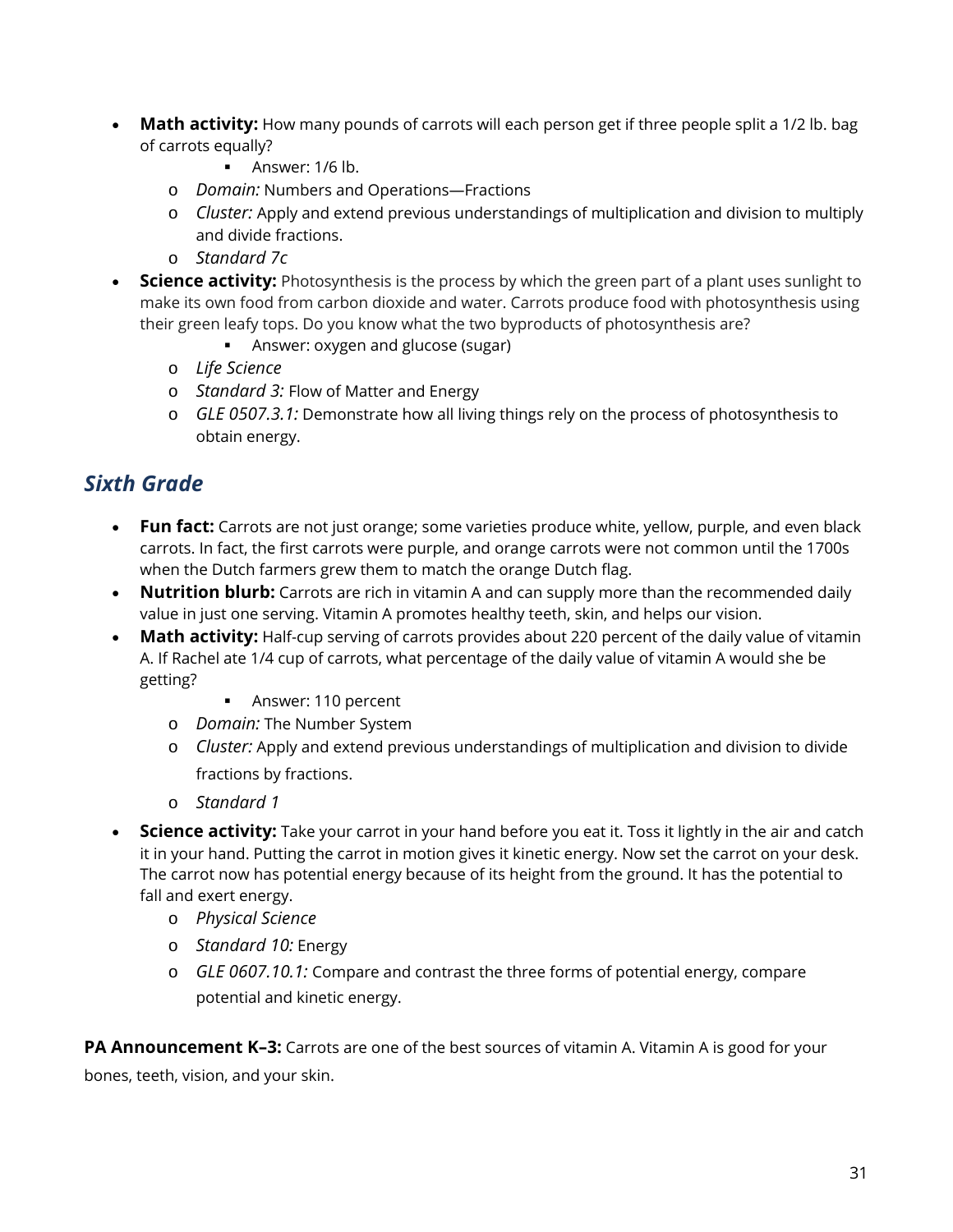**PA Announcement K–6:** Help your parents choose the best carrots by selecting the darkest orange and freshest looking carrots. Do not pick dried out or split open carrots. Carrots are good for two weeks in the refrigerator.

**Photo Link:** [https://www.pexels.com/photo/food-orange-carrot-macro-73640/](https://email.vanderbilt.edu/owa/redir.aspx?C=B-lQAE7SGPDhqDHl_VbxPhQjbd2elsyuAPqTNWyQi0ukk_AZQXzUCA..&URL=https%3a%2f%2fwww.pexels.com%2fphoto%2ffood-orange-carrot-macro-73640%2f)

# **April—Broccoli**

#### *Kindergarten*

- **Fun fact:** The average American eats more than 4 lbs. of broccoli a year.
- **Nutrition blurb:** Broccoli, like milk, is a good source of calcium.
- Math activity: If Jenny ate four stalks of broccoli, and Bobby ate two stalks of broccoli, who ate more?
	- **Answer: Jenny ate more.**
	- o *Domain:* Counting and Cardinality
	- o *Cluster:* Compare Numbers
	- o *Standard 7*
- **Science activity:** How is broccoli grown? Where does milk come from?
	- Answer: Broccoli grows in the ground from seeds. Milk comes from animals such as cows or goats.
	- o *Embedded Inquiry*
	- o *GLE 0007.Inq.2:* Ask questions, make logical predictions, plan investigations, and represent data.

#### *First Grade*

- **Fun fact:** The average American eats more than 4 lbs. of broccoli a year.
- **Nutrition blurb:** Broccoli, like milk, is a good source of calcium.
- **Math activity:** Susan has 13 stalks of broccoli. Joe has 10 more stalks than Susan. How many stalks of broccoli does Joe have?
	- Answer: Joe has 23 stalks of broccoli.
	- o *Domain:* Numbers and Operations in Base Ten
	- o *Cluster:* Use place value understanding and properties of operations to add and subtract.
	- o *Standard 5*
- **Science activity:** How is broccoli grown? Where does milk come from?
	- Answer: Broccoli grows in the ground from seeds. Milk comes from animals such as cows or goats.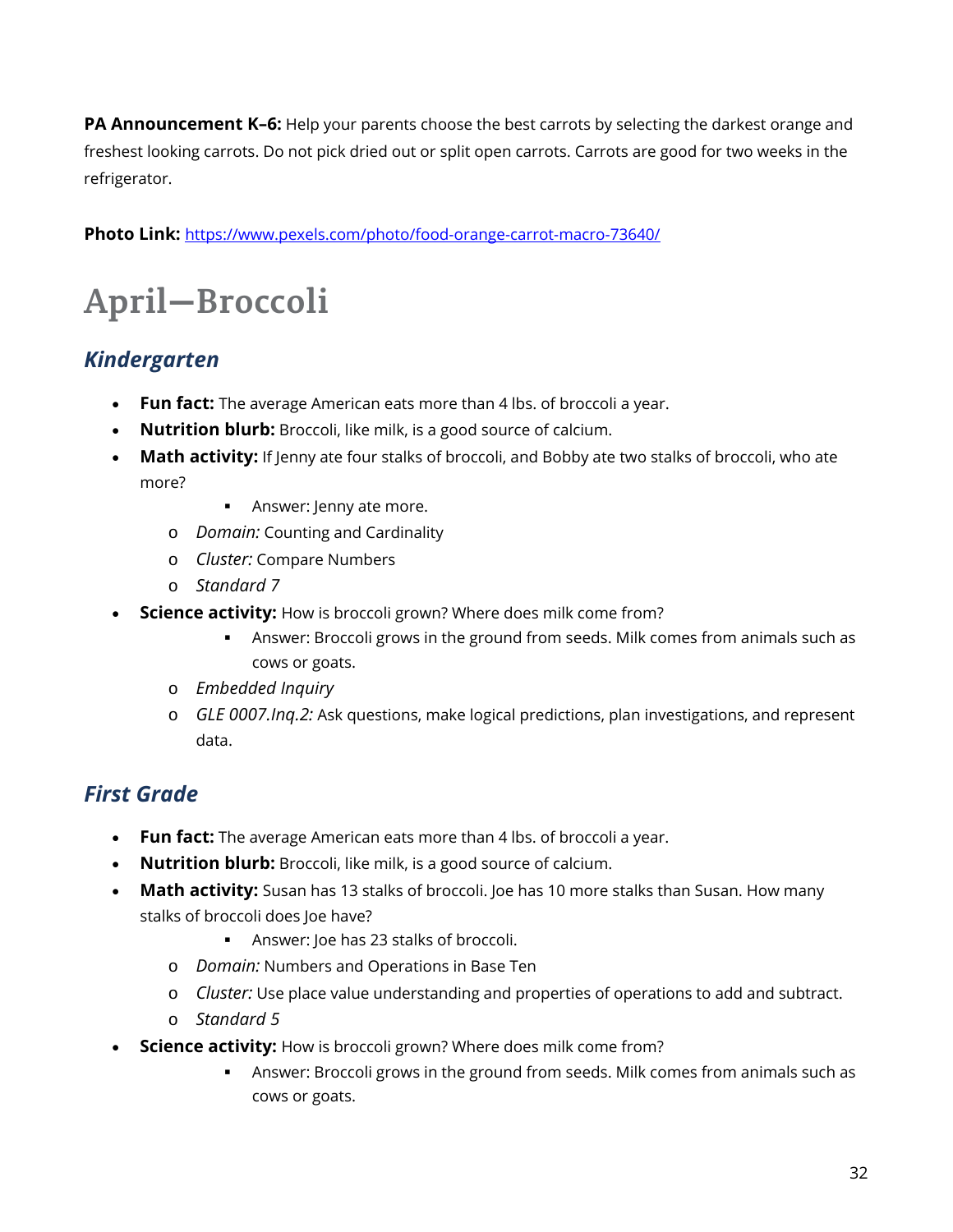- o *Embedded Inquiry*
- o *GLE 0007.Inq.2:* Ask questions, make logical predictions, plan investigations, and represent data.

#### *Second Grade*

- **Fun fact:** The word "broccoli" comes from the Italian word "brocco," meaning "arm" or "branch."
- **Nutrition blurb:** Broccoli, like milk, is a good source of calcium.
- Math activity: The minimum recommended amount of fiber to get in one day is 25 grams. If you eat 2 cups of broccoli, which contain a total of 5 grams of fiber, how many more grams of fiber would you need to get the daily amount?
	- **Answer: 20 more grams of fiber**
	- o *Domain:* Operations and Algebraic Thinking
	- o *Cluster:* Represent and solve problems involving addition and subtraction.
	- o *Standard 1*
- **Science activity:** Broccoli is a cool weather crop—it grows best in either fall or spring. What temperature is normal for fall? What temperature is normal for spring?
	- Answer: It depends on where you live, but for Tennessee, 60s and 70s for both seasons.
	- o *Earth and Space Science*
	- o *Standard 8:* the atmosphere
	- o *GLE 0207.8.1:* Associate temperature patterns with seasonal changes.

#### *Third Grade*

- **Fun fact:** The word "broccoli" comes from the Italian word "brocco," meaning "arm" or "branch."
- **Nutrition blurb:** Cup-for-cup, broccoli has as much vitamin C as an orange.
- **Math activity:** If a stalk of broccoli was cut into six pieces, how many pieces would you have to eat to eat ½ of the stalk of broccoli?
	- **Answer: three**
	- o *Domain:* Numbers and Operations—Fractions
	- o *Cluster:* Develop understanding of fractions as numbers.
	- o *Standard 1*
- **Science activity:** Broccoli has leaves. This is the part of the plant that converts sunlight and carbon dioxide into energy.
	- o *Life Science*
	- o *Standard 1:* cells
	- o *GLE 0307.1.1:* Use magnifiers to make observations of specific plant and animal body parts and describe their functions.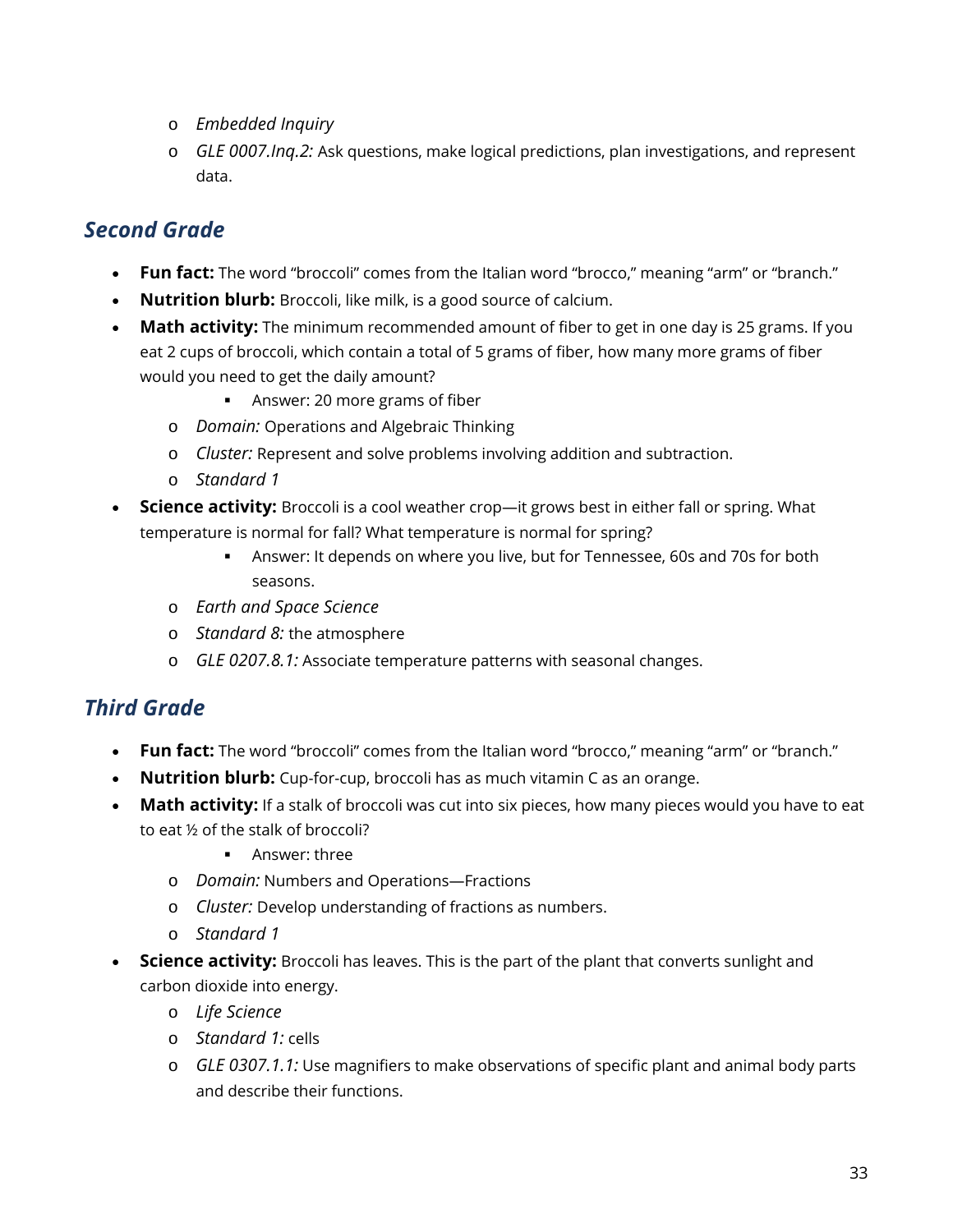#### *Fourth Grade*

- **Fun fact:** Broccoli are vegetables which grow as florets (clusters of flower buds) on stalks (stems).
- **Nutrition blurb:** Cup-for-cup, broccoli has as much vitamin C as an orange.
- **Math activity:** The minimum recommended amount of fiber to get in one day is 25 grams. 1 cup of broccoli has 2.2 grams of fiber. Round the grams of fiber in 1 cup to the nearest whole number.
	- **Answer: 2 grams**
	- o 3 cups of broccoli have 6.6 grams of fiber—round this to the nearest whole number.
		- **Answer: 7 grams**
	- o *Domain:* Number and Operations in Base Ten
	- o *Cluster:* Generalize place value understanding for multi- digit whole numbers.
	- o *Standard 3*
- **Science activity:** Broccoli has leaves. The leaf margin is the edge of the leaf. The leaf is usually flat and grows from the stem of the plant. It captures sunlight and carbon dioxide to make food for the plant to use to grow; this is called photosynthesis.
	- o *Life Science*
	- o *Standard 3:* Flow of matter and energy
	- o *GLE 0407.3.1:* Demonstrate that plants require light energy to grow and survive.

- **Fun fact:** Broccoli is a member of the cabbage family and may help prevent certain types of cancer.
- **Nutrition blurb:** Cup-for-cup, broccoli has as much vitamin C as an orange.
- **Math activity:** The minimum recommended amount of fiber to get in one day is 25 grams. 1 cup of broccoli has 2.2 grams of fiber. A serving of broccoli is 1/2 cup. How many grams of fiber are in 1/2 cup?
	- Answer: 1.1 grams
	- o How many cups do you need to get all 25 grams of fiber?
		- **Answer: 11.36 cups of broccoli**
	- o *Domain:* Numbers and Operations in Base Ten
	- o *Cluster:* Perform operations with multi-digit whole numbers and with decimals to hundredths.
	- o *Standard 7*
- **Science activity:** Broccoli has leaves. The leaf margin is the edge of the leaf. The leaf is usually flat and grows from the stem of the plant. It captures sunlight and carbon dioxide to make food for the plant to use to grow; this is called photosynthesis.
	- o *Life Science*
	- o *Standard 3:* Flow of matter and energy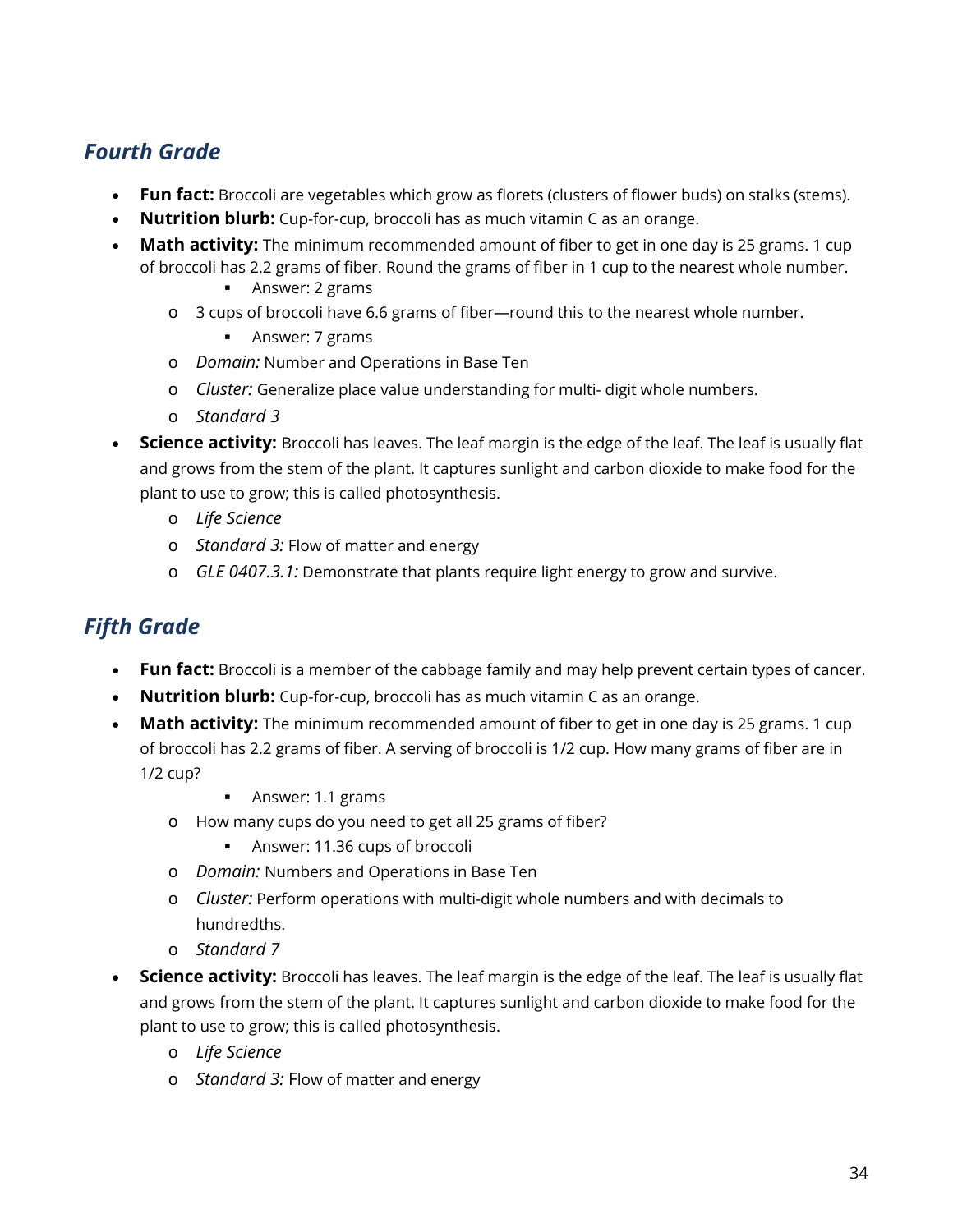o *GLE 0507.3.1:* Demonstrate how all living things rely on the process of photosynthesis to obtain energy.

#### *Sixth Grade*

- **Fun fact:** Broccoli is a member of the cabbage family and may help prevent certain types of cancer.
- **Nutrition blurb:** Cup-for-cup, broccoli has as much vitamin C as an orange.
- Math activity: The minimum recommended amount of fiber to get in one day is 25 grams. 1 cup of broccoli has 2.2 grams of fiber. A serving of broccoli is 1/2 cup. What percentage of the daily recommended amount of fiber does one serving of broccoli contain?
	- **Answer: 4.4 percent**
	- o How many servings of broccoli would you need to eat to get the recommended amount of fiber for a whole day?
		- Answer: 22.7 servings (1/2 cup servings)
	- o If one apple has 3.3 grams of fiber, how many servings (1/2 cup) of broccoli would you have to eat to have the same amount of fiber as one apple?
		- **Answer: three servings**
	- o *Domain:* Ratios and proportional relationships
	- o *Cluster:* Understand ratio concepts and use ratio reasoning to solve problems.
	- o *Standard 3*
- **Science activity:** California produces around 90 percent of the broccoli in America—what biome(s) does California consist of?
	- o *Life Science*
	- o *Standard 2:* Interdependence
	- o *GLE 0607.2.4:* Analyze the environments and the interdependence among organisms found in the world's major biomes.

**PA Announcement K–3:** Broccoli, like milk, is a good source of calcium, which helps your bones and teeth stay strong.

**PA Announcement K–6:** Cup-for-cup, broccoli has as much vitamin C as an orange. Vitamin C helps you fight off sickness such as colds.

**Photo Link:** [https://www.pexels.com/photo/green-broccoli-vegetable-on-brown-wooden-table-47347/](https://email.vanderbilt.edu/owa/redir.aspx?C=XSFxNPCojsF4Cb7SsHhZcuGj0tVQHOzh8HMeD53ulHikk_AZQXzUCA..&URL=https%3a%2f%2fwww.pexels.com%2fphoto%2fgreen-broccoli-vegetable-on-brown-wooden-table-47347%2f)

### **May—Strawberries**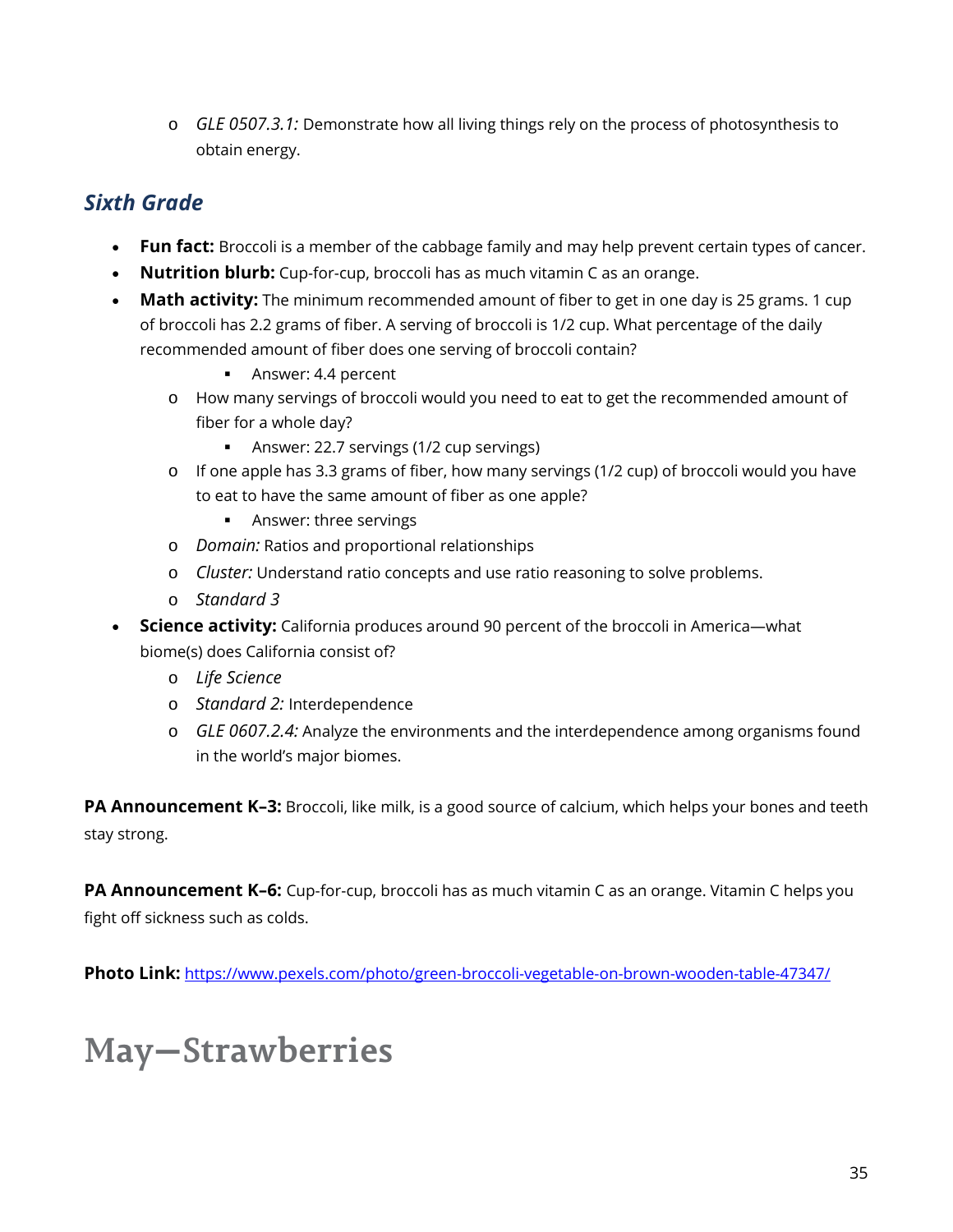#### *Kindergarten*

- **Fun fact:** Look at your strawberries; do you see the little yellow dots? These are seeds. Strawberries are the only fruit that wear their seeds on the outside.
- **Nutrition blurb:** One serving of strawberries gives our bodies vitamin C, which can help fight off colds and other sicknesses. One serving is about four large strawberries. Do you think you could eat that many?
- **Math activity:** Strawberry picking season is in the summer. This summer, your mom has picked three strawberries and you have picked two strawberries. If your mom gives her three strawberries to you, how many strawberries do you have?
	- **Answer: five**
	- o *Domain:* Operations and Algebraic Thinking
	- o *Cluster:* Understand addition as putting together and adding to, and understand subtraction as taking apart and taking from.
	- o *Standard 5*
- **Science activity:** Living things require food, water, and air. Which of these things do you think the strawberries need to grow in the soil?
	- Answer: All of them—plants need air, water, and food.
	- o *Standard 3*
	- o *Flow of Matter and Energy*
	- o *GLE 0007.3.1:* Recognize that living things require water, food, and air.

#### *First Grade*

- **Fun fact:** Look at your strawberries; do you see the little yellow dots? These are seeds. Strawberries are the only fruit that wear their seeds on the outside.
- **Nutrition blurb:** One serving of strawberries gives our bodies vitamin C, which can help fight off colds and other sicknesses. One serving is about four large strawberries. Do you think you could eat that many?
- Math activity: What is 10-8? Think of this example to help: If you have tasted eight strawberries today, and your classmate sitting next to you has tasted two strawberries today, how many total strawberries have you both tasted? 10. Use what you know about these numbers to solve 10-8.
	- o *Domain:* Operations and Algebraic Thinking
	- o *Cluster:* Understand and apply properties of operations and the relationship between addition and subtraction.
	- o *Standard 4*
- **Science activity:** Look at all of the strawberries around you that your classmates have. Classify them by differences in shape, color, and texture. Do some look bumpier than others? Are some darker red? Are the insides of some more white than others?
	- o *Physical Science*
	- o *Standard:* Matter
	- o *GLE 0107.9.1:* Classify objects according to their physical properties.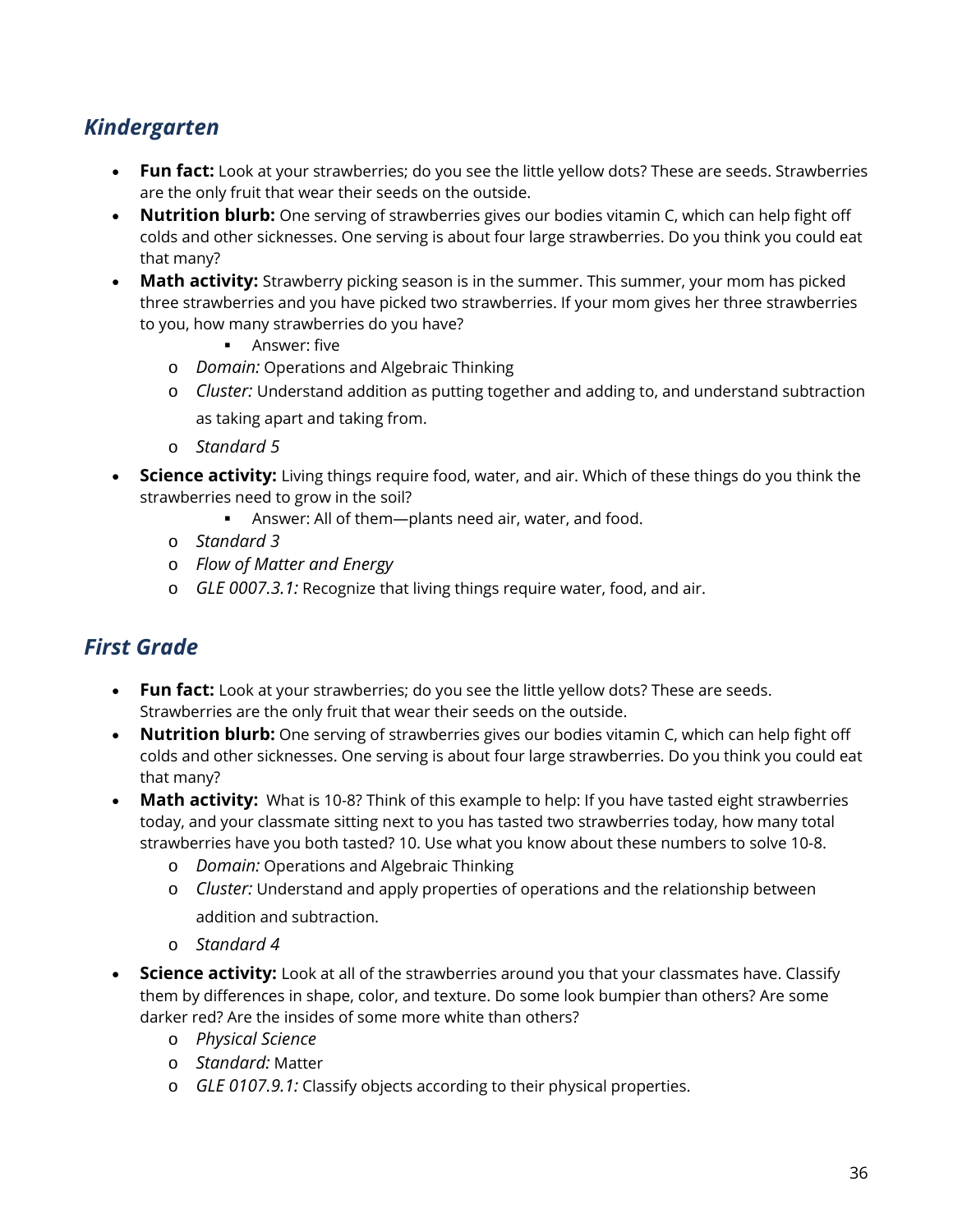#### *Second Grade*

- **Fun fact:** Look at your strawberries; do you see the little yellow dots? These are seeds. Strawberries are the only fruit that wear their seeds on the outside.
- **Nutrition blurb:** One serving of strawberries is about 1/2 cup, or four large strawberries or six small strawberries. Do you think you could eat that many? One serving of strawberries gives our bodies vitamin C, which can help fight off colds and other sicknesses.
- **Math activity:** John is a farmer who is planting strawberries in the spring. He has planted 80 rows of strawberries and wants to plant 10 more rows. How many rows would John have after planting the rest?
	- **Answer: 90 rows**
	- o *Domain:* Number and Operations in Base Ten
	- o *Cluster:* Use place value understanding and properties of operations to add and subtract.
	- o *Standard 8*
- **Science Activity:** Strawberries grow best in the spring and summer. What is a normal temperature for the warmer months like June and July? Do you think the temperature drops when the sun goes down at night?
	- Answer: Anywhere from 80–100 degrees Fahrenheit, and yes.
	- o *Earth and Space Science*
	- o *Standard 8:* The Atmosphere
	- o *GLE 0207.8.1:* Associate temperature patterns with seasonal changes.

#### *Third Grade*

- **Fun fact:** The U.S. grows the most strawberries in the world.
- **Nutrition blurb:** A 1⁄2 cup of strawberries is an excellent source of vitamin C, which helps us fight off sicknesses. A 1⁄2 cup of strawberries is about four large strawberries or six small strawberries.
- **Math activity:** A summer salad recipe for a party calls for 4.34 oz. of strawberries. Jack is going to make four of these salads. 4.34 oz. multiplied by four is 17.36 oz. Round the ounces to the nearest whole tenth of an ounce.
	- $\blacksquare$  Answer: 17.4 oz.
	- o *Domain:* Number and Operations in Base Ten
	- o *Cluster:* Use place value understanding and properties of operations to perform multi-digit arithmetic. (A range of algorithms may be used.)
	- o *Standard 1*
- **Science Activity:** Do you see the little seeds on the outside of the strawberry? Strawberries are the only fruit that have their seeds on the outside. Use your magnifier to look closely at these seeds. See if you can pull one off to examine it closer.
	- o *Life Science*
	- o *Standard 1:* Cells
	- o *GLE 0307.1.1:* Use magnifiers to make observations of specific plant and animal body parts and describe their functions.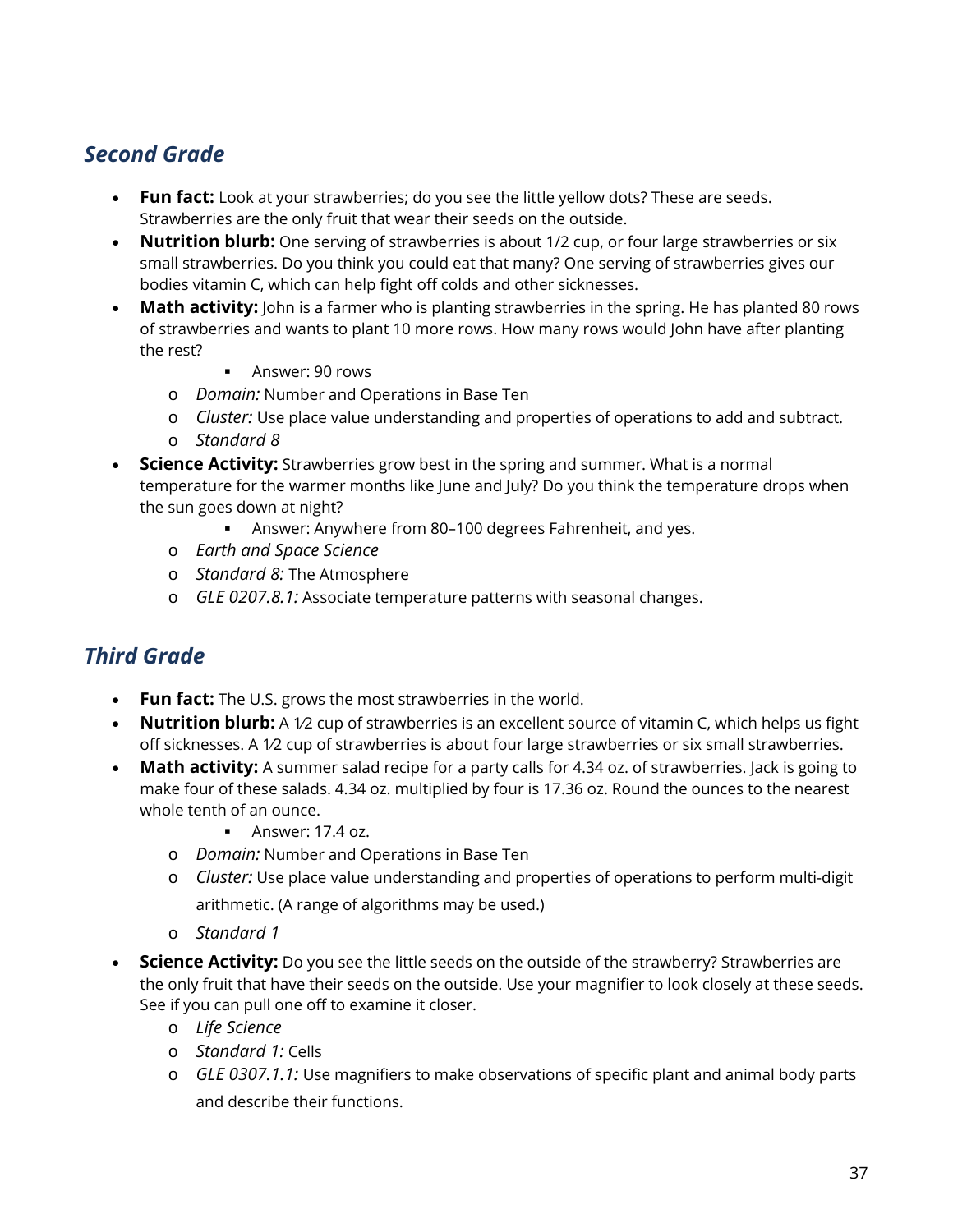#### *Fourth Grade*

- **Fun fact:** The U.S. grows the most strawberries in the world.
- **Nutrition blurb:** A 1⁄2 cup of strawberries is an excellent source of vitamin C, which helps us fight off sicknesses; it has more vitamin C than an orange.
- Math activity: After strawberries are planted, they will blossom with flowers. After blossoming, six weeks will pass before they are ready to be picked. Knowing that there are seven days in a week, how many days will pass before the flowers are ready to be picked?
	- **Answer: 42 days**
	- o *Domain:* Operations and Algebraic Thinking
	- o *Cluster:* Use the four operations with whole numbers to solve problems
	- o *Standard 1*
- **Science activity:** Growing strawberries in your garden can be easy, but watch out for pests that attack strawberries, such as slugs and strawberry-bud weevils. How can these pests disturb the strawberries' ecosystem?
	- Answer: Predation; the insects could eat the green leaves on the strawberries, which could interfere with photosynthesis.
	- o *Life Science*
	- o *Standard 2:* Interdependence
	- o *GLE 0407.2.1:* Analyze the effects of changes in the environment on the stability of an ecosystem.

- **Fun fact:** If you pick fresh strawberries, that's when they are the sweetest. The sugars will turn to starch over time, which is why they may not be as sweet from the grocery store.
- **Nutrition blurb:** Strawberries are high in phytonutrients that can protect us from certain cancers. They are a good source of vitamin C, which helps us have a stronger immune system. They also have iron, magnesium, and calcium to make healthy bones and a strong heart.
- **Math activity:** An average size of a strawberry is about 2 in. long, or about 5 cm. How many meters is a strawberry?
	- **Answer: 05 meters**
	- o *Domain:* Measurements and Data
	- o *Cluster:* Convert like measurement units within a given measurement system.
	- o *Standard 1*
- **Science activity:** Photosynthesis is the process by which the green part of a plant uses sunlight to make its own food from carbon dioxide and water. Strawberries produce food with photosynthesis. Do you know what the two byproducts of photosynthesis are?
	- **Answer: oxygen and glucose (sugar)**
	- o *Life Science*
	- o *Standard 3:* Flow of Matter and Energy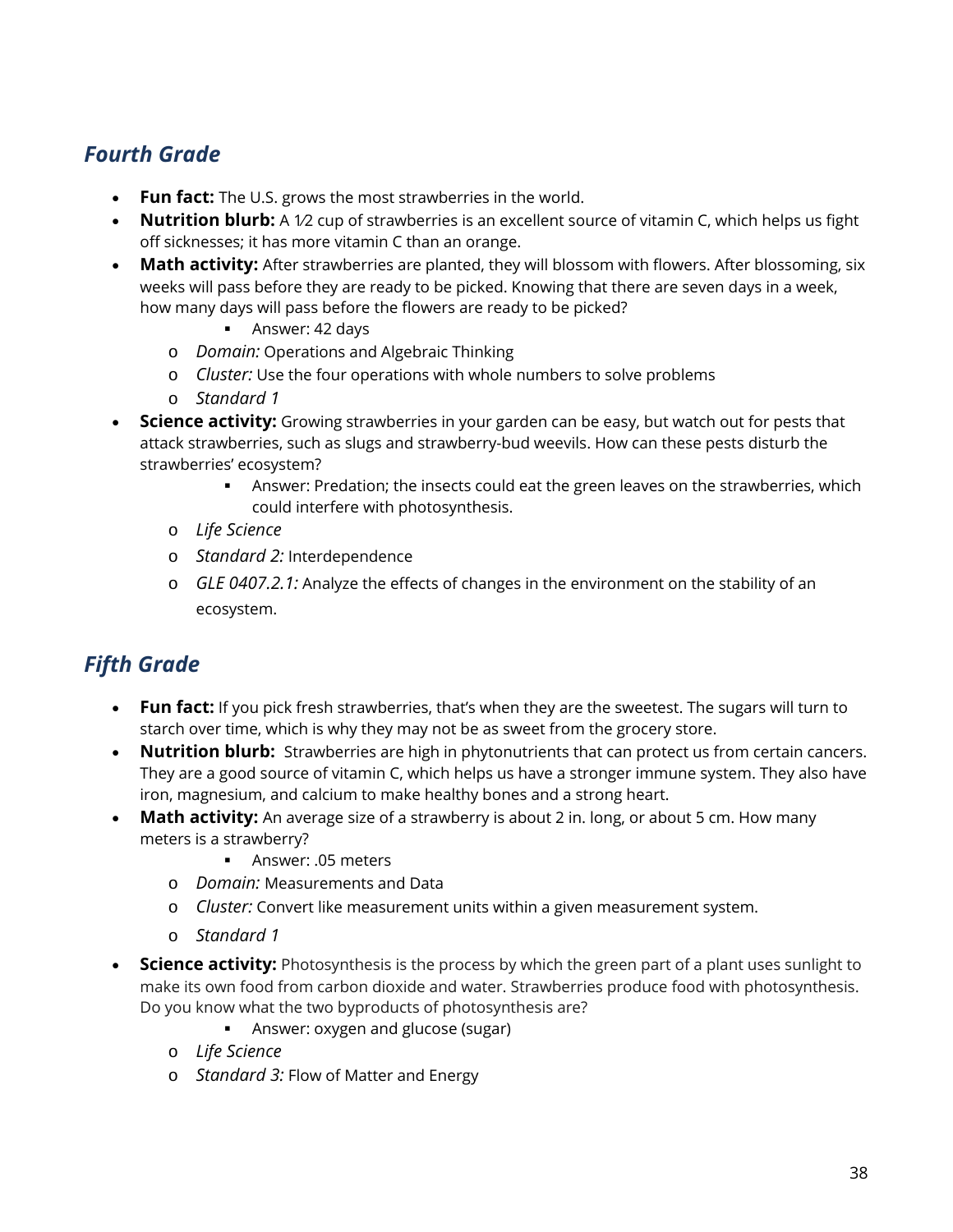o *GLE 0507.3.1:* Demonstrate how all living things rely on the process of photosynthesis to obtain energy.

#### *Sixth Grade*

- **Fun fact:** If you pick fresh strawberries, that's when they are the sweetest. The sugars will turn to starch over time, which is why they may not be as sweet from the grocery store.
- **Nutrition blurb:** Strawberries are high in phytonutrients that can protect us from certain cancers. They are a good source of vitamin C, which helps us have a stronger immune system. They also have iron, magnesium, and calcium to make healthy bones and a strong heart.
- **Math activity:** Four boxes of strawberries at Kroger are on sale together for \$10.00. What is the rate of each box of strawberries?
	- Answer: \$2.50
	- o *Domain:* Ratios and Proportional Relationships
	- o *Cluster:* Understand ratio concepts and use ratio reasoning to solve problems.
	- o *Standard 2*
- **Science activity:** Take your strawberry in your hand before you eat it. Toss it lightly in the air and catch it in your hand. Putting the strawberry in motion gives it kinetic energy. Now set the strawberry on your desk. The strawberry now has potential energy because of its height from the ground. It has the potential to fall and exert energy.
	- o *Physical Science*
	- o *Standard 10:* Energy
	- o *GLE 0607.10.1:* Compare and contrast the three forms of potential energy, compare potential and kinetic energy.

**PA Announcement K-3:** The heart shape of a strawberry is the first clue that it's healthy to eat. Eating strawberries will help protect our heart and gives us many vitamins.

**PA Announcement K–6:** Strawberries are among the healthiest foods. They give us vitamin C,

antioxidants, and fiber, and don't have any fat. Antioxidants are little chemicals in food that help protect us from cancer and other illnesses.

**Photo Link:** [https://www.pexels.com/photo/agriculture-berry-close-up-color-298696/](https://email.vanderbilt.edu/owa/redir.aspx?C=1YxLDyTx8zK28JWBnQUMH1fZgOzVnJawdMdFMA9p0c2kk_AZQXzUCA..&URL=https%3a%2f%2fwww.pexels.com%2fphoto%2fagriculture-berry-close-up-color-298696%2f)

Free Materials:

[http://www.extension.umn.edu/food/farm-to-school/education/cafeteria/](http://harvestofthemonth.cdph.ca.gov/Pages/default.aspx)